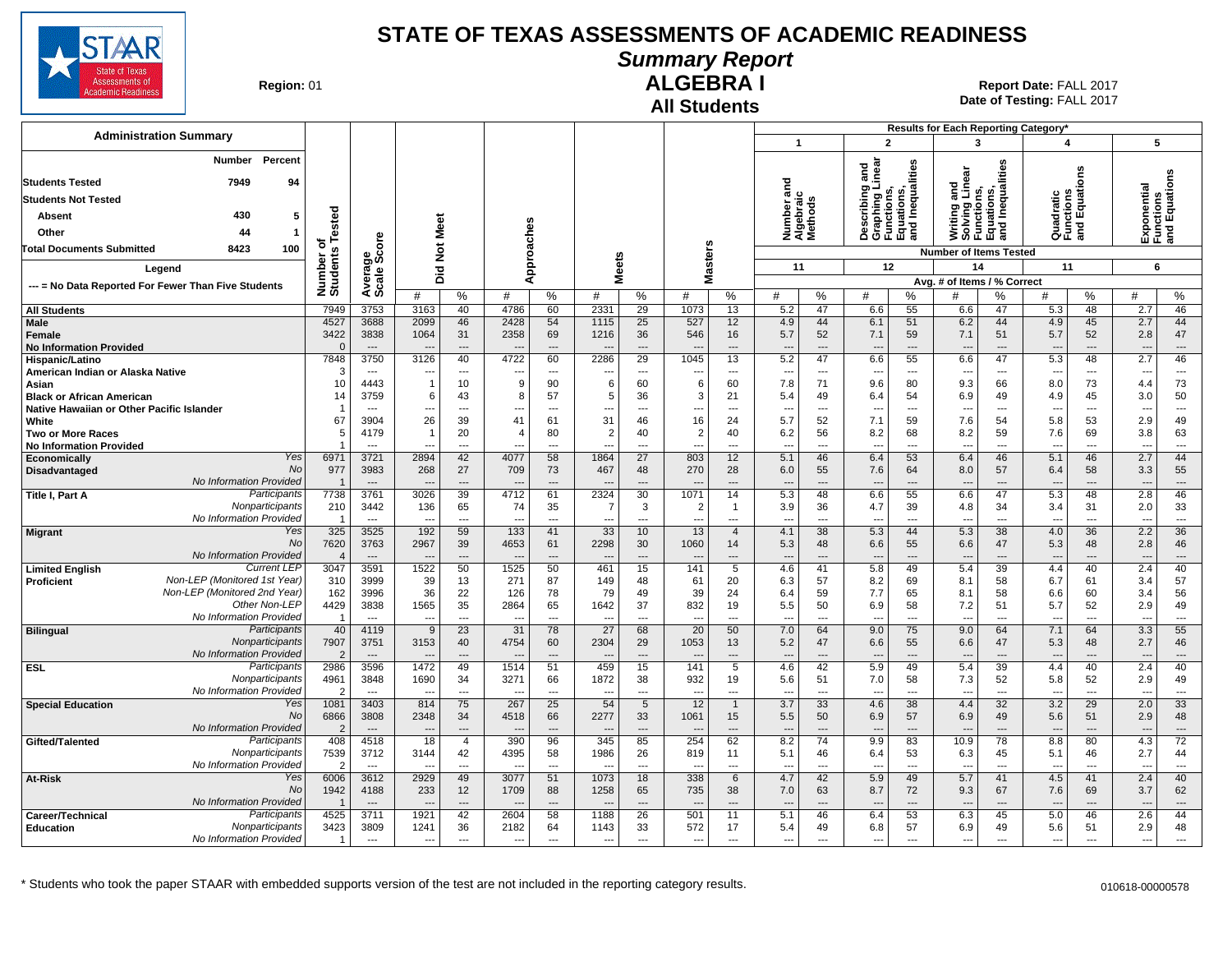

**Summary Report**

**Region: 01** 

#### **First-Time Tested Students ALGEBRA I** Report Date: FALL 2017

**Date of Testing:**  FALL 2017

|                                                             |                        |                          |                                  |                                   |                                  |                      |                                  |                           |                                |                                  |                                   |                      |                                                                                   |                                | <b>Results for Each Reporting Category</b>                                    |                          |                                      |                      |                       |                                           |
|-------------------------------------------------------------|------------------------|--------------------------|----------------------------------|-----------------------------------|----------------------------------|----------------------|----------------------------------|---------------------------|--------------------------------|----------------------------------|-----------------------------------|----------------------|-----------------------------------------------------------------------------------|--------------------------------|-------------------------------------------------------------------------------|--------------------------|--------------------------------------|----------------------|-----------------------|-------------------------------------------|
| <b>Administration Summary</b>                               |                        |                          |                                  |                                   |                                  |                      |                                  |                           |                                |                                  | $\mathbf{1}$                      |                      | $\overline{2}$                                                                    |                                | 3                                                                             |                          | 4                                    |                      | 5                     |                                           |
| Percent<br>Number                                           |                        |                          |                                  |                                   |                                  |                      |                                  |                           |                                |                                  | ਠ                                 |                      | Describing and<br>Graphing Linear<br>Functions,<br>Equations,<br>and Inequalities |                                | Writing and<br>Solving Linear<br>Functions,<br>Equations,<br>and Inequalities |                          |                                      | 등                    |                       | Exponentiai<br>Functions<br>and Equations |
| 4481<br>98<br><b>Students Tested</b>                        |                        |                          |                                  |                                   |                                  |                      |                                  |                           |                                |                                  | 듦                                 |                      |                                                                                   |                                |                                                                               |                          |                                      |                      |                       |                                           |
| <b>Students Not Tested</b>                                  |                        |                          |                                  |                                   |                                  |                      |                                  |                           |                                |                                  |                                   |                      |                                                                                   |                                |                                                                               |                          |                                      |                      |                       |                                           |
| 106<br>Absent<br>$\mathbf{2}$                               | ested                  |                          |                                  |                                   |                                  |                      |                                  |                           |                                |                                  | Number ar<br>Algebraic<br>Methods |                      |                                                                                   |                                |                                                                               |                          | Quadratic<br>Functions<br>and Equati |                      |                       |                                           |
| Other<br>$\bf{0}$<br>3                                      |                        |                          |                                  |                                   |                                  |                      |                                  |                           |                                |                                  |                                   |                      |                                                                                   |                                |                                                                               |                          |                                      |                      |                       |                                           |
| 100<br><b>Total Documents Submitted</b><br>4590             | ৳                      | <b>e</b>                 | Not Meet                         |                                   |                                  | Approaches           |                                  |                           | <b>SD</b>                      |                                  |                                   |                      |                                                                                   |                                | <b>Number of Items Tested</b>                                                 |                          |                                      |                      |                       |                                           |
| Legend                                                      | Number o<br>Students   |                          |                                  |                                   |                                  |                      | <b>Meets</b>                     |                           | laster                         |                                  | 11                                |                      | 12                                                                                |                                | 14                                                                            |                          | 11                                   |                      |                       | 6                                         |
|                                                             |                        |                          | Did                              |                                   |                                  |                      |                                  |                           | Σ                              |                                  |                                   |                      |                                                                                   |                                | Avg. # of Items / % Correct                                                   |                          |                                      |                      |                       |                                           |
| --- = No Data Reported For Fewer Than Five Students         |                        | Average<br>Scale Sc      | #                                | %                                 | #                                | $\%$                 | #                                | $\%$                      | #                              | %                                | #                                 | %                    | #                                                                                 | %                              | #                                                                             | $\%$                     | #                                    | %                    | #                     | %                                         |
| <b>All Students</b>                                         | 4481                   | 4023                     | 661                              | 15                                | 3820                             | 85                   | 2281                             | 51                        | 1069                           | 24                               | 6.4                               | 58                   | 8.2                                                                               | 68                             | 8.2                                                                           | 59                       | 6.8                                  | 62                   | 3.4                   | 56                                        |
| Male<br>Female                                              | 2254<br>2227           | 3989<br>4057             | 418<br>243                       | 19<br>11                          | 1836<br>1984                     | 81<br>89             | 1081<br>1200                     | 48<br>54                  | 523<br>546                     | 23<br>25                         | 6.1<br>6.7                        | 56<br>61             | 7.9<br>8.4                                                                        | 66<br>70                       | 8.0<br>8.4                                                                    | 57<br>60                 | 6.6<br>7.0                           | 60<br>64             | 3.4<br>3.3            | 56<br>55                                  |
| <b>No Information Provided</b>                              | $\Omega$<br>4422       | $\overline{a}$<br>4019   | 657                              | $\overline{\phantom{a}}$<br>15    | 3765                             | $\overline{a}$<br>85 | 2238                             | $\overline{a}$<br>51      | 1041                           | $\overline{a}$<br>24             |                                   | $\overline{a}$<br>58 | $\overline{\phantom{a}}$                                                          | $\overline{a}$<br>68           | $\overline{a}$<br>8.2                                                         | $\overline{a}$<br>59     | 6.8                                  | ---<br>62            | 3.3                   | ---<br>56                                 |
| Hispanic/Latino<br>American Indian or Alaska Native         |                        | $\sim$                   | ---                              | $\hspace{0.05cm} \ldots$          | $\overline{\phantom{a}}$         | $\cdots$             | $\overline{\phantom{a}}$         | $\overline{\phantom{a}}$  | ---                            | ---                              | 6.4<br>---                        | ---                  | 8.2<br>$\overline{\phantom{a}}$                                                   | ---                            | $\overline{\phantom{a}}$                                                      | $\overline{\phantom{a}}$ | $\overline{\phantom{a}}$             | ---                  | ---                   | $\overline{\phantom{a}}$                  |
| Asian                                                       | 8                      | 4646                     | $\mathbf 0$                      | $\mathbf 0$                       | 8                                | 100                  | 6                                | 75                        | 6                              | 75                               | 8.6                               | 78                   | 10.5                                                                              | 88                             | 10.4                                                                          | 74                       | 8.9                                  | 81                   | 4.6                   | 77                                        |
| <b>Black or African American</b>                            |                        | 4157                     |                                  | 13                                |                                  | 88                   | 5                                | 63                        | 3                              | 38                               | 7.4                               | 67                   | 8.8                                                                               | 73                             | 9.6                                                                           | 69                       | 6.3                                  | 57                   | 4.3                   | 71                                        |
| Native Hawaiian or Other Pacific Islander                   |                        | $- - -$                  | $\overline{\phantom{a}}$         | $\overline{\phantom{a}}$          | $\overline{\phantom{a}}$         | $---$                | ---                              | ---                       | $\overline{\phantom{a}}$       | $---$                            | $\overline{\phantom{a}}$          | ---                  | $\overline{\phantom{a}}$                                                          | ---                            | ---                                                                           | ---                      | $\overline{\phantom{a}}$             | ---                  | $\overline{a}$        | ---                                       |
| White<br><b>Two or More Races</b>                           | 37<br>3                | 4343<br>$---$            | $\overline{2}$<br>$\overline{a}$ | 5<br>$---$                        | 35<br>$\overline{\phantom{a}}$   | 95<br>$---$          | 29<br>$\overline{\phantom{a}}$   | 78<br>$\overline{a}$      | 16<br>$\overline{a}$           | 43<br>$\overline{a}$             | 7.7<br>$\sim$                     | 70<br>$\overline{a}$ | 9.4<br>$\overline{\phantom{a}}$                                                   | 78<br>$---$                    | 10.2<br>$\overline{\phantom{a}}$                                              | 73<br>$\overline{a}$     | 8.0<br>$\overline{\phantom{a}}$      | 73<br>$---$          | 3.8<br>---            | 64<br>$\sim$                              |
| <b>No Information Provided</b>                              |                        | $---$                    | $---$                            | $---$                             | $\sim$                           | $---$                | $\overline{a}$                   | $---$                     | $\sim$                         | $---$                            | $\sim$                            | $---$                | $\overline{\phantom{a}}$                                                          | $---$                          | $---$                                                                         | ---                      | $---$                                | $---$                | $---$                 | ---                                       |
| Yes<br>Economically                                         | 3809                   | 3984                     | 606                              | 16                                | 3203                             | 84                   | 1822                             | 48                        | 800                            | 21                               | 6.3                               | 57                   | 8.0                                                                               | 67                             | 8.0                                                                           | 57                       | 6.6                                  | 60                   | 3.3                   | 54                                        |
| No<br><b>Disadvantaged</b>                                  | 671                    | 4245                     | 54                               | 8                                 | 617                              | 92                   | 459                              | 68                        | 269                            | 40                               | 7.2                               | 65                   | 9.0                                                                               | 75                             | 9.6                                                                           | 69                       | 7.8                                  | 71                   | 3.9                   | 65                                        |
| No Information Provided<br>Participants<br>Title I, Part A  | 4455                   | $\overline{a}$<br>4026   | 649                              | $\overline{a}$<br>15              | 3806                             | 85                   | 2277                             | $\sim$<br>51              | 1068                           | $---$<br>24                      | 6.4                               | $\overline{a}$<br>58 | 8.2                                                                               | 68                             | $\overline{a}$<br>8.2                                                         | ---<br>59                | 6.8                                  | 62                   | 3.4                   | $\overline{\phantom{a}}$<br>56            |
| Nonparticipants                                             | 25                     | 3558                     | 11                               | 44                                | 14                               | 56                   | $\overline{4}$                   | 16                        |                                | 4                                | 4.2                               | 38                   | 5.5                                                                               | 46                             | 6.1                                                                           | 44                       | 3.7                                  | 34                   | 2.3                   | 38                                        |
| No Information Provided                                     |                        | $---$                    |                                  | ---                               | $\overline{\phantom{a}}$         | ---                  | ---                              | ---                       |                                | ---                              |                                   | ---                  | $\overline{\phantom{a}}$                                                          | ---                            | $\overline{a}$                                                                | ---                      |                                      | ---                  |                       | ---                                       |
| Yes<br><b>Migrant</b>                                       | 101                    | 3790                     | 27                               | 27                                | 74                               | 73                   | 31                               | 31                        | 13                             | 13                               | 5.3                               | 48                   | 6.9                                                                               | 57                             | $7.0$                                                                         | 50                       | 5.7                                  | 51                   | 2.8                   | 47                                        |
| No<br>No Information Provided                               | 4378<br>$\mathcal{P}$  | 4029<br>---              | 632                              | 14<br>$---$                       | 3746                             | 86                   | 2250                             | 51<br>$\overline{a}$      | 1056                           | 24<br>---                        | 6.4                               | 58                   | 8.2<br>$\overline{\phantom{a}}$                                                   | 68                             | 8.2<br>$\overline{a}$                                                         | 59<br>---                | 6.8<br>$\overline{\phantom{a}}$      | 62<br>---            | 3.4                   | 56<br>$\overline{a}$                      |
| <b>Current LEF</b><br><b>Limited English</b>                | 1465                   | 3800                     | 363                              | 25                                | 1102                             | 75                   | 447                              | 31                        | 141                            | 10                               | 5.5                               | 50                   | 7.3                                                                               | 60                             | 6.6                                                                           | 47                       | 5.7                                  | 52                   | 2.9                   | 48                                        |
| Non-LEP (Monitored 1st Year)<br>Proficient                  | 265                    | 4081                     | 15                               | 6                                 | 250                              | 94                   | 147                              | 55                        | 61                             | 23                               | 6.6                               | 60                   | 8.8                                                                               | 73                             | 8.6                                                                           | 62                       | 7.1                                  | 65                   | 3.6                   | 60                                        |
| Non-LEP (Monitored 2nd Year)                                | 118                    | 4202                     | $\overline{7}$                   | 6                                 | 111                              | 94                   | 79                               | 67                        | 39                             | 33                               | 7.4                               | 68                   | 8.9                                                                               | 74                             | 9.3                                                                           | 66                       | 7.8                                  | 71                   | 3.8                   | 64                                        |
| Other Non-LEP                                               | 2632                   | 4133                     | 275                              | 10                                | 2357                             | 90                   | 1608                             | 61                        | 828                            | 31                               | 6.8                               | 62                   | 8.6                                                                               | 72                             | 9.0                                                                           | 64                       | 7.3                                  | 67                   | 3.6                   | 60                                        |
| No Information Provided<br>Participants<br><b>Bilingual</b> | 31                     | $\sim$<br>4315           | $\overline{2}$                   | $\overline{a}$<br>6               | 29                               | $\overline{a}$<br>94 | 27                               | $\sim$<br>87              | 20                             | $\overline{a}$<br>65             | 8.0                               | $\overline{a}$<br>73 | $\sim$<br>9.9                                                                     | $\overline{a}$<br>82           | $\sim$<br>10.1                                                                | $\overline{a}$<br>72     | 8.3                                  | $-$ --<br>75         | 3.8                   | $\overline{\phantom{a}}$<br>63            |
| Nonparticipants                                             | 4449                   | 4021                     | 658                              | 15                                | 3791                             | 85                   | 2254                             | 51                        | 1049                           | 24                               | 6.4                               | 58                   | 8.2                                                                               | 68                             | 8.2                                                                           | 59                       | 6.8                                  | 62                   | 3.4                   | 56                                        |
| No Information Provided                                     |                        | $\overline{\phantom{a}}$ |                                  | $\overline{\phantom{a}}$          |                                  | $\sim$               | $\sim$                           | $\overline{\phantom{a}}$  |                                | $\overline{\phantom{a}}$         |                                   | $---$                | $\overline{\phantom{a}}$                                                          | $\overline{a}$                 | $\overline{a}$                                                                | ---                      |                                      | $---$                | $\sim$                | $\overline{a}$                            |
| Participants<br><b>ESL</b>                                  | 1456                   | 3802                     | 359                              | 25                                | 1097                             | 75                   | 446                              | $\overline{31}$           | 141                            | 10                               | 5.5                               | 50                   | 7.3                                                                               | 61                             | 6.6                                                                           | 47                       | 5.7                                  | 52                   | 2.9                   | 48                                        |
| Nonparticipants                                             | 3024                   | 4129                     | 301                              | 10                                | 2723                             | 90                   | 1835                             | 61                        | 928                            | 31                               | 6.8                               | 62                   | 8.6                                                                               | 72                             | 9.0                                                                           | 64                       | 7.3                                  | 67                   | 3.6                   | 60                                        |
| No Information Provided<br>Yes<br><b>Special Education</b>  | 293                    | $\overline{a}$<br>3604   | $\overline{\phantom{a}}$<br>144  | $\overline{a}$<br>49              | $\overline{\phantom{a}}$<br>149  | $\overline{a}$<br>51 | $\overline{a}$<br>47             | $\overline{a}$<br>16      | $\overline{\phantom{a}}$<br>12 | $\overline{a}$<br>$\overline{4}$ | ---<br>4.6                        | ---<br>42            | $\overline{a}$<br>6.0                                                             | ---<br>50                      | $\overline{a}$<br>5.5                                                         | ---<br>39                | ---<br>4.3                           | ---<br>39            | $\overline{a}$<br>2.5 | ---<br>42                                 |
| <b>No</b>                                                   | 4186                   | 4053                     | 516                              | 12                                | 3670                             | 88                   | 2234                             | 53                        | 1057                           | 25                               | 6.5                               | 59                   | 8.3                                                                               | 69                             | 8.4                                                                           | 60                       | 7.0                                  | 63                   | 3.4                   | 57                                        |
| No Information Provided                                     | $\overline{2}$         | $---$                    | $\overline{\phantom{a}}$         | $---$                             |                                  | $---$                | $\overline{\phantom{a}}$         | $\overline{\phantom{a}}$  |                                | $---$                            | $\overline{a}$                    | $\overline{a}$       | $\sim$                                                                            | $---$                          | $\overline{a}$                                                                | $\overline{a}$           | $\overline{\phantom{a}}$             | $---$                | $\overline{a}$        | $\hspace{0.05cm} \ldots$                  |
| Participants<br>Gifted/Talented                             | 384                    | 4584                     | $\overline{4}$                   | $\overline{1}$                    | 380                              | 99                   | 344                              | 90                        | 254                            | 66                               | 8.4                               | 77                   | 10.2                                                                              | 85                             | 11.2                                                                          | 80                       | 9.2                                  | 83                   | 4.5                   | $\overline{75}$                           |
| Nonparticipants                                             | 4095                   | 3971                     | 656                              | 16                                | 3439                             | 84                   | 1937                             | 47                        | 815                            | 20                               | 6.2                               | 56                   | 8.0                                                                               | 67                             | 7.9                                                                           | 57                       | 6.6                                  | 60                   | 3.2                   | 54                                        |
| No Information Provided<br>Yes<br>At-Risk                   | $\overline{2}$<br>2753 | $\overline{a}$<br>3861   | $\overline{a}$<br>578            | $\overline{a}$<br>$\overline{21}$ | $\overline{\phantom{a}}$<br>2175 | $\overline{a}$<br>79 | $\overline{\phantom{a}}$<br>1029 | $-$ --<br>$\overline{37}$ | $\overline{a}$<br>334          | $\overline{a}$<br>12             | $\overline{a}$<br>5.8             | $\overline{a}$<br>53 | $\overline{\phantom{a}}$<br>7.5                                                   | $\overline{\phantom{a}}$<br>63 | $\overline{a}$<br>7.2                                                         | ---<br>51                | $\overline{a}$<br>6.0                | $\overline{a}$<br>55 | $\overline{a}$<br>3.0 | $\overline{a}$<br>50                      |
| <b>No</b>                                                   | 1727                   | 4281                     | 82                               | 5                                 | 1645                             | 95                   | 1252                             | 72                        | 735                            | 43                               | 7.3                               | 67                   | 9.2                                                                               | 77                             | 9.9                                                                           | 71                       | 8.1                                  | 74                   | 3.9                   | 65                                        |
| No Information Provided                                     |                        | $---$                    |                                  | $\overline{\phantom{a}}$          |                                  | $\overline{a}$       | $\overline{\phantom{a}}$         | $\overline{\phantom{a}}$  |                                | $\overline{a}$                   |                                   | $\overline{a}$       | $\overline{\phantom{a}}$                                                          |                                | $\overline{\phantom{a}}$                                                      | $\overline{\phantom{a}}$ |                                      |                      |                       | $\hspace{0.05cm} \ldots$                  |
| Participants<br>Career/Technical                            | 2337                   | 3996                     | 348                              | 15                                | 1989                             | 85                   | 1157                             | 50                        | 499                            | 21                               | 6.4                               | 58                   | 8.1                                                                               | 67                             | 8.1                                                                           | 58                       | 6.6                                  | 60                   | 3.3                   | 55                                        |
| Nonparticipants<br><b>Education</b>                         | 2143                   | 4053                     | 312                              | 15                                | 1831                             | 85                   | 1124                             | 52                        | 570                            | 27                               | 6.4                               | 58                   | 8.3                                                                               | 69                             | 8.3                                                                           | 60                       | 7.0                                  | 64                   | 3.4                   | 57                                        |
| No Information Provided                                     | $\overline{1}$         | $---$                    | $\overline{a}$                   | $\overline{a}$                    | $\overline{a}$                   | $\overline{a}$       | $\overline{a}$                   | $\overline{a}$            |                                | $\overline{a}$                   | $\overline{a}$                    |                      | $\overline{\phantom{a}}$                                                          | $\overline{a}$                 | $\overline{a}$                                                                | ---                      | $\overline{a}$                       | ---                  |                       | $\overline{a}$                            |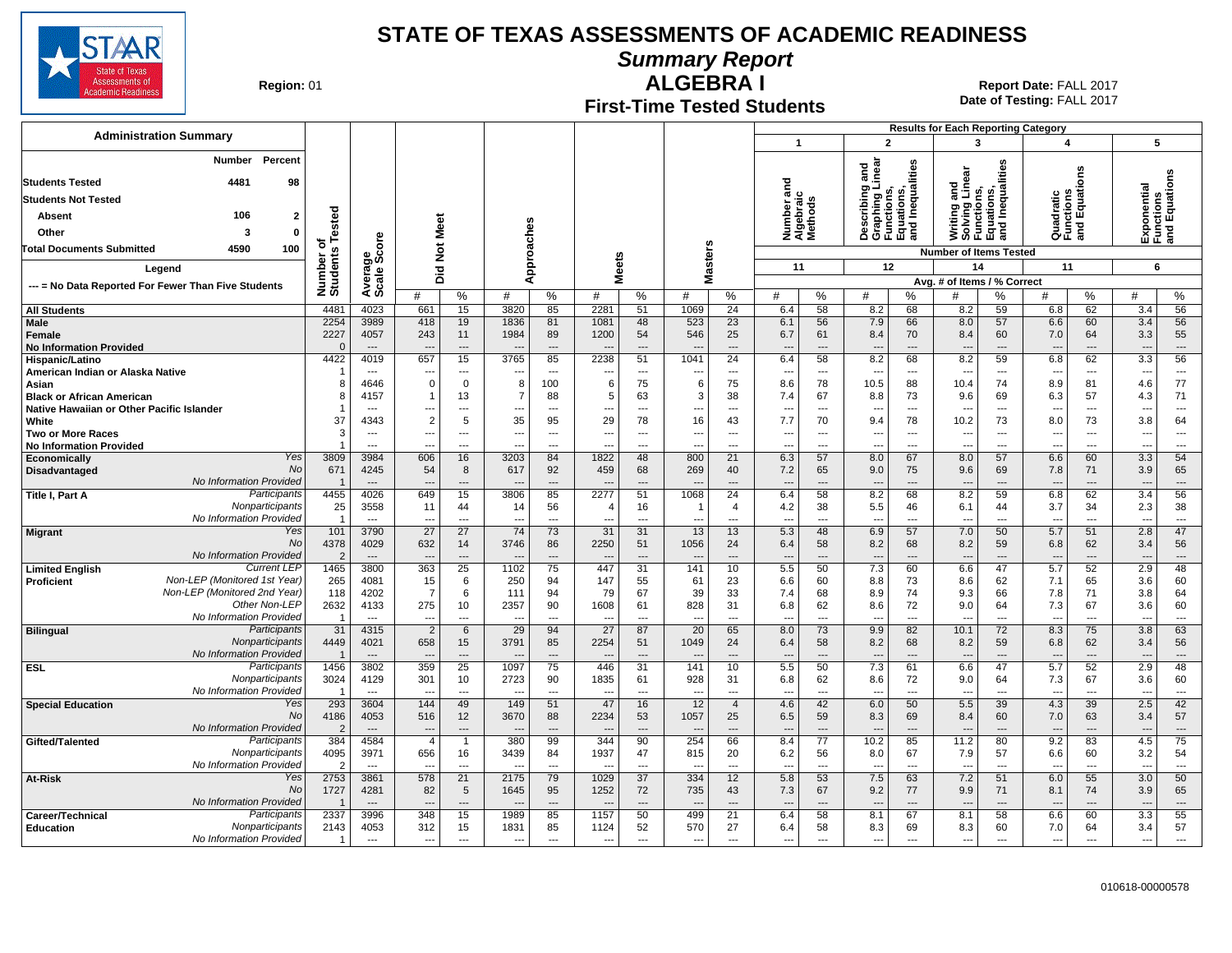

**Summary Report**

**Region: 01** 

### **ALGEBRA I** Report Date: FALL 2017

**Date of Testing:**  FALL 2017

**Retested Students**

| <b>Administration Summary</b>                             |                      |                          |                                 |                       |                                 |                        |                                            |                                  |                                            |                                |                                                  |                                           |                                                                                      | Results for Each Reporting Category*                                         |                                |                                       |                           |                                           |                                |
|-----------------------------------------------------------|----------------------|--------------------------|---------------------------------|-----------------------|---------------------------------|------------------------|--------------------------------------------|----------------------------------|--------------------------------------------|--------------------------------|--------------------------------------------------|-------------------------------------------|--------------------------------------------------------------------------------------|------------------------------------------------------------------------------|--------------------------------|---------------------------------------|---------------------------|-------------------------------------------|--------------------------------|
|                                                           |                      |                          |                                 |                       |                                 |                        |                                            |                                  |                                            |                                | $\overline{1}$                                   |                                           | $\overline{2}$                                                                       | 3                                                                            |                                | $\boldsymbol{4}$                      |                           | 5                                         |                                |
| Percent<br>Number<br>3468<br>90<br><b>Students Tested</b> |                      |                          |                                 |                       |                                 |                        |                                            |                                  |                                            |                                | ਠ<br>Number anc<br>Algebraic<br>Methods          | inear<br>ਠ<br>န္ဖ<br>inaphing<br>Lighting | Inequalities<br>Describing<br>Graphing Li<br>Functions,<br>Equations,<br>and Inequal | Writing and<br>Solving Linear<br>Functions,<br>Equations,<br>and Inequalitie | ations,<br>Inequalities        |                                       | ons                       | Exponential<br>Functions<br>and Equations |                                |
| <b>Students Not Tested</b>                                |                      |                          |                                 |                       |                                 |                        |                                            |                                  |                                            |                                |                                                  |                                           |                                                                                      |                                                                              |                                |                                       |                           |                                           |                                |
| 324<br><b>Absent</b><br>8                                 | ested                |                          |                                 |                       |                                 |                        |                                            |                                  |                                            |                                |                                                  |                                           |                                                                                      |                                                                              |                                | Quadratic<br>Functions<br>and Equatic |                           |                                           |                                |
| Other<br>41<br>-1                                         |                      |                          | Meet                            |                       |                                 |                        |                                            |                                  |                                            |                                |                                                  |                                           |                                                                                      |                                                                              |                                |                                       |                           |                                           |                                |
| <b>Total Documents Submitted</b><br>3833<br>100           | ৳                    | ore                      | $\frac{5}{2}$                   |                       |                                 | Approaches             |                                            |                                  | sters                                      |                                |                                                  |                                           |                                                                                      | <b>Number of Items Tested</b>                                                |                                |                                       |                           |                                           |                                |
| Legend                                                    |                      |                          |                                 |                       |                                 |                        |                                            | <b>Meets</b>                     |                                            |                                | 11                                               |                                           | 12                                                                                   | 14                                                                           |                                | 11                                    |                           | 6                                         |                                |
|                                                           | Number o<br>Students |                          | Did                             |                       |                                 |                        |                                            |                                  | š                                          |                                |                                                  |                                           |                                                                                      | Avg. # of Items / % Correct                                                  |                                |                                       |                           |                                           |                                |
| --- = No Data Reported For Fewer Than Five Students       |                      | Average<br>Scale Scc     | #                               | %                     | #                               | %                      | #                                          | %                                | #                                          | %                              | %<br>#                                           | #                                         | %                                                                                    | #                                                                            | %                              | #                                     | %                         | #                                         | %                              |
| <b>All Students</b>                                       | 3468                 | 3404                     | 2502                            | 72                    | 966                             | 28                     | 50                                         |                                  | $\overline{4}$                             | $\Omega$                       | 34<br>3.7                                        | 4.5                                       | 37                                                                                   | 4.4                                                                          | 32                             | 3.3                                   | 30                        | 1.9                                       | 32                             |
| Male                                                      | 2273                 | 3390                     | 1681                            | 74                    | 592                             | 26                     | 34                                         |                                  | $\overline{4}$                             | $\Omega$                       | 3.6<br>33                                        | 4.4                                       | 36                                                                                   | 4.4                                                                          | 31                             | 3.2                                   | 29                        | 1.9                                       | 32                             |
| <b>Female</b>                                             | 1195                 | 3430                     | 821                             | 69                    | 374                             | 31                     | 16                                         | $\mathbf 1$                      | $\Omega$                                   | 0                              | 3.9<br>35                                        | 4.7                                       | 39                                                                                   | 4.6                                                                          | 33                             | 3.3                                   | 30                        | 1.9                                       | 32                             |
| <b>No Information Provided</b>                            | $\Omega$             | $\overline{\phantom{a}}$ |                                 | ---                   |                                 | $\overline{a}$         |                                            | ---                              | $\overline{a}$                             | ---                            | ---<br>---                                       | $\overline{\phantom{a}}$                  | $\overline{\phantom{a}}$                                                             | $\overline{\phantom{a}}$                                                     | $\overline{\phantom{a}}$       | $\overline{\phantom{a}}$              | $\cdots$                  |                                           | $\hspace{1.5cm} \cdots$        |
| Hispanic/Latino<br>American Indian or Alaska Native       | 3426<br>2            | 3405<br>$\overline{a}$   | 2469<br>---                     | 72<br>---             | 957<br>$\overline{\phantom{a}}$ | 28<br>---              | 48<br>$\overline{a}$                       | $\overline{1}$<br>---            | $\overline{4}$<br>$\overline{\phantom{a}}$ | $\Omega$<br>---                | $\overline{34}$<br>3.7<br>---<br>---             | 4.5<br>$\overline{\phantom{a}}$           | $\overline{37}$<br>---                                                               | 4.5<br>$\overline{a}$                                                        | 32<br>$\overline{\phantom{a}}$ | 3.3<br>---                            | $\overline{30}$<br>$\sim$ | 1.9                                       | 32<br>$\overline{a}$           |
| Asian                                                     | $\mathfrak{p}$       | $\sim$                   | $\overline{\phantom{a}}$        | ---                   | $\overline{\phantom{a}}$        | $---$                  | ---                                        | ---                              | ---                                        | ---                            | ---<br>$\overline{\phantom{a}}$                  | $\overline{\phantom{a}}$                  | $\sim$                                                                               | $\overline{\phantom{a}}$                                                     | $\sim$                         | ---                                   | $---$                     | $\sim$                                    | $\overline{\phantom{a}}$       |
| <b>Black or African American</b>                          | 6                    | 3228                     | 5                               | 83                    | ٠                               | 17                     | $\mathbf 0$                                | $\mathbf 0$                      | $\Omega$                                   | $\Omega$                       | 2.7<br>24                                        | 3.3                                       | 28                                                                                   | 3.2                                                                          | 23                             | 3.2                                   | 29                        | 1.3                                       | 22                             |
| Native Hawaiian or Other Pacific Islander                 | ∩                    | $---$                    | ---                             | ---                   | $\overline{\phantom{a}}$        | $---$                  | ---                                        | ---                              | --                                         | ---                            | $\overline{a}$<br>$\overline{\phantom{a}}$       | $\overline{\phantom{a}}$                  | $\sim$                                                                               | $\ddotsc$                                                                    | $\sim$                         | $\sim$                                | $---$                     | $\sim$                                    | ---                            |
| White                                                     | 30                   | 3364                     | 24                              | 80                    | 6                               | 20                     | $\overline{2}$                             | $\overline{7}$                   | $\mathbf{C}$                               | $\mathbf 0$                    | 3.2<br>29                                        | 4.3                                       | 36                                                                                   | 4.4                                                                          | 32                             | 3.1                                   | 28                        | 1.8                                       | 30                             |
| <b>Two or More Races</b>                                  | 2                    | $---$                    | ---                             | ---                   | ---                             | ---                    | $\qquad \qquad -$                          | ---                              | $\overline{\phantom{a}}$                   | ---                            | ---<br>---                                       | $\overline{\phantom{a}}$                  | $\sim$                                                                               | $\overline{\phantom{a}}$                                                     | $\overline{\phantom{a}}$       | ---                                   | $\overline{\phantom{a}}$  | ---                                       | $\hspace{0.05cm} \ldots$       |
| <b>No Information Provided</b><br>Yes<br>Economically     | $\Omega$<br>3162     | $-$<br>3404              | 2288                            | $\overline{a}$<br>72  | 874                             | ---<br>$\overline{28}$ | 42                                         | $\sim$<br>$\mathbf 1$            | $\overline{a}$<br>3                        | ---<br>$\mathbf{0}$            | $\overline{a}$<br>34<br>3.7                      | ---<br>4.5                                | $\overline{37}$                                                                      | 4.4                                                                          | $\overline{a}$<br>32           | 3.3                                   | $-$<br>30                 | 1.9                                       | $---$<br>32                    |
| <b>No</b><br>Disadvantaged                                | 306                  | 3408                     | 214                             | 70                    | 92                              | 30                     | 8                                          | 3                                |                                            | $\mathbf{0}$                   | 3.6<br>33                                        | 4.6                                       | 38                                                                                   | 4.6                                                                          | 33                             | 3.4                                   | 31                        | 2.0                                       | 34                             |
| No Information Provided                                   | $\Omega$             | $---$                    |                                 | ---                   | $\overline{\phantom{a}}$        | $\overline{a}$         |                                            | ---                              | ---                                        | ---                            | $\overline{\phantom{a}}$<br>$\overline{a}$       | $\overline{\phantom{a}}$                  | $\overline{\phantom{a}}$                                                             | $\overline{a}$                                                               | $\overline{\phantom{a}}$       |                                       | $\overline{a}$            |                                           | $\hspace{1.5cm} \cdots$        |
| Participants<br>Title I, Part A                           | 3283                 | 3403                     | 2377                            | $\overline{72}$       | 906                             | 28                     | 47                                         |                                  | $\overline{3}$                             | $\Omega$                       | $\overline{33}$<br>3.7                           | 4.5                                       | $\overline{37}$                                                                      | 4.4                                                                          | 32                             | 3.3                                   | $\overline{30}$           | 1.9                                       | 32                             |
| Nonparticipants                                           | 185                  | 3426                     | 125                             | 68                    | 60                              | 32                     | 3                                          | $\overline{2}$                   |                                            | 1                              | 3.9<br>35                                        | 4.6                                       | 38                                                                                   | 4.6                                                                          | 33                             | 3.3                                   | 30                        | 2.0                                       | 33                             |
| No Information Provided<br>Yes                            | $\Omega$<br>224      | $---$<br>3406            | $\overline{\phantom{a}}$<br>165 | $\overline{a}$<br>74  | $\overline{a}$<br>59            | $\overline{a}$<br>26   | $\overline{a}$<br>2                        | $\overline{a}$<br>$\overline{1}$ | ---<br>$\Omega$                            | $\overline{a}$<br>$\mathbf{0}$ | $\overline{a}$<br>$\overline{a}$<br>3.6<br>33    | $\overline{a}$<br>4.6                     | $\sim$<br>38                                                                         | $\sim$                                                                       | $\sim$<br>32                   | $\overline{a}$<br>3.2                 | $---$<br>29               | $\overline{\phantom{a}}$<br>1.9           | $\sim$<br>31                   |
| <b>Migrant</b><br>No                                      | 3242                 | 3404                     | 2335                            | 72                    | 907                             | 28                     | 48                                         | $\mathbf{1}$                     | $\Delta$                                   | $\mathbf 0$                    | 3.7<br>34                                        | 4.5                                       | 37                                                                                   | 4.5<br>4.4                                                                   | 32                             | 3.3                                   | 30                        | 1.9                                       | 32                             |
| No Information Provided                                   | $\mathcal{P}$        |                          |                                 | $\overline{a}$        |                                 |                        |                                            | $\overline{a}$                   |                                            |                                | $\overline{a}$                                   | $\overline{\phantom{a}}$                  |                                                                                      |                                                                              | $\overline{a}$                 | $\overline{a}$                        | $\overline{a}$            |                                           | $\hspace{1.5cm} \cdots$        |
| <b>Current LEP</b><br><b>Limited English</b>              | 1582                 | 3397                     | 1159                            | $\overline{73}$       | 423                             | $\overline{27}$        | 14                                         |                                  | $\mathbf 0$                                | $\Omega$                       | $\overline{3.7}$<br>33                           | 4.5                                       | 38                                                                                   | 4.3                                                                          | $\overline{31}$                | $\overline{3.2}$                      | $\overline{29}$           | 1.9                                       | 32                             |
| Non-LEP (Monitored 1st Year)<br>Proficient                | 45                   | 3520                     | 24                              | 53                    | 21                              | 47                     | $\overline{2}$                             | $\overline{4}$                   | $\Omega$                                   | 0                              | 4.2<br>38                                        | 5.2                                       | 43                                                                                   | 5.2                                                                          | 37                             | 4.1                                   | 37                        | 2.3                                       | 38                             |
| Non-LEP (Monitored 2nd Year)                              | 44                   | 3444                     | 29                              | 66                    | 15                              | 34                     | $\mathbf 0$                                | $\Omega$                         | $\Omega$                                   | $\Omega$                       | 3.8<br>34                                        | 4.6                                       | 38                                                                                   | 5.0                                                                          | 36                             | 3.4                                   | 31                        | 2.1                                       | 35                             |
| Other Non-LEP<br>No Information Provided                  | 1797<br>$\Omega$     | 3406<br>$\sim$           | 1290<br>---                     | 72<br>$\overline{a}$  | 507<br>$\overline{\phantom{a}}$ | 28<br>$\overline{a}$   | 34<br>---                                  | 2<br>---                         | 4<br>$\overline{a}$                        | $\Omega$<br>---                | 3.7<br>34<br>$\overline{a}$<br>---               | 4.4<br>$\overline{\phantom{a}}$           | 37<br>$\overline{\phantom{a}}$                                                       | 4.6<br>$\overline{a}$                                                        | 33<br>$\overline{\phantom{a}}$ | 3.3<br>$\overline{a}$                 | 30<br>$\overline{a}$      | 1.9<br>---                                | 32<br>$\overline{\phantom{a}}$ |
| Participants<br><b>Bilingual</b>                          | 9                    | 3443                     | $\overline{7}$                  | 78                    | $\overline{2}$                  | 22                     | $\mathbf{0}$                               | $\Omega$                         | $\mathbf{0}$                               | $\Omega$                       | 3.4<br>31                                        | 5.8                                       | 48                                                                                   | 4.9                                                                          | 35                             | 2.9                                   | 26                        | 1.7                                       | 28                             |
| Nonparticipants                                           | 3458                 | 3404                     | 2495                            | 72                    | 963                             | 28                     | 50                                         | $\mathbf 1$                      | 4                                          | $\mathbf{0}$                   | 3.7<br>34                                        | 4.5                                       | 37                                                                                   | 4.4                                                                          | 32                             | 3.3                                   | 30                        | 1.9                                       | 32                             |
| No Information Provided                                   |                      | $---$                    |                                 | $\overline{a}$        | $\overline{\phantom{a}}$        | $\overline{a}$         | $\overline{\phantom{a}}$                   | $\overline{a}$                   | $\overline{a}$                             | ---                            | $\overline{a}$                                   | $\overline{\phantom{a}}$                  | $\overline{\phantom{a}}$                                                             | $\overline{a}$                                                               | $---$                          | $\overline{\phantom{a}}$              | $---$                     | $\overline{\phantom{a}}$                  | $---$                          |
| Participants<br><b>ESL</b>                                | 1530                 | 3399                     | 1113                            | 73                    | 417                             | 27                     | 13                                         |                                  | $\overline{0}$                             | $\mathbf 0$                    | 33<br>3.7                                        | 4.5                                       | 38                                                                                   | 4.3                                                                          | 31                             | 3.2                                   | 29                        | 1.9                                       | 32                             |
| Nonparticipants<br>No Information Provided                | 1937                 | 3408                     | 1389                            | 72                    | 548                             | 28                     | 37                                         | 2                                | $\overline{4}$                             | 0                              | 3.7<br>34                                        | 4.4                                       | 37                                                                                   | 4.6                                                                          | 33                             | 3.3                                   | 30                        | 2.0                                       | 33                             |
| Yes<br><b>Special Education</b>                           | 788                  | $\ddotsc$<br>3328        | $\overline{\phantom{a}}$<br>670 | ---<br>85             | 118                             | ---<br>15              | $\overline{\phantom{a}}$<br>$\overline{7}$ | ---<br>$\mathbf 1$               | $\overline{\phantom{a}}$<br>$\mathbf 0$    | ---<br>$\mathbf{0}$            | ---<br>---<br>3.3<br>30                          | $\overline{\phantom{a}}$<br>4.1           | ---<br>34                                                                            | $\overline{\phantom{a}}$<br>4.0                                              | $\overline{\phantom{a}}$<br>29 | ---<br>2.7                            | $\overline{a}$<br>25      | $\overline{\phantom{a}}$<br>1.8           | $\hspace{0.05cm} \ldots$<br>30 |
| <b>No</b>                                                 | 2680                 | 3426                     | 1832                            | 68                    | 848                             | 32                     | 43                                         | 2                                | $\boldsymbol{\Delta}$                      | $\Omega$                       | 35<br>3.8                                        | 4.6                                       | 38                                                                                   | 4.6                                                                          | 33                             | 3.4                                   | 31                        | 2.0                                       | 33                             |
| No Information Provided                                   | $\Omega$             | $\overline{a}$           |                                 | $\overline{a}$        | $\overline{\phantom{a}}$        | ---                    | $\overline{a}$                             | ---                              | $\overline{a}$                             | ---                            | $\overline{a}$<br>$\overline{a}$                 | $\overline{a}$                            |                                                                                      |                                                                              | $---$                          |                                       | $---$                     |                                           | $\hspace{1.5cm} \cdots$        |
| Participants<br>Gifted/Talented                           | 24                   | 3471                     | 14                              | 58                    | 10                              | 42                     | $\mathbf{1}$                               | $\overline{4}$                   | $\overline{0}$                             | $\Omega$                       | 36<br>3.9                                        | 4.8                                       | 40                                                                                   | 5.7                                                                          | 41                             | 3.3                                   | 30                        | 1.8                                       | 29                             |
| Nonparticipants                                           | 3444                 | 3404                     | 2488                            | 72                    | 956                             | 28                     | 49                                         | $\overline{1}$                   | $\overline{4}$                             | 0                              | 3.7<br>34                                        | 4.5                                       | 37                                                                                   | 4.4                                                                          | 32                             | 3.3                                   | 30                        | 1.9                                       | 32                             |
| No Information Provided                                   | $\Omega$             | $---$                    | $\overline{a}$                  | ---                   | $\overline{a}$                  | $---$                  | ---                                        | $\overline{a}$                   | ---                                        | ---                            | ---<br>---                                       | ---                                       | $\sim$                                                                               | $\ddotsc$                                                                    | $\sim$                         | $-$                                   | $---$                     | $\sim$                                    | $\overline{\phantom{a}}$       |
| Yes<br>At-Risk<br><b>No</b>                               | 3253<br>215          | 3402<br>3437             | 2351<br>151                     | $\overline{72}$<br>70 | 902<br>64                       | $\overline{28}$<br>30  | 44<br>6                                    | $\overline{1}$<br>$\mathbf{3}$   | $\overline{4}$<br>$\mathbf 0$              | $\Omega$<br>0                  | $\overline{3.7}$<br>$\overline{33}$<br>3.8<br>35 | 4.5<br>4.5                                | $\overline{37}$<br>37                                                                | 4.4<br>4.9                                                                   | $\overline{32}$<br>35          | 3.3<br>3.4                            | 30<br>31                  | 1.9<br>2.0                                | 32<br>34                       |
| No Information Provided                                   | $\Omega$             | $\overline{a}$           |                                 | $\overline{a}$        |                                 | $---$                  |                                            | $\sim$                           |                                            |                                | $---$                                            |                                           |                                                                                      |                                                                              | $\overline{a}$                 |                                       |                           |                                           | $\overline{\phantom{a}}$       |
| Participants<br>Career/Technical                          | 2188                 | 3406                     | 1573                            | 72                    | 615                             | 28                     | 31                                         | $\mathbf 1$                      | $\overline{2}$                             | $\mathbf 0$                    | 3.7<br>33                                        | 4.6                                       | 38                                                                                   | 4.4                                                                          | 32                             | 3.3                                   | 30                        | 1.9                                       | 32                             |
| Nonparticipants<br><b>Education</b>                       | 1280                 | 3401                     | 929                             | 73                    | 351                             | 27                     | 19                                         | $\mathbf 1$                      | $\overline{2}$                             | 0                              | 3.8<br>34                                        | 4.4                                       | 36                                                                                   | 4.5                                                                          | 32                             | 3.3                                   | 30                        | 1.9                                       | 32                             |
| No Information Provided                                   | $\Omega$             | $\overline{a}$           | $\overline{\phantom{a}}$        | $\overline{a}$        | $\overline{a}$                  | $\overline{a}$         | $\overline{a}$                             | $\overline{a}$                   | ---                                        |                                | $\overline{a}$<br>---                            | ---                                       |                                                                                      | $\overline{a}$                                                               | $\overline{a}$                 | ---                                   | $\overline{a}$            |                                           | $\overline{a}$                 |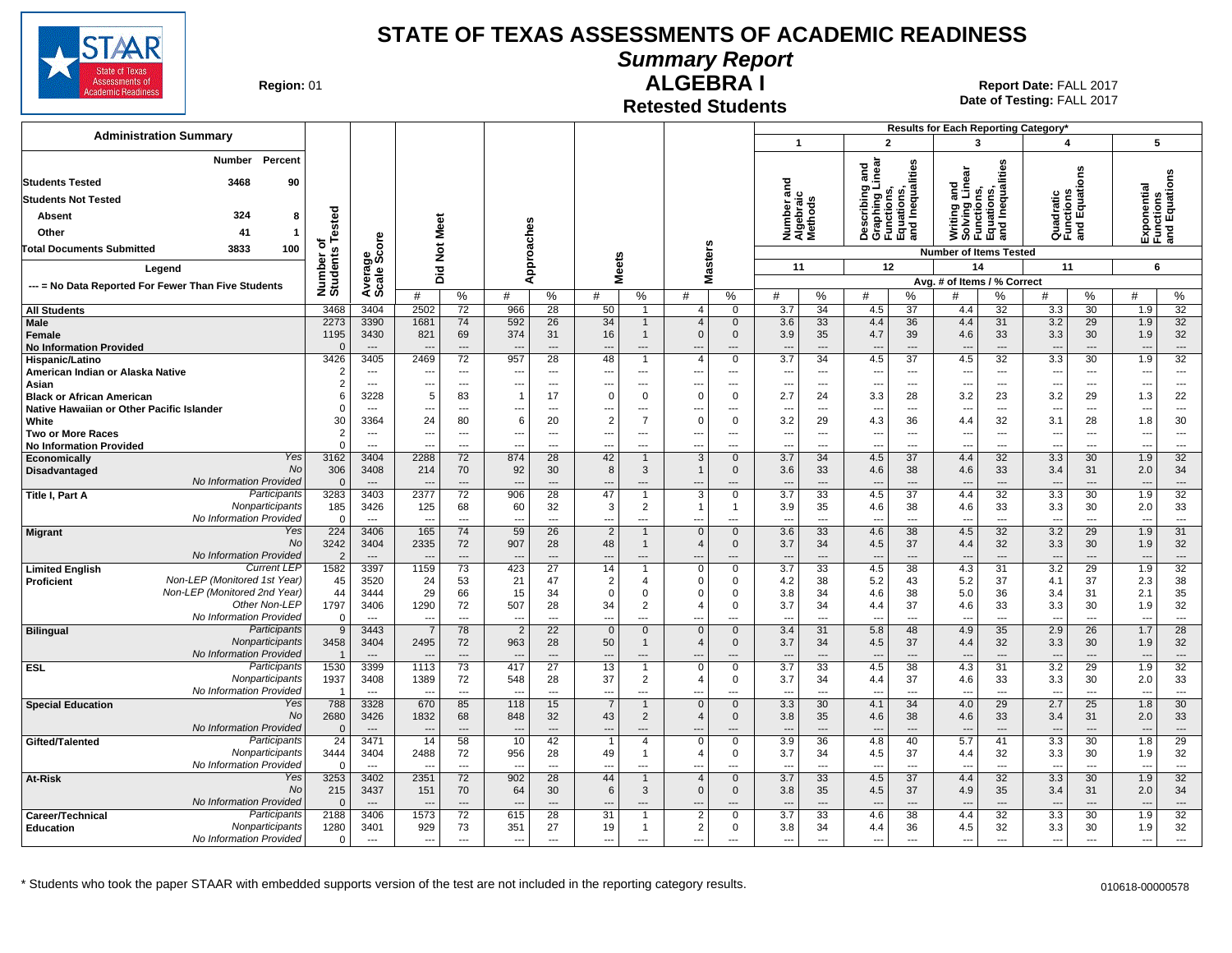

## **Summary Report**

**Region: 01** 

#### **All Students BIOLOGY**

**Date of Testing:**  FALL 2017 01 **Report Date:** FALL 2017

|                                                             |                              |                        |                                  |                                             |                                  |                      |                          |                      |                                 |                      |                                 |                      |                                 |                          | Results for Each Reporting Category*  |                      |                          |                                 |                                                       |                                |
|-------------------------------------------------------------|------------------------------|------------------------|----------------------------------|---------------------------------------------|----------------------------------|----------------------|--------------------------|----------------------|---------------------------------|----------------------|---------------------------------|----------------------|---------------------------------|--------------------------|---------------------------------------|----------------------|--------------------------|---------------------------------|-------------------------------------------------------|--------------------------------|
| <b>Administration Summary</b>                               |                              |                        |                                  |                                             |                                  |                      |                          |                      |                                 |                      | $\mathbf{1}$                    |                      |                                 | $\overline{2}$           | 3                                     |                      | $\overline{\mathbf{4}}$  |                                 | 5                                                     |                                |
| Percent<br>Number                                           |                              |                        |                                  |                                             |                                  |                      |                          |                      |                                 |                      |                                 |                      |                                 |                          |                                       |                      |                          |                                 |                                                       |                                |
|                                                             |                              |                        |                                  |                                             |                                  |                      |                          |                      |                                 |                      |                                 |                      |                                 |                          | and                                   |                      |                          | and                             | Interdependence<br>within<br>Environmental<br>Systems |                                |
| <b>Students Tested</b><br>8518<br>95                        |                              |                        |                                  |                                             |                                  |                      |                          |                      |                                 |                      | Structure<br>Function           |                      |                                 | lechanisms<br>f Genetics | logical<br>vlution and<br>ssification |                      |                          |                                 |                                                       |                                |
| <b>Students Not Tested</b>                                  |                              |                        |                                  |                                             |                                  |                      |                          |                      |                                 |                      |                                 |                      |                                 |                          |                                       |                      |                          | iological<br>rocesses<br>ystems |                                                       |                                |
| 447<br>5<br><b>Absent</b>                                   |                              |                        | Meet                             |                                             |                                  |                      |                          |                      |                                 |                      |                                 |                      |                                 |                          | ₫.                                    | $\frac{1}{2}$        |                          |                                 |                                                       |                                |
| 22<br>Other<br>$\mathbf 0$                                  |                              |                        |                                  |                                             |                                  |                      |                          |                      |                                 |                      | <b>Je 3</b>                     |                      | ই ঠ                             |                          | mάō                                   |                      | 面正の                      |                                 |                                                       |                                |
| 8987<br>100<br><b>Total Documents Submitted</b>             |                              | ige<br>Score           | $\breve{\mathbf{z}}$             |                                             |                                  |                      |                          |                      |                                 |                      |                                 |                      |                                 |                          | <b>Number of Items Tested</b>         |                      |                          |                                 |                                                       |                                |
| Legend                                                      | Number of<br>Students Tested |                        | Did                              |                                             |                                  | Approaches           |                          | <b>Meets</b>         | Masters                         |                      | 11                              |                      | 11                              |                          | 10                                    |                      | 11                       |                                 | 11                                                    |                                |
| --- = No Data Reported For Fewer Than Five Students         |                              | Avera                  |                                  |                                             |                                  |                      |                          |                      |                                 |                      |                                 |                      |                                 |                          | Avg. # of Items / % Correct           |                      |                          |                                 |                                                       |                                |
|                                                             |                              |                        | #                                | %                                           | #                                | %                    | #                        | %                    | #                               | %                    | #                               | %                    | #                               | %                        |                                       | %                    | #                        | %                               | #                                                     | %                              |
| <b>All Students</b><br><b>Male</b>                          | 8518<br>4603                 | 3770<br>3740           | 3224<br>1938                     | 38<br>42                                    | 5294<br>2665                     | 62<br>58             | 2455<br>1241             | 29<br>27             | 691<br>362                      | 8<br>8               | 5.8<br>5.6                      | 53<br>51             | 5.4<br>5.1                      | 49<br>46                 | 4.7<br>4.6                            | 47<br>46             | 5.3<br>5.3               | 48<br>48                        | 5.5<br>5.4                                            | 50<br>49                       |
| Female                                                      | 3914                         | 3805                   | 1286                             | 33                                          | 2628                             | 67                   | 1213                     | 31                   | 329                             | 8                    | 6.1                             | 56                   | 5.7                             | 52                       | 4.8                                   | 48                   | 5.4                      | 49                              | 5.6                                                   | 51                             |
| <b>No Information Provided</b>                              |                              | $---$                  | $\sim$                           | $\overline{\phantom{a}}$                    | - -                              | $---$                | $\overline{\phantom{a}}$ | $\overline{a}$       | $\overline{a}$                  | ---                  | $\overline{a}$                  | $---$                | $---$                           | $\overline{\phantom{a}}$ | $\overline{a}$                        | $\overline{a}$       | $\overline{\phantom{a}}$ | $---$                           | $\overline{\phantom{a}}$                              | $---$                          |
| Hispanic/Latino                                             | 8400                         | 3766                   | 3192                             | $\overline{38}$<br>$\overline{\phantom{a}}$ | 5208                             | 62                   | 2392                     | 28                   | 661                             | $\overline{8}$       | 5.8                             | 53                   | 5.3                             | 49                       | 4.7                                   | 47                   | 5.3                      | 48                              | 5.5                                                   | 50<br>$\overline{\phantom{a}}$ |
| American Indian or Alaska Native<br>Asian                   | 18                           | ---<br>4545            | ---<br>$\overline{1}$            | 6                                           | $\overline{\phantom{a}}$<br>17   | ---<br>94            | 14                       | ---<br>78            | ---<br>9                        | ---<br>50            | $\overline{\phantom{a}}$<br>9.0 | $\overline{a}$<br>82 | ---<br>8.9                      | ---<br>81                | $\overline{\phantom{a}}$<br>7.6       | ---<br>76            | ---<br>8.2               | $\overline{\phantom{a}}$<br>74  | ---<br>8.6                                            | 78                             |
| <b>Black or African American</b>                            | 12                           | 3684                   | 5                                | 42                                          | 7                                | 58                   | 3                        | 25                   | $\Omega$                        | $\mathbf 0$          | 5.7                             | 52                   | 4.7                             | 42                       | 4.7                                   | 47                   | 4.5                      | 41                              | 5.3                                                   | 48                             |
| Native Hawaiian or Other Pacific Islander                   | $\Omega$                     | $---$                  | ---                              | $\overline{\phantom{a}}$                    | $\sim$                           | $\overline{a}$       | ---                      | $\overline{a}$       | ---                             | $---$                | $\overline{a}$                  | $---$                | $\overline{\phantom{a}}$        | $\overline{\phantom{a}}$ | $\overline{\phantom{a}}$              | $\overline{a}$       | ---                      | $---$                           | $\overline{\phantom{a}}$                              | $\hspace{0.05cm} \ldots$       |
| White                                                       | 78                           | 4068                   | 22                               | 28                                          | 56                               | 72                   | 43                       | 55                   | 19                              | 24                   | 6.8                             | 62                   | 6.7                             | 61                       | 6.1                                   | 61                   | 6.8                      | 62                              | 6.6                                                   | 60                             |
| <b>Two or More Races</b><br><b>No Information Provided</b>  | 6<br>3                       | 3885<br>$\overline{a}$ | $\overline{2}$<br>---            | 33<br>$---$                                 | -4<br>$\sim$                     | 67<br>$\overline{a}$ | $\overline{2}$<br>---    | 33<br>---            | -1<br>---                       | 17<br>$\overline{a}$ | 6.3<br>$\overline{a}$           | 58<br>$---$          | 5.5<br>$\sim$                   | 50<br>$\overline{a}$     | 6.0<br>$\overline{a}$                 | 60<br>---            | 5.8<br>---               | 53<br>$---$                     | 5.3<br>---                                            | 48<br>$\overline{\phantom{a}}$ |
| Yes<br>Economically                                         | 7200                         | 3712                   | 2949                             | 41                                          | 4251                             | 59                   | 1717                     | 24                   | 414                             | 6                    | 5.6                             | 51                   | 5.1                             | 46                       | 4.5                                   | 45                   | 5.1                      | 46                              | 5.2                                                   | 48                             |
| No<br>Disadvantaged                                         | 1315                         | 4088                   | 273                              | 21                                          | 1042                             | 79                   | 738                      | 56                   | 277                             | 21                   | 7.2                             | 66                   | 7.0                             | 63                       | 6.1                                   | 61                   | 6.7                      | 61                              | 6.9                                                   | 63                             |
| No Information Provided<br>Participants                     | 3                            | $---$                  | $\overline{\phantom{a}}$         | $\overline{\phantom{a}}$                    | $\overline{\phantom{a}}$         | ---                  | $\overline{\phantom{a}}$ | $\overline{a}$       | $\overline{\phantom{a}}$        | ---                  | $---$                           | $---$                | $\overline{\phantom{a}}$        | $\overline{\phantom{a}}$ | $\overline{\phantom{a}}$              | ---                  | $\overline{\phantom{a}}$ | $---$                           | $\overline{\phantom{a}}$                              | $\overline{\phantom{a}}$       |
| Title I, Part A<br>Nonparticipants                          | 8266<br>249                  | 3780<br>3460           | 3059<br>163                      | $\overline{37}$<br>65                       | 5207<br>86                       | 63<br>35             | 2444<br>11               | 30<br>$\overline{4}$ | 690<br>$\mathbf{1}$             | 8<br>$\mathbf 0$     | 5.9<br>4.3                      | 53<br>39             | 5.4<br>3.6                      | 49<br>33                 | 4.8<br>3.5                            | 48<br>35             | 5.4<br>3.9               | 49<br>36                        | 5.5<br>3.9                                            | 50<br>35                       |
| No Information Provided                                     | 3                            | $\overline{a}$         | $\overline{a}$                   | $---$                                       | $\overline{a}$                   | $\overline{a}$       | ---                      | $\overline{a}$       | ---                             | $\overline{a}$       | $\overline{a}$                  | $\overline{a}$       | $\overline{\phantom{a}}$        | $\sim$                   | $\overline{a}$                        | $\overline{a}$       | $\overline{a}$           | $\overline{a}$                  | $\overline{\phantom{a}}$                              | $\overline{\phantom{a}}$       |
| Yes<br><b>Migrant</b>                                       | 327                          | 3569                   | 181                              | 55                                          | 146                              | 45                   | 43                       | 13                   | 9                               | 3                    | 4.8                             | 43                   | 4.4                             | 40                       | 3.9                                   | 39                   | 4.4                      | 40                              | 4.5                                                   | 41                             |
| <b>No</b><br>No Information Provided                        | 8187                         | 3778<br>$---$          | 3040                             | 37<br>$---$                                 | 5147                             | 63<br>$---$          | 2412                     | 29<br>$\overline{a}$ | 682                             | 8<br>$---$           | 5.9                             | 53<br>$---$          | 5.4<br>$\overline{\phantom{a}}$ | 49<br>$\sim$             | 4.7                                   | 47<br>$\overline{a}$ | 5.4                      | 49<br>$\overline{a}$            | 5.5<br>$\overline{\phantom{a}}$                       | 50<br>$---$                    |
| <b>Current LEF</b><br><b>Limited English</b>                | 3452                         | 3531                   | 1899                             | 55                                          | 1553                             | 45                   | 265                      | $\overline{8}$       | $\overline{37}$                 | $\mathbf{1}$         | 4.7                             | 43                   | 4.1                             | $\overline{37}$          | 3.6                                   | 36                   | 4.4                      | 40                              | 4.3                                                   | $\overline{39}$                |
| Non-LEP (Monitored 1st Year)<br>Proficient                  | 271                          | 3930                   | 45                               | 17                                          | 226                              | 83                   | 112                      | 41                   | 17                              | 6                    | 6.8                             | 62                   | 6.4                             | 58                       | 5.3                                   | 53                   | 6.0                      | 55                              | 6.5                                                   | 59                             |
| Non-LEP (Monitored 2nd Year)                                | 139                          | 3925                   | 28                               | 20                                          | 111                              | 80                   | 54                       | 39                   | 9                               | 6                    | 6.8                             | 62                   | 6.2                             | 57                       | 5.5                                   | 55                   | 5.8                      | 52                              | 6.3                                                   | 57                             |
| Other Non-LEP<br>No Information Provided                    | 4653                         | 3934                   | 1250                             | 27                                          | 3403                             | 73                   | 2024                     | 43                   | 628                             | 13                   | 6.6                             | 60                   | 6.2                             | 57                       | 5.5                                   | 55                   | 6.0                      | 54                              | 6.3                                                   | 57                             |
| Participants<br><b>Bilingual</b>                            | 3<br>56                      | $\overline{a}$<br>4164 | ---<br>11                        | $---$<br>20                                 | $\sim$<br>45                     | $\overline{a}$<br>80 | ---<br>31                | $\overline{a}$<br>55 | ---<br>14                       | ---<br>25            | $\overline{a}$<br>7.4           | $\overline{a}$<br>67 | $\overline{\phantom{a}}$<br>7.2 | ---<br>66                | $\overline{a}$<br>6.3                 | ---<br>63            | ---<br>6.6               | $\overline{a}$<br>60            | $\overline{\phantom{a}}$<br>7.7                       | $\overline{\phantom{a}}$<br>70 |
| Nonparticipants                                             | 8458                         | 3768                   | 3211                             | 38                                          | 5247                             | 62                   | 2424                     | 29                   | 677                             | 8                    | 5.8                             | 53                   | 5.4                             | 49                       | 4.7                                   | 47                   | 5.3                      | 48                              | 5.5                                                   | 50                             |
| No Information Provided                                     | $\overline{4}$               | $---$                  |                                  | $---$                                       |                                  | $\overline{a}$       |                          | $\overline{a}$       |                                 | ---                  |                                 | $---$                | $\overline{\phantom{a}}$        | $\overline{a}$           |                                       | ---                  |                          | $---$                           |                                                       | $---$                          |
| Participants<br>ESL                                         | 3396                         | 3532                   | 1863                             | 55                                          | 1533                             | 45                   | 261                      | $\overline{8}$       | $\overline{37}$                 | $\mathbf{1}$         | 4.7                             | 43                   | 4.1                             | $\overline{37}$          | 3.6                                   | 36                   | 4.4                      | 40                              | 4.3                                                   | $\overline{39}$                |
| Nonparticipants<br>No Information Provided                  | 5118<br>$\sqrt{2}$           | 3929<br>$\overline{a}$ | 1359<br>$\overline{\phantom{a}}$ | 27<br>$\overline{\phantom{a}}$              | 3759<br>$\overline{\phantom{a}}$ | 73<br>$\overline{a}$ | 2194<br>---              | 43<br>---            | 654<br>$\overline{\phantom{a}}$ | 13<br>---            | 6.6<br>$\overline{\phantom{a}}$ | 60<br>$---$          | 6.2<br>$\overline{\phantom{a}}$ | 56<br>---                | 5.4<br>$\overline{\phantom{a}}$       | 54<br>---            | 5.9<br>---               | 54<br>$\overline{a}$            | 6.3<br>$\overline{\phantom{a}}$                       | 57<br>$\overline{\phantom{a}}$ |
| Yes<br><b>Special Education</b>                             | 980                          | 3432                   | 698                              | 71                                          | 282                              | 29                   | 28                       | $\mathbf{3}$         | 3                               | $\mathbf 0$          | 4.2                             | 38                   | 3.4                             | 31                       | 3.3                                   | 33                   | 3.8                      | 35                              | 3.9                                                   | 35                             |
| No                                                          | 7535                         | 3814                   | 2524                             | 33                                          | 5011                             | 67                   | 2427                     | 32                   | 688                             | 9                    | 6.0                             | 55                   | 5.6                             | 51                       | 4.9                                   | 49                   | 5.5                      | 50                              | 5.7                                                   | 52                             |
| No Information Provided                                     | 3                            | $\overline{a}$         | $\overline{a}$                   | $\overline{a}$                              |                                  | $---$                |                          | $\overline{a}$       |                                 | $---$                |                                 | $\overline{a}$       | $\overline{\phantom{a}}$        | $\sim$                   |                                       | ---                  |                          | $\overline{a}$                  | ---                                                   | $---$                          |
| Participants<br>Gifted/Talented<br>Nonparticipants          | 600<br>7915                  | 4571<br>3710           | 6<br>3216                        | -1<br>41                                    | 594<br>4699                      | 99<br>59             | 561<br>1894              | 94<br>24             | 291<br>400                      | 49<br>5              | 9.1<br>5.6                      | 82<br>51             | 9.3<br>5.1                      | 84<br>46                 | 8.0<br>4.5                            | 80<br>45             | 8.6<br>5.1               | 78<br>46                        | 9.1<br>5.2                                            | 83<br>48                       |
| No Information Provided                                     | 3                            | $---$                  |                                  | $---$                                       | $\overline{\phantom{a}}$         | $\overline{a}$       | $\overline{a}$           | ---                  | ---                             | $---$                | $\overline{a}$                  | $---$                | $\sim$                          | $\overline{a}$           | $\sim$                                | $\overline{a}$       | $\sim$                   | $---$                           | $\overline{a}$                                        | $---$                          |
| Yes<br>At-Risk                                              | 6221                         | 3588                   | 3043                             | 49                                          | 3178                             | 51                   | 785                      | 13                   | 93                              | $\overline{1}$       | 5.0                             | 46                   | 4.4                             | 40                       | 3.9                                   | 39                   | 4.6                      | 41                              | 4.6                                                   | 42                             |
| No                                                          | 2294                         | 4264                   | 179                              | 8                                           | 2115                             | 92                   | 1670                     | 73                   | 598                             | 26                   | 8.0                             | 73                   | 8.0                             | 72                       | 6.9                                   | 69                   | 7.4                      | 67                              | 7.9                                                   | 72                             |
| No Information Provided<br>Participants<br>Career/Technical | 3<br>5241                    | ---<br>3761            | $\overline{\phantom{a}}$<br>2050 | 39                                          |                                  | ---<br>61            | 1453                     | ---<br>28            | 433                             | 8                    | 5.8                             | $\overline{a}$<br>52 | ---<br>5.3                      | ---<br>48                | 4.7                                   | 47                   |                          | $\overline{\phantom{a}}$<br>48  |                                                       | $\hspace{0.05cm} \ldots$<br>49 |
| Nonparticipants<br><b>Education</b>                         | 3274                         | 3786                   | 1172                             | 36                                          | 3191<br>2102                     | 64                   | 1002                     | 31                   | 258                             | 8                    | 5.9                             | 54                   | 5.4                             | 50                       | 4.8                                   | 48                   | 5.3<br>5.4               | 49                              | 5.4<br>5.6                                            | 51                             |
| No Information Provided                                     | 3                            | $\overline{a}$         | $\overline{a}$                   | $\overline{a}$                              | $---$                            | $\overline{a}$       | $\overline{a}$           | $\overline{a}$       | $\overline{a}$                  | ---                  | $\overline{a}$                  | $\overline{a}$       | $\overline{a}$                  | ---                      | $\overline{a}$                        | ---                  | ---                      | $\overline{a}$                  |                                                       | $\overline{a}$                 |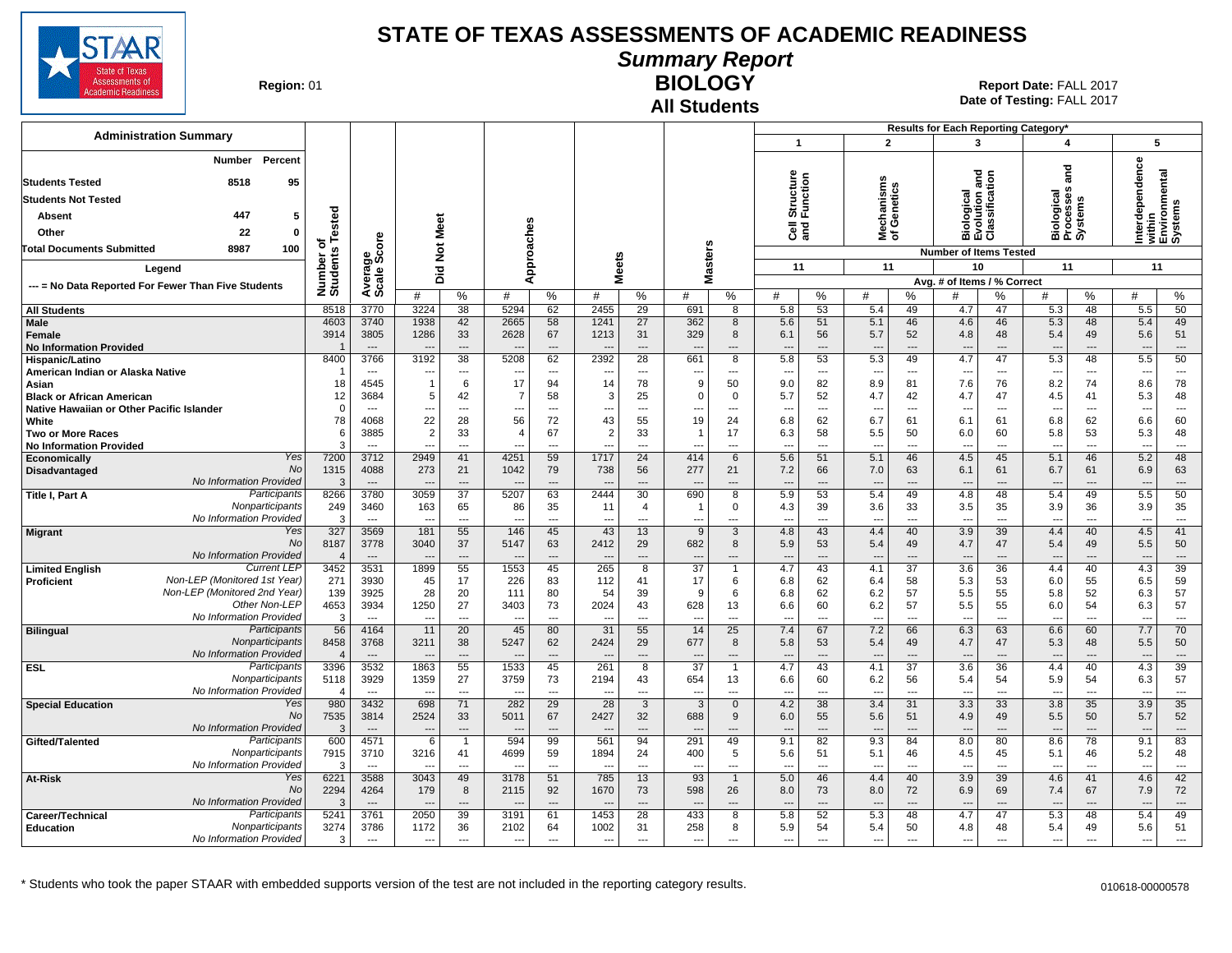

**Summary Report**

**Region: 01** 

#### **First-Time Tested Students BIOLOGY**

**Date of Testing:**  FALL 2017 01 **Report Date:** FALL 2017

| <b>Administration Summary</b>                                                |                        |                        |                          |                          |                      |                          |                               |                                |                                |                       | $\mathbf{1}$             |                                | $\overline{2}$                  |                          | Results for Each Reporting Category*<br>3            |                      | 4                               |                                    | 5                        |                                    |
|------------------------------------------------------------------------------|------------------------|------------------------|--------------------------|--------------------------|----------------------|--------------------------|-------------------------------|--------------------------------|--------------------------------|-----------------------|--------------------------|--------------------------------|---------------------------------|--------------------------|------------------------------------------------------|----------------------|---------------------------------|------------------------------------|--------------------------|------------------------------------|
| <b>Number</b><br>Percent                                                     |                        |                        |                          |                          |                      |                          |                               |                                |                                |                       |                          |                                |                                 |                          |                                                      |                      |                                 |                                    | Φ                        |                                    |
|                                                                              |                        |                        |                          |                          |                      |                          |                               |                                |                                |                       |                          |                                |                                 |                          | 짇                                                    |                      | ठ<br>듦                          |                                    |                          |                                    |
| 97<br><b>Students Tested</b><br>4740                                         |                        |                        |                          |                          |                      |                          |                               |                                |                                |                       | Structure<br>Function    |                                | U)                              |                          | <b>Siological</b><br>Evolution and<br>Classification |                      | ഗ                               |                                    | ependenc                 | within<br>Environmental<br>Systems |
| <b>Students Not Tested</b>                                                   |                        |                        |                          |                          |                      |                          |                               |                                |                                |                       |                          |                                | Mechanisms<br>of Genetics       |                          |                                                      |                      |                                 | Biological<br>Processes<br>Systems |                          |                                    |
| 122<br>Absent<br>3                                                           | Tested                 |                        |                          |                          |                      |                          |                               |                                |                                |                       |                          |                                |                                 |                          |                                                      |                      |                                 |                                    | 힡                        |                                    |
| $\mathbf{0}$<br>Other                                                        |                        |                        | Meet                     |                          |                      |                          |                               |                                |                                |                       | ලි දි                    |                                |                                 |                          | മ <b>ш ധ</b>                                         |                      |                                 |                                    |                          |                                    |
| 4863<br>100<br><b>Total Documents Submitted</b>                              | ৳                      | ge<br>Score            | $\frac{5}{2}$            |                          |                      |                          |                               |                                |                                |                       |                          |                                |                                 |                          | <b>Number of Items Tested</b>                        |                      |                                 |                                    |                          |                                    |
| Legend                                                                       | Number of<br>Students  |                        |                          |                          |                      | Approaches               | <b>Meets</b>                  |                                | <b>Masters</b>                 |                       | 11                       |                                | 11                              |                          | 10                                                   |                      | 11                              |                                    | 11                       |                                    |
| --- = No Data Reported For Fewer Than Five Students                          |                        | Averag<br>Scale        | Did                      |                          |                      |                          |                               |                                |                                |                       |                          |                                |                                 |                          | Avg. # of Items / % Correct                          |                      |                                 |                                    |                          |                                    |
|                                                                              |                        |                        | #                        | %                        | #                    | ℅                        | #                             | %                              | #                              | %                     | #                        | %                              | #                               | $\%$                     |                                                      | %                    |                                 | $\%$                               | #                        | $\%$                               |
| <b>All Students</b>                                                          | 4740                   | 4026                   | $\overline{777}$         | 16                       | 3963                 | 84                       | 2389                          | 50                             | 689                            | 15                    | 7.1                      | 64                             | 6.7                             | 61                       | 5.8                                                  | 58                   | 6.4                             | 59                                 | 6.8                      | 62                                 |
| Male<br>Female                                                               | 2403<br>2336           | 4017<br>4036           | 457<br>320               | 19<br>14                 | 1946<br>2016         | 81<br>86                 | 1204<br>1184                  | 50<br>51                       | 361<br>328                     | 15<br>14              | 6.9<br>7.2               | 63<br>66                       | 6.5<br>7.0                      | 59<br>63                 | 5.9<br>5.8                                           | 59<br>58             | 6.5<br>6.4                      | 59<br>58                           | 6.9<br>6.7               | 62<br>61                           |
| <b>No Information Provided</b>                                               |                        | $---$                  |                          | $\overline{\phantom{a}}$ |                      | $\overline{a}$           |                               | $\overline{\phantom{a}}$       |                                | $\overline{a}$        |                          | $\overline{a}$                 | $\overline{\phantom{a}}$        | $\overline{\phantom{a}}$ | $\overline{a}$                                       | ---                  |                                 | $\overline{a}$                     |                          | $---$                              |
| Hispanic/Latino                                                              | 4650                   | 4021                   | 767                      | 16                       | 3883                 | 84                       | 2326                          | 50                             | 659                            | 14                    | 7.1                      | 64                             | 6.7                             | 61                       | 5.8                                                  | 58                   | 6.4                             | 58                                 | 6.8                      | 62                                 |
| American Indian or Alaska Native                                             |                        | $\overline{a}$         |                          | $---$                    |                      | $\overline{a}$           |                               | $\overline{a}$                 |                                | $---$                 |                          | $---$                          | $\overline{\phantom{a}}$        | $\overline{a}$           | $\sim$                                               | $\overline{a}$       | --                              | $---$                              |                          | $\overline{a}$                     |
| Asian<br><b>Black or African American</b>                                    | 17                     | 4616<br>3790           | $\mathbf 0$<br>3         | $\mathbf 0$<br>33        | 17<br>6              | 100<br>67                | 14<br>3                       | 82<br>33                       | 9<br>$\Omega$                  | 53<br>$\Omega$        | 9.5<br>6.2               | 86<br>57                       | 9.3<br>5.3                      | 84<br>48                 | 7.8<br>4.8                                           | 78<br>48             | 8.5<br>5.3                      | 77<br>48                           | 8.8<br>5.8               | 80<br>53                           |
| Native Hawaiian or Other Pacific Islander                                    | $\Omega$               | $---$                  | ---                      | $---$                    |                      | $\overline{a}$           | ---                           | $\overline{a}$                 |                                | $\overline{a}$        | $\overline{a}$           | $\overline{a}$                 | $\overline{\phantom{a}}$        | $\overline{a}$           | $\overline{a}$                                       | $\overline{a}$       | $\overline{\phantom{a}}$        | $---$                              | --                       | $\overline{\phantom{a}}$           |
| White                                                                        | 57                     | 4318                   | 5                        | 9                        | 52                   | 91                       | 43                            | 75                             | 19                             | 33                    | 7.9                      | 72                             | 7.9                             | 71                       | 7.1                                                  | 71                   | 8.0                             | 73                                 | 7.8                      | 70                                 |
| <b>Two or More Races</b>                                                     |                        | $\overline{a}$         | ---                      | $\overline{a}$           | $\sim$               | $\overline{a}$           | ---                           | $\overline{\phantom{a}}$       | $\sim$                         | $\overline{a}$        | $\overline{a}$           | $\overline{a}$                 | $\overline{\phantom{a}}$        | $\overline{a}$           | $\overline{a}$                                       | ---                  | $\overline{\phantom{a}}$        | $\overline{a}$                     |                          | $---$                              |
| <b>No Information Provided</b><br>Yes                                        | 3702                   | $\overline{a}$<br>3960 | ---<br>694               | $\overline{a}$<br>19     | 3008                 | $\overline{a}$<br>81     | $\sim$<br>1657                | $\overline{a}$<br>45           | $\sim$<br>412                  | $\overline{a}$<br>11  | $\overline{a}$<br>6.8    | $\overline{a}$<br>62           | $\overline{\phantom{a}}$<br>6.4 | $\overline{a}$<br>58     | $\overline{a}$<br>5.6                                | ---<br>56            | $\overline{\phantom{a}}$<br>6.2 | $---$<br>56                        | ---<br>6.5               | $\overline{a}$<br>59               |
| Economically<br>No<br>Disadvantaged                                          | 1036                   | 4262                   | 81                       | 8                        | 955                  | 92                       | 732                           | 71                             | 277                            | 27                    | 8.0                      | 73                             | 7.9                             | 72                       | 6.9                                                  | 69                   | 7.4                             | 67                                 | 7.8                      | 71                                 |
| No Information Provided                                                      | $\overline{2}$         | $---$                  |                          | $\overline{\phantom{a}}$ |                      | $\overline{\phantom{a}}$ |                               | $\overline{\phantom{a}}$       |                                | $\overline{a}$        | $\overline{a}$           | $\overline{a}$                 | $\overline{\phantom{a}}$        | ---                      | $\overline{a}$                                       | ---                  | $\overline{\phantom{a}}$        | $\overline{a}$                     | $\overline{a}$           | $---$                              |
| Participants<br>Title I, Part A                                              | 4711                   | 4028                   | 762                      | 16                       | 3949                 | 84                       | 2383                          | 51                             | 688                            | 15                    | 7.1                      | 64                             | 6.7                             | 61                       | 5.9                                                  | 59                   | 6.5                             | 59                                 | 6.8                      | 62                                 |
| Nonparticipants<br>No Information Provided                                   | 27<br>2                | 3700<br>$\overline{a}$ | 13                       | 48                       | 14<br>$\overline{a}$ | 52<br>$\overline{a}$     | 6<br>$\overline{\phantom{a}}$ | 22<br>$\overline{\phantom{a}}$ | -1                             | $\overline{4}$<br>--- | 5.6                      | 51<br>$\overline{a}$           | 5.1<br>$\overline{\phantom{a}}$ | 47<br>---                | 4.4<br>$\overline{a}$                                | 44<br>---            | 5.2<br>$\overline{a}$           | 47                                 | 4.9<br>---               | 44<br>$\overline{\phantom{a}}$     |
| Yes<br>Migrant                                                               | 100                    | 3846                   | ---<br>25                | 25                       | 75                   | 75                       | 34                            | 34                             | 9                              | 9                     | $---$<br>6.1             | 55                             | 6.0                             | 54                       | 5.3                                                  | 53                   | 5.6                             | 51                                 | 6.1                      | 55                                 |
| No                                                                           | 4637                   | 4030                   | 749                      | 16                       | 3888                 | 84                       | 2355                          | 51                             | 680                            | 15                    | 7.1                      | 65                             | 6.8                             | 61                       | 5.9                                                  | 59                   | 6.5                             | 59                                 | 6.8                      | 62                                 |
| No Information Provided                                                      | 3                      | $---$                  |                          | $\overline{\phantom{a}}$ |                      | $\overline{a}$           |                               | $---$                          |                                | $\overline{a}$        |                          | $---$                          | $\sim$ $\sim$                   | $---$                    | $---$                                                | $\overline{a}$       | $\overline{\phantom{a}}$        | $\overline{a}$                     | ---                      | $\overline{\phantom{a}}$           |
| <b>Current LEP</b><br><b>Limited English</b><br>Non-LEP (Monitored 1st Year) | 1330                   | 3682                   | 469                      | 35                       | 861                  | 65                       | 232                           | 17                             | $\overline{35}$                | 3<br>$\overline{7}$   | 5.5                      | 50                             | 4.9                             | 45                       | 4.3                                                  | 43                   | 5.1                             | 46                                 | 5.1                      | 47                                 |
| Proficient<br>Non-LEP (Monitored 2nd Year)                                   | 231<br>93              | 4009<br>4105           | 19<br>6                  | 8<br>6                   | 212<br>87            | 92<br>94                 | 112<br>52                     | 48<br>56                       | 17<br><sub>9</sub>             | 10                    | 7.2<br>7.6               | 65<br>69                       | 6.8<br>7.2                      | 62<br>65                 | 5.6<br>6.3                                           | 56<br>63             | 6.4<br>6.6                      | 58<br>60                           | 6.9<br>7.2               | 63<br>65                           |
| Other Non-LEP                                                                | 3084                   | 4174                   | 281                      | 9                        | 2803                 | 91                       | 1993                          | 65                             | 628                            | 20                    | 7.7                      | 70                             | 7.5                             | 68                       | 6.5                                                  | 65                   | 7.0                             | 64                                 | 7.5                      | 68                                 |
| No Information Provided                                                      | $\overline{2}$         | $---$                  | ---                      | $---$                    | $\overline{a}$       | $\overline{a}$           | $\overline{a}$                | $\overline{a}$                 | $\overline{\phantom{a}}$       | $\overline{a}$        | $\overline{a}$           | $---$                          | $\overline{\phantom{a}}$        | $\overline{a}$           | $\overline{a}$                                       | ---                  | $\overline{a}$                  | $---$                              | ---                      | ---                                |
| Participants<br><b>Bilingual</b>                                             | 46                     | 4313                   | 3                        | $\overline{7}$           | 43                   | 93                       | 31                            | 67                             | 14                             | 30                    | 8.2                      | 75                             | 7.9                             | 72                       | 7.0                                                  | 70                   | 7.0                             | 64                                 | 8.4                      | 76                                 |
| Nonparticipants<br>No Information Provided                                   | 4692<br>$\overline{2}$ | 4024<br>$---$          | 772                      | 16                       | 3920                 | 84<br>---                | 2358                          | 50<br>$\overline{\phantom{a}}$ | 675                            | 14<br>---             | 7.1                      | 64<br>$\overline{\phantom{a}}$ | 6.7                             | 61<br>---                | 5.8<br>$\overline{\phantom{a}}$                      | 58<br>---            | 6.4                             | 59<br>$\overline{a}$               | 6.8                      | 62<br>$\cdots$                     |
| Participants<br><b>ESL</b>                                                   | 1314                   | 3682                   | 460                      | 35                       | 854                  | 65                       | 228                           | 17                             | 35                             | 3                     | 5.5                      | 50                             | 4.9                             | 45                       | 4.3                                                  | 43                   | 5.1                             | 46                                 | 5.1                      | 46                                 |
| Nonparticipants                                                              | 3424                   | 4158                   | 315                      | 9                        | 3109                 | 91                       | 2161                          | 63                             | 654                            | 19                    | 7.7                      | 70                             | 7.4                             | 68                       | 6.4                                                  | 64                   | 7.0                             | 63                                 | 7.5                      | 68                                 |
| No Information Provided                                                      | 2                      | ---                    |                          | $\overline{\phantom{a}}$ | $\overline{a}$       | $\overline{a}$           | $\sim$                        | ---                            | $\overline{\phantom{a}}$       | ---                   |                          | $\overline{a}$                 | $\overline{\phantom{a}}$        | ---                      | $\overline{a}$                                       | ---                  | $\overline{\phantom{a}}$        | $\overline{\phantom{a}}$           | ---                      | $\overline{\phantom{a}}$           |
| Yes<br><b>Special Education</b><br>No                                        | 297<br>4441            | 3525<br>4060           | 168<br>607               | 57<br>14                 | 129<br>3834          | 43<br>86                 | 26<br>2363                    | 9<br>53                        | 3<br>686                       | $\overline{1}$<br>15  | 4.8<br>7.2               | 43<br>66                       | 4.0<br>6.9                      | 37<br>63                 | 3.6<br>6.0                                           | 36<br>60             | 4.2<br>6.6                      | 38<br>60                           | 4.3<br>7.0               | 39<br>63                           |
| No Information Provided                                                      |                        | $---$                  | ---                      | $\overline{a}$           |                      | $\overline{a}$           | $\overline{\phantom{a}}$      | $\overline{\phantom{a}}$       |                                | $\overline{a}$        | $\overline{a}$           | $\overline{a}$                 | $\overline{\phantom{a}}$        | ---                      | $\overline{a}$                                       | ---                  | $\overline{\phantom{a}}$        | $\overline{a}$                     | $\overline{\phantom{a}}$ | $\overline{\phantom{a}}$           |
| Participants<br>Gifted/Talented                                              | 588                    | 4591                   | $\overline{2}$           | 0                        | 586                  | 100                      | 561                           | 95                             | 291                            | 49                    | 9.2                      | 83                             | 9.4                             | 85                       | 8.1                                                  | 81                   | 8.6                             | 79                                 | 9.2                      | 84                                 |
| Nonparticipants                                                              | 4150                   | 3947                   | 773                      | 19                       | 3377                 | 81                       | 1828                          | 44                             | 398                            | 10                    | 6.8                      | 62                             | 6.4                             | 58                       | 5.5                                                  | 55                   | 6.1                             | 56                                 | 6.5                      | 59                                 |
| No Information Provided<br>Yes                                               | 2<br>2635              | $\overline{a}$<br>3780 | 711                      | $\sim$<br>27             | $\overline{a}$       | $\overline{a}$<br>73     | $\sim$<br>727                 | $- - -$<br>28                  | $\overline{\phantom{a}}$<br>91 | $\overline{a}$<br>3   | $---$<br>6.0             | $\overline{a}$<br>55           | $\sim$<br>5.5                   | $\overline{a}$<br>50     | $\overline{a}$<br>4.8                                | $\overline{a}$<br>48 | $\overline{\phantom{a}}$<br>5.4 | $\overline{a}$<br>49               | ---                      | $\overline{\phantom{a}}$<br>51     |
| At-Risk<br>No                                                                | 2103                   | 4335                   | 64                       | $\mathbf{3}$             | 1924<br>2039         | 97                       | 1662                          | 79                             | 598                            | 28                    | 8.4                      | 76                             | 8.3                             | 76                       | 7.2                                                  | 72                   | 7.7                             | 70                                 | 5.7<br>8.2               | 75                                 |
| No Information Provideo                                                      | $\overline{2}$         | $---$                  | ---                      | $---$                    | $\overline{a}$       | $---$                    | $---$                         | $\overline{\phantom{a}}$       | $\overline{\phantom{a}}$       | $---$                 | $\overline{a}$           | $---$                          | $\overline{\phantom{a}}$        | $---$                    | $\overline{a}$                                       | $\overline{a}$       | $\overline{a}$                  | $---$                              | $\overline{a}$           | $\cdots$                           |
| Participants<br>Career/Technical                                             | 2599                   | 4069                   | 380                      | 15                       | 2219                 | 85                       | 1403                          | 54                             | 431                            | 17                    | 7.3                      | 66                             | 7.0                             | 63                       | 6.0                                                  | 60                   | 6.6                             | 60                                 | 7.0                      | 63                                 |
| Nonparticipants<br><b>Education</b>                                          | 2139                   | 3974                   | 395                      | 18                       | 1744                 | 82                       | 986                           | 46                             | 258                            | 12                    | 6.8                      | 62                             | 6.5                             | 59                       | 5.6                                                  | 56                   | 6.2                             | 56                                 | 6.6                      | 60                                 |
| No Information Provided                                                      | 2                      | $\overline{a}$         | $\overline{\phantom{a}}$ | $\sim$                   | $\overline{a}$       | $\overline{a}$           | $\overline{\phantom{a}}$      | $\overline{\phantom{a}}$       | $\overline{\phantom{a}}$       | $\overline{a}$        | $\overline{\phantom{a}}$ | $\overline{a}$                 | $\overline{\phantom{a}}$        | $\sim$                   | $\overline{\phantom{a}}$                             | ---                  | ---                             | $\overline{a}$                     | ---                      | $\overline{\phantom{a}}$           |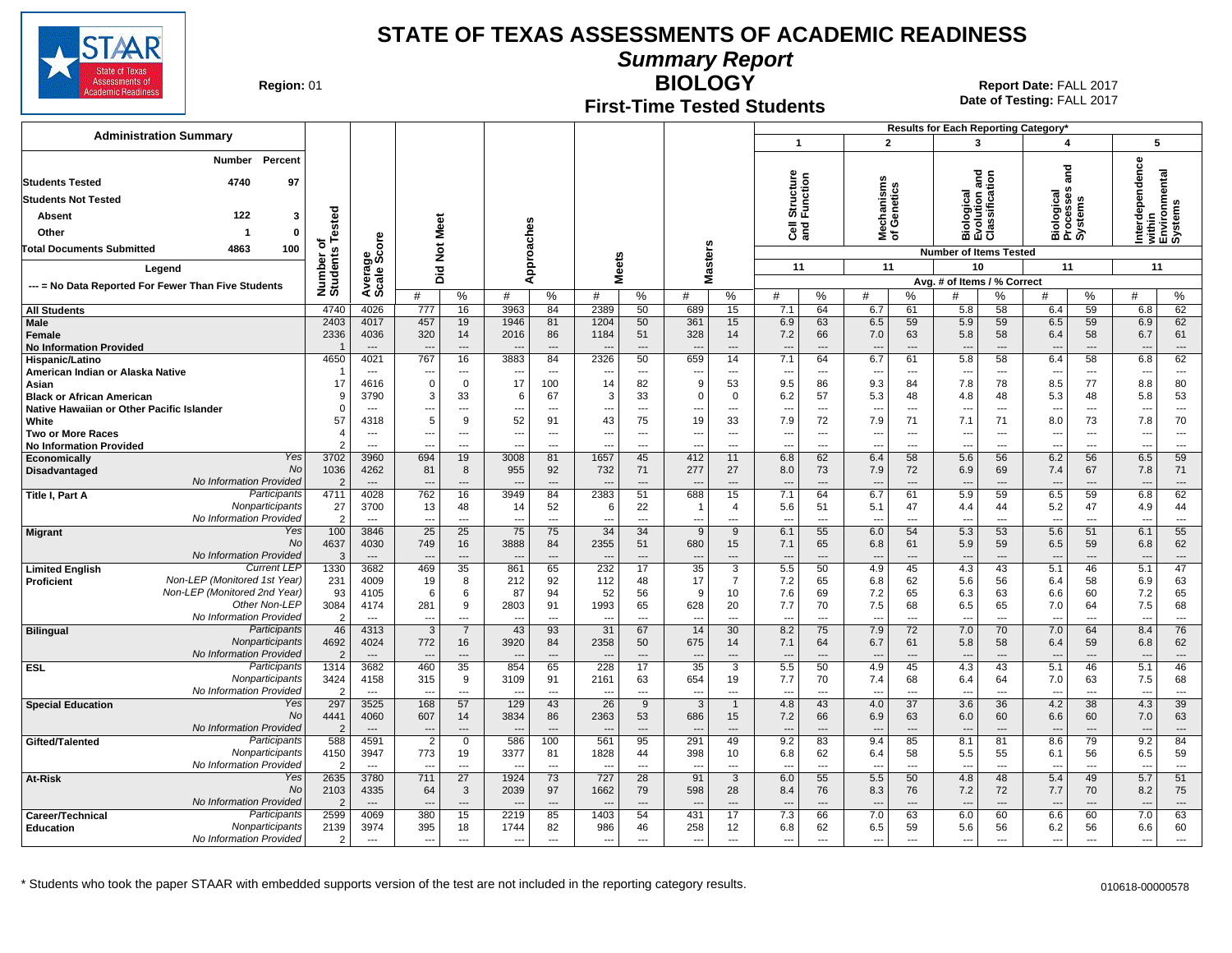

**Summary Report**

**Region: 01** 

### **Retested Students**

**BIOLOGY** Report Date: FALL 2017 **Date of Testing:**  FALL 2017

|                                                                           |                                    |                                          |                                 |                            |                                 |                                  |                            |                                  |                                     |                                                |                                  |                 |                                                      |                                      | <b>Results for Each Reporting Category</b>           |                                |                                        |                                           |                                                       |                                             |
|---------------------------------------------------------------------------|------------------------------------|------------------------------------------|---------------------------------|----------------------------|---------------------------------|----------------------------------|----------------------------|----------------------------------|-------------------------------------|------------------------------------------------|----------------------------------|-----------------|------------------------------------------------------|--------------------------------------|------------------------------------------------------|--------------------------------|----------------------------------------|-------------------------------------------|-------------------------------------------------------|---------------------------------------------|
| <b>Administration Summary</b>                                             |                                    |                                          |                                 |                            |                                 |                                  |                            |                                  |                                     |                                                | $\mathbf{1}$                     |                 | $\overline{2}$                                       |                                      | $\mathbf{3}$                                         |                                | 4                                      |                                           | 5                                                     |                                             |
| Percent<br>Number<br><b>Students Tested</b><br>3778<br>92                 |                                    |                                          |                                 |                            |                                 |                                  |                            |                                  |                                     |                                                | Structure<br>Function            |                 |                                                      |                                      | logical<br><sub>bluttion and</sub><br>ssification    |                                | ลิก<br>ลิ                              |                                           | Interdependence<br>within<br>Environmental<br>Systems |                                             |
|                                                                           |                                    |                                          |                                 |                            |                                 |                                  |                            |                                  |                                     |                                                |                                  |                 | hanisms<br>ienetics                                  |                                      |                                                      |                                |                                        | <b>Siological</b><br>Processes<br>Systems |                                                       |                                             |
| <b>Students Not Tested</b>                                                |                                    |                                          |                                 |                            |                                 |                                  |                            |                                  |                                     |                                                |                                  |                 |                                                      |                                      |                                                      |                                |                                        |                                           |                                                       |                                             |
| 325<br>Absent<br>8                                                        |                                    |                                          | Meet                            |                            |                                 |                                  |                            |                                  |                                     |                                                |                                  |                 | မြို့ ဗီ                                             |                                      | $\frac{8}{2}$ $\frac{8}{2}$                          |                                |                                        |                                           |                                                       |                                             |
| Other<br>21<br>-1                                                         |                                    |                                          |                                 |                            |                                 |                                  |                            |                                  |                                     |                                                | e≣<br>ama                        |                 | হঁ ১                                                 |                                      | ¤úō                                                  |                                | m rū ဖ်ာ                               |                                           |                                                       |                                             |
| 100<br><b>Total Documents Submitted</b><br>4124                           |                                    |                                          | $\frac{5}{2}$                   |                            |                                 |                                  |                            |                                  |                                     |                                                |                                  |                 |                                                      |                                      | <b>Number of Items Tested</b>                        |                                |                                        |                                           |                                                       |                                             |
| Legend                                                                    | Number of<br>Students Tested       | Average<br>Scale Score                   | Did                             |                            |                                 | Approaches                       |                            | <b>Meets</b>                     |                                     | asters                                         | 11                               |                 | 11                                                   |                                      | 10                                                   |                                | 11                                     |                                           | 11                                                    |                                             |
| --- = No Data Reported For Fewer Than Five Students                       |                                    |                                          |                                 |                            |                                 |                                  |                            |                                  | Σ                                   |                                                |                                  |                 |                                                      |                                      | Avg. # of Items / % Correct                          |                                |                                        |                                           |                                                       |                                             |
|                                                                           |                                    |                                          | #                               | %                          | #                               | %                                | #                          | %                                | #                                   | %                                              | #                                | %               | #                                                    | %                                    | #                                                    | %                              | #                                      | %                                         | #                                                     | %                                           |
| <b>All Students</b>                                                       | 3778                               | 3449                                     | 2447                            | 65                         | 1331                            | 35                               | 66                         | 2                                | 2                                   | $\mathbf 0$                                    | 4.3                              | 39              | 3.6                                                  | 33                                   | 3.3                                                  | 33                             | 3.9                                    | 36                                        | 3.9                                                   | 35                                          |
| Male<br>Female<br><b>No Information Provided</b>                          | 2200<br>1578<br>$\Omega$           | 3439<br>3464<br>$\overline{\phantom{a}}$ | 1481<br>966                     | 67<br>61<br>$\overline{a}$ | 719<br>612                      | 33<br>39<br>$\overline{a}$       | 37<br>29<br>$\overline{a}$ | 2<br>2<br>$\overline{a}$         | $\mathbf 1$<br>-1<br>$\overline{a}$ | $\mathbf{0}$<br>$\mathbf{0}$<br>$\overline{a}$ | 4.1<br>4.4<br>$\sim$             | 38<br>40<br>--- | 3.5<br>3.8<br>$\overline{a}$                         | 32<br>35<br>$\overline{\phantom{a}}$ | 3.3<br>3.4<br>$\overline{a}$                         | 33<br>34<br>$\overline{a}$     | 3.9<br>3.9<br>$\overline{\phantom{a}}$ | 36<br>36<br>$\overline{\phantom{a}}$      | 3.9<br>3.8<br>$\sim$                                  | 35<br>35<br>$---$                           |
| <b>Hispanic/Latino</b>                                                    | 3750                               | 3450                                     | 2425                            | 65                         | 1325                            | 35                               | 66                         | $\overline{2}$                   | $\overline{2}$                      | $\mathbf 0$                                    | 4.3                              | 39              | 3.6                                                  | 33                                   | 3.3                                                  | 33                             | 3.9                                    | 36                                        | 3.9                                                   | 35                                          |
| American Indian or Alaska Native                                          | $\Omega$<br>-1                     | $\overline{\phantom{a}}$<br>$-$          | --<br>--                        | $---$<br>$\sim$            | $\overline{a}$                  | $\overline{a}$<br>$\overline{a}$ | ---<br>---                 | $\overline{a}$<br>$\overline{a}$ | $\overline{a}$<br>---               | ---<br>$\overline{a}$                          | $\overline{a}$<br>$\overline{a}$ | ---<br>---      | $\overline{\phantom{a}}$                             | $\sim$<br>$\overline{\phantom{a}}$   | $\overline{\phantom{a}}$<br>$\overline{\phantom{a}}$ | ---<br>$\overline{a}$          | $\overline{\phantom{a}}$<br>---        | ---<br>---                                | ---<br>---                                            | $\sim$<br>$\sim$                            |
| Asian<br><b>Black or African American</b>                                 | 3                                  | $\overline{a}$                           | ---                             | ---                        | ---                             | ---                              | ---                        | ---                              | ---                                 | ---                                            | ---                              | ---             | $\overline{\phantom{a}}$<br>$\overline{\phantom{a}}$ | $\sim$                               | $\overline{\phantom{a}}$                             | ---                            | $---$                                  | ---                                       | ---                                                   | $\overline{a}$                              |
| Native Hawaiian or Other Pacific Islander                                 | $\Omega$                           | $\overline{a}$                           | ---                             | ---                        | ---                             | $\overline{a}$                   | ---                        | ---                              | $\overline{a}$                      | ---                                            | $\overline{\phantom{a}}$         | ---             | $\overline{\phantom{a}}$                             | $\overline{\phantom{a}}$             | $\overline{\phantom{a}}$                             | ---                            | ---                                    | ---                                       | ---                                                   | $---$                                       |
| White                                                                     | 21                                 | 3391                                     | 17                              | 81                         | 4                               | 19                               | $\Omega$                   | $\mathbf 0$                      | $\Omega$                            | 0                                              | 3.7                              | 33              | 3.7                                                  | 34                                   | 3.1                                                  | 31                             | 3.7                                    | 34                                        | 3.5                                                   | 32                                          |
| <b>Two or More Races</b>                                                  | $\overline{2}$                     | $\overline{\phantom{a}}$                 | ---                             | ---                        |                                 | $\overline{a}$                   | $\qquad \qquad \cdots$     | ---                              | $\overline{\phantom{a}}$            | ---                                            | $\overline{a}$                   | ---             | $\overline{\phantom{a}}$                             | $\overline{\phantom{a}}$             | $\sim$                                               | ---                            | ---                                    | ---                                       | ---                                                   | $---$                                       |
| <b>No Information Provided</b><br>Yes                                     | $\overline{1}$                     | $\overline{a}$<br>3450                   | --<br>2255                      | ---                        |                                 | $\overline{a}$                   | $\overline{a}$<br>60       | $\overline{a}$                   | $\overline{a}$<br>$\overline{2}$    | ---                                            | $\overline{a}$                   | ---<br>39       | ---                                                  | ---                                  | $\overline{\phantom{a}}$<br>3.3                      | ---                            | $\overline{a}$                         | ---<br>36                                 | Ξ.                                                    | $\hspace{0.05cm} \ldots$<br>35              |
| <b>Economically</b><br><b>No</b><br>Disadvantaged                         | 3498<br>279                        | 3439                                     | 192                             | 64<br>69                   | 1243<br>87                      | 36<br>31                         | 6                          | 2<br>2                           | $\mathbf{0}$                        | $\mathbf{0}$<br>$\mathbf{0}$                   | 4.3<br>4.1                       | 38              | 3.7<br>3.4                                           | 33<br>31                             | 3.3                                                  | 33<br>33                       | 3.9<br>4.1                             | 37                                        | 3.9<br>3.8                                            | 35                                          |
| No Information Provided                                                   |                                    | $---$                                    |                                 |                            |                                 | $\overline{a}$                   | ---                        | $\overline{\phantom{a}}$         |                                     |                                                |                                  | ---             | $\overline{\phantom{a}}$                             | $\overline{\phantom{a}}$             | $\overline{\phantom{a}}$                             | ---                            |                                        | ---                                       |                                                       | $\hspace{0.05cm} \ldots$                    |
| Participants<br>Title I, Part A                                           | 3555                               | 3450                                     | 2297                            | 65                         | 1258                            | 35                               | 61                         | 2                                | 2                                   | 0                                              | 4.3                              | 39              | 3.7                                                  | 33                                   | 3.3                                                  | 33                             | 3.9                                    | 36                                        | 3.9                                                   | 35                                          |
| Nonparticipants                                                           | 222                                | 3430                                     | 150                             | 68                         | 72                              | 32                               | 5                          | 2                                | $\Omega$                            | 0                                              | 4.1                              | 37              | 3.5                                                  | 31                                   | 3.4                                                  | 34                             | 3.8                                    | 34                                        | 3.8                                                   | 34                                          |
| No Information Provided<br>Yes                                            | $\overline{1}$<br>$\overline{227}$ | $\sim$<br>3447                           | 156                             | $\overline{a}$<br>69       | $\overline{a}$<br>71            | $\overline{a}$<br>31             | $\overline{a}$<br>9        | $\overline{a}$<br>$\overline{4}$ | $\overline{a}$<br>$\Omega$          | ---<br>$\mathbf{0}$                            | $\overline{a}$<br>4.2            | ---<br>38       | $\overline{a}$<br>3.8                                | $\overline{\phantom{a}}$<br>34       | $\overline{\phantom{a}}$<br>3.3                      | $\overline{a}$<br>33           | $\sim$<br>3.9                          | $\overline{a}$<br>36                      | $\overline{a}$<br>3.8                                 | $\hspace{0.05cm} \ldots$<br>$\overline{35}$ |
| <b>Migrant</b><br>No                                                      | 3550                               | 3449                                     | 2291                            | 65                         | 1259                            | 35                               | 57                         | $\overline{2}$                   | 2                                   | $\mathbf{0}$                                   | 4.3                              | 39              | 3.6                                                  | 33                                   | 3.3                                                  | 33                             | 3.9                                    | 36                                        | 3.9                                                   | 35                                          |
| No Information Provided                                                   | $\overline{\mathbf{1}}$            | $\overline{a}$                           |                                 |                            |                                 | ---                              | $\overline{\phantom{a}}$   | $---$                            | $\overline{\phantom{a}}$            |                                                | $---$                            | ---             | $\overline{\phantom{a}}$                             | $\overline{\phantom{a}}$             | $\overline{\phantom{a}}$                             | ---                            |                                        | ---                                       | ---                                                   | $\hspace{0.05cm} \ldots$                    |
| <b>Current LEP</b><br><b>Limited English</b>                              | 2122                               | 3437                                     | 1430                            | 67                         | 692                             | 33                               | $\overline{33}$            | 2                                | 2                                   | 0                                              | 4.2                              | 38              | 3.6                                                  | 32                                   | 3.2                                                  | 32                             | 4.0                                    | 36                                        | 3.8                                                   | 34                                          |
| Non-LEP (Monitored 1st Year)<br>Proficient<br>Non-LEP (Monitored 2nd Year | 40                                 | 3470                                     | 26                              | 65                         | 14                              | 35                               | $\mathbf 0$                | $\Omega$                         | $\Omega$                            | $\Omega$                                       | 4.6                              | 42              | 3.6                                                  | 33                                   | 3.4                                                  | 34                             | 3.8                                    | 35                                        | 4.1                                                   | 37                                          |
| Other Non-LEP                                                             | 46<br>1569                         | 3563<br>3462                             | 22<br>969                       | 48<br>62                   | 24<br>600                       | 52<br>38                         | $\overline{2}$<br>31       | 4<br>2                           | $\Omega$<br>$\Omega$                | 0<br>$\Omega$                                  | 5.2<br>4.3                       | 48<br>40        | 4.4<br>3.7                                           | 40<br>34                             | 3.8<br>3.4                                           | 38<br>34                       | 4.0<br>3.8                             | 37<br>35                                  | 4.4<br>4.0                                            | 40<br>36                                    |
| No Information Provided                                                   | $\overline{1}$                     | $\sim$                                   | $\overline{a}$                  | $\overline{a}$             | $\overline{a}$                  | $\overline{a}$                   | $\overline{a}$             | $- - -$                          | ---                                 | ---                                            | $\overline{a}$                   | $\overline{a}$  | $\overline{\phantom{a}}$                             | $\overline{\phantom{a}}$             | $\sim$                                               | $\overline{a}$                 | $\overline{\phantom{a}}$               | $\overline{a}$                            | ---                                                   | $\sim$                                      |
| <b>Bilingual</b><br>Participants                                          | 10                                 | 3478                                     | 8                               | 80                         | 2                               | 20                               | $\mathbf{0}$               | $\Omega$                         | $\Omega$                            | $\mathbf{0}$                                   | 3.7                              | 34              | 4.0                                                  | 36                                   | 3.1                                                  | 31                             | 4.5                                    | 41                                        | 4.3                                                   | 39                                          |
| Nonparticipants                                                           | 3766                               | 3449                                     | 2439                            | 65                         | 1327                            | 35                               | 66                         | $\overline{2}$                   | 2                                   | $\mathbf 0$                                    | 4.3                              | 39              | 3.6                                                  | 33                                   | 3.3                                                  | 33                             | 3.9                                    | 36                                        | 3.9                                                   | 35                                          |
| No Information Provided                                                   | $\overline{2}$                     | $---$                                    |                                 | $---$                      | $\overline{\phantom{a}}$        | $---$                            | $\overline{\phantom{a}}$   | $---$                            | $\overline{a}$                      | ---                                            | $\overline{a}$                   | ---             | $\overline{\phantom{a}}$                             | $---$                                | $\sim$                                               | $---$                          | $\overline{\phantom{a}}$               | $\overline{a}$                            | ---                                                   | $\overline{a}$                              |
| Participants<br><b>ESL</b><br>Nonparticipants                             | 2082<br>1694                       | 3436<br>3465                             | 1403<br>1044                    | 67<br>62                   | 679<br>650                      | 33<br>38                         | $\overline{33}$<br>33      | 2<br>2                           | $\overline{2}$<br>$\Omega$          | 0<br>$\mathbf 0$                               | 4.2<br>4.4                       | 38<br>40        | 3.6<br>3.8                                           | 32<br>34                             | 3.2<br>3.4                                           | 32<br>34                       | 4.0<br>3.9                             | 36<br>35                                  | 3.8<br>4.0                                            | 34<br>36                                    |
| No Information Provided                                                   | $\overline{2}$                     | $-$                                      |                                 | $\overline{a}$             | $\overline{\phantom{a}}$        | $\overline{a}$                   | $\overline{a}$             | $\overline{a}$                   | ---                                 | $---$                                          | $\overline{a}$                   | $\overline{a}$  | $\overline{\phantom{a}}$                             | $\overline{\phantom{a}}$             | $\sim$                                               | $\overline{a}$                 | $\overline{\phantom{a}}$               | $\overline{a}$                            | ---                                                   | $\sim$                                      |
| Yes<br><b>Special Education</b>                                           | 683                                | 3392                                     | 530                             | 78                         | 153                             | $\overline{22}$                  | $\overline{2}$             | $\Omega$                         | $\mathbf 0$                         | $\mathbf 0$                                    | 3.9                              | 36              | 3.2                                                  | 29                                   | 3.1                                                  | 31                             | 3.7                                    | 33                                        | 3.7                                                   | 34                                          |
| <b>No</b>                                                                 | 3094                               | 3462                                     | 1917                            | 62                         | 1177                            | 38                               | 64                         | 2                                | 2                                   | $\mathbf 0$                                    | 4.3                              | 39              | 3.7                                                  | 34                                   | 3.3                                                  | 33                             | 4.0                                    | 36                                        | 3.9                                                   | 36                                          |
| No Information Provided                                                   | $\overline{1}$                     | $---$                                    | $\overline{a}$                  | $---$                      |                                 | $\overline{a}$                   | $\overline{a}$             | $\overline{a}$                   | $\overline{a}$                      | $---$                                          | $\overline{a}$                   | ---             | ---                                                  | $\overline{\phantom{a}}$             | $\overline{a}$                                       | $---$                          | $\overline{\phantom{a}}$               | ---                                       | ---                                                   | $---$                                       |
| Participants<br>Gifted/Talented<br>Nonparticipants                        | 12<br>3765                         | 3596<br>3449                             | $\overline{4}$<br>2443          | 33<br>65                   | 8<br>1322                       | 67<br>35                         | $\Omega$<br>66             | $\Omega$<br>2                    | $\Omega$<br>2                       | $\mathbf 0$<br>0                               | 5.2<br>4.3                       | 47<br>39        | 4.3<br>3.6                                           | 39<br>33                             | 4.7<br>3.3                                           | 47<br>33                       | 4.4<br>3.9                             | 40<br>36                                  | 4.3<br>3.9                                            | 39<br>35                                    |
| No Information Provided                                                   |                                    | $\overline{\phantom{a}}$                 |                                 | $\overline{a}$             |                                 | $\overline{a}$                   | $\overline{a}$             | $\overline{a}$                   | ---                                 | ---                                            | $\overline{\phantom{a}}$         | ---             | $\overline{\phantom{a}}$                             | $\overline{\phantom{a}}$             | $\overline{\phantom{a}}$                             | $\overline{a}$                 | $\overline{\phantom{a}}$               | $\overline{a}$                            | ---                                                   | $---$                                       |
| Yes<br>At-Risk                                                            | 3586                               | 3447                                     | 2332                            | 65                         | 1254                            | 35                               | 58                         | $\overline{2}$                   | $\overline{2}$                      | $\overline{0}$                                 | 4.3                              | 39              | 3.6                                                  | $\overline{33}$                      | 3.3                                                  | $\overline{33}$                | 3.9                                    | 36                                        | 3.9                                                   | 35                                          |
| No                                                                        | 191                                | 3485                                     | 115                             | 60                         | 76                              | 40                               | 8                          | $\overline{4}$                   | $\mathbf{0}$                        | $\mathbf 0$                                    | 4.3                              | 39              | 4.0                                                  | 36                                   | 3.5                                                  | 35                             | 4.1                                    | 37                                        | 4.1                                                   | 37                                          |
| No Information Provided                                                   | -1                                 | $---$                                    |                                 | $---$                      |                                 | $---$                            | ---                        | $---$                            |                                     | ---                                            |                                  | ---             | $\overline{\phantom{a}}$                             | $\overline{\phantom{a}}$             |                                                      | $---$                          |                                        | ---                                       | $\overline{\phantom{a}}$                              | $\overline{\phantom{a}}$                    |
| Participants<br>Career/Technical                                          | 2642                               | 3457                                     | 1670                            | 63                         | 972                             | $\overline{37}$                  | 50                         | $\overline{2}$                   | $\overline{2}$                      | $\mathbf 0$                                    | 4.3                              | 39              | $\overline{3.7}$                                     | 34                                   | 3.3                                                  | $\overline{33}$                | 4.0                                    | 36                                        | 3.9                                                   | 35                                          |
| Nonparticipants<br><b>Education</b><br>No Information Provided            | 1135<br>$\overline{1}$             | 3430<br>$\overline{\phantom{a}}$         | 777<br>$\overline{\phantom{a}}$ | 68<br>$---$                | 358<br>$\overline{\phantom{a}}$ | 32<br>$\overline{\phantom{a}}$   | 16<br>$\overline{a}$       | $\mathbf{1}$<br>$\overline{a}$   | $\mathbf 0$<br>$\overline{a}$       | 0<br>---                                       | 4.2<br>---                       | 38<br>---       | 3.5<br>$\overline{a}$                                | 32<br>$\overline{\phantom{a}}$       | 3.2<br>$\overline{\phantom{a}}$                      | 32<br>$\overline{\phantom{a}}$ | 3.9<br>$\overline{\phantom{a}}$        | 35<br>$\sim$                              | 3.8<br>Ξ.                                             | 34<br>$\cdots$                              |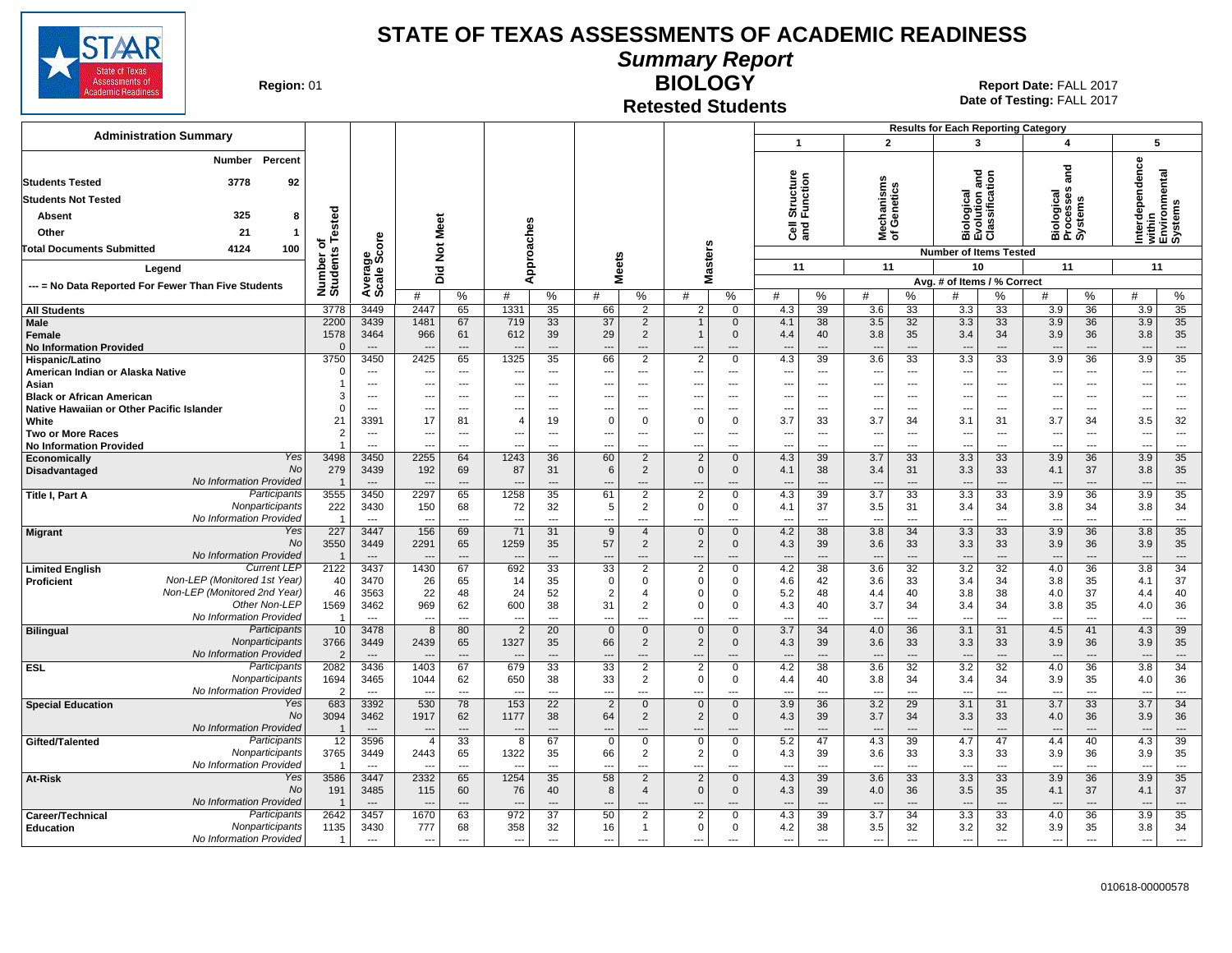

#### **Summary Report**

**Region: 01** 

## **All Students**

**ENGLISH I Report Date: FALL 2017 Report Date: FALL 2017 Date of Testing:**  FALL 2017

| <b>Administration Summary</b>                                                 |                      |                        |                                |                      |                        |                                |                   |                      |                            |                                |                                                                   |                                                 |                      |                                        |                      | <b>Results for Each Reporting Category</b> |               |                       |                      |                                 |                          |
|-------------------------------------------------------------------------------|----------------------|------------------------|--------------------------------|----------------------|------------------------|--------------------------------|-------------------|----------------------|----------------------------|--------------------------------|-------------------------------------------------------------------|-------------------------------------------------|----------------------|----------------------------------------|----------------------|--------------------------------------------|---------------|-----------------------|----------------------|---------------------------------|--------------------------|
|                                                                               |                      |                        |                                |                      |                        |                                |                   |                      |                            |                                | $\mathbf 1$                                                       | $\mathbf{2}$                                    |                      | 3                                      |                      | 4                                          |               | 5                     |                      | 6                               |                          |
| <b>Number</b><br>Percent                                                      |                      |                        |                                |                      |                        |                                |                   |                      |                            |                                |                                                                   |                                                 |                      |                                        |                      |                                            |               |                       |                      |                                 |                          |
| 18849<br><b>Students Tested</b><br>96                                         |                      |                        |                                |                      |                        |                                |                   |                      |                            |                                | anding/<br>Across                                                 | Understanding/<br>Analysis of<br>Literary Texts | is on<br>"Texts      | tanding/<br>$\overline{\mathbf{c}}$    |                      |                                            |               |                       |                      |                                 |                          |
| <b>Students Not Tested</b>                                                    |                      |                        |                                |                      |                        |                                |                   |                      |                            |                                | 亙                                                                 |                                                 |                      | $\overline{5}$<br>۰                    |                      | Composition                                |               |                       |                      |                                 |                          |
| 697<br>Absent<br>4                                                            |                      |                        |                                |                      |                        |                                |                   |                      |                            |                                | Understar<br>Analysis<br>Genres                                   |                                                 |                      | Analysis<br>Informatio<br>ဖွ<br>ō      | S                    |                                            |               | Revision              |                      | Editing                         |                          |
| 35<br>Other<br>0                                                              | ested                |                        | Meet                           |                      |                        |                                |                   |                      |                            |                                |                                                                   |                                                 |                      | 혿                                      | ä                    |                                            |               |                       |                      |                                 |                          |
| <b>Total Documents Submitted</b><br>19581<br>100                              | ৳                    |                        |                                |                      |                        |                                |                   |                      |                            |                                |                                                                   |                                                 |                      | $\Rightarrow$                          |                      |                                            |               |                       |                      |                                 |                          |
|                                                                               | Number o<br>Students | Average<br>Scale Score | $\frac{5}{2}$                  |                      | pproaches              |                                | <b>Meets</b>      |                      |                            | Masters                        | 8                                                                 | 13                                              |                      | <b>Number of Points Possible</b><br>13 |                      | 16                                         |               | 9                     |                      | 9                               |                          |
| Legend                                                                        |                      |                        | 흐<br>۵                         |                      | ⋖                      |                                |                   |                      |                            |                                |                                                                   |                                                 |                      | <b>Number of Points Scored</b>         |                      |                                            |               |                       |                      |                                 |                          |
| --- = No Data Reported For Fewer Than Five Students                           |                      |                        | #                              | %                    | #                      | $\frac{0}{0}$                  | #                 | %                    | #                          | $\%$                           | %<br>#                                                            | #                                               | %                    | #                                      | %                    | #                                          | %             | #                     | %                    | #                               | %                        |
| <b>All Students</b>                                                           | 18849                | 3600                   | 13027                          | 69                   | 5822                   | 31                             | 2603              | 14                   | 234                        | $\mathbf{1}$                   | 3.5<br>44                                                         | 6.6                                             | 51                   | 7.4                                    | 57                   | 6.4                                        | 40            | 4.5                   | 50                   | 4.5                             | 50                       |
| <b>Male</b>                                                                   | 11090                | 3559                   | 8057                           | 73                   | 3033                   | 27                             | 1256              | 11                   | 93                         | $\mathbf{1}$                   | 42<br>3.3                                                         | 6.4                                             | 49                   | 7.0                                    | 54                   | 6.1                                        | 38            | 4.4                   | 49                   | 4.4                             | 48                       |
| Female<br><b>No Information Provided</b>                                      | 7758                 | 3660<br>$\sim$         | 4969                           | 64<br>$\overline{a}$ | 2789                   | 36<br>$\overline{\phantom{a}}$ | 1347              | 17<br>$\overline{a}$ | 141                        | $\overline{2}$<br>---          | 3.7<br>47<br>$\overline{\phantom{a}}$<br>$\overline{\phantom{a}}$ | 7.0<br>$\overline{\phantom{a}}$                 | 54<br>$\overline{a}$ | 7.9<br>$\overline{\phantom{a}}$        | 61<br>$\overline{a}$ | 6.7                                        | 42<br>$- - -$ | 4.6                   | 51<br>$\overline{a}$ | 4.7<br>$\overline{\phantom{a}}$ | 52<br>$\overline{a}$     |
| Hispanic/Latino                                                               | 18638                | 3599                   | 12907                          | 69                   | 5731                   | 31                             | 2538              | 14                   | 220                        | 1                              | 3.5<br>44                                                         | 6.6                                             | 51                   | 7.4                                    | 57                   | 6.4                                        | 40            | 4.5                   | 50                   | 4.5                             | 50                       |
| American Indian or Alaska Native                                              |                      | 3447                   | -7                             | 88                   |                        | 13                             |                   | 13                   | $\Omega$                   | 0                              | 2.9<br>36                                                         | 5.5                                             | 42                   | 7.4                                    | 57                   | 4.0                                        | 25            | 3.9                   | 43                   | 4.3                             | 47                       |
| Asian                                                                         | 31<br>17             | 4164                   | 11                             | 35<br>71             | 20                     | 65<br>29                       | 18<br>2           | 58                   | 6<br>$\Omega$              | 19<br>$\Omega$                 | 4.6<br>57<br>2.9<br>36                                            | 9.3<br>5.7                                      | 71<br>44             | 8.8                                    | 67<br>47             | 10.5                                       | 65<br>32      | 6.0                   | 67                   | 6.5                             | 72<br>36                 |
| <b>Black or African American</b><br>Native Hawaiian or Other Pacific Islander |                      | 3252<br>$---$          | 12<br>$\overline{\phantom{a}}$ | ---                  | -5<br>---              | $\overline{a}$                 | ---               | 12<br>$\overline{a}$ | ---                        | $\overline{a}$                 | $\overline{\phantom{a}}$<br>$\overline{a}$                        | $\overline{\phantom{a}}$                        | $\overline{a}$       | 6.1<br>$\overline{a}$                  | $\sim$               | 5.2<br>$\overline{a}$                      | $---$         | 4.2<br>$\sim$         | 46<br>---            | 3.2<br>---                      | $\overline{\phantom{a}}$ |
| White                                                                         | 140                  | 3728                   | 80                             | 57                   | 60                     | 43                             | 41                | 29                   | $\overline{7}$             | 5                              | 3.8<br>47                                                         | 7.3                                             | 56                   | 7.9                                    | 60                   | 7.3                                        | 46            | 4.9                   | 54                   | 4.8                             | 54                       |
| <b>Two or More Races</b>                                                      | 10                   | 3573                   | $\overline{7}$                 | 70                   | 3                      | 30                             | -1                | 10                   | $\Omega$                   | $\mathbf 0$                    | 3.2<br>40                                                         | 6.6                                             | 51                   | 6.0                                    | 46                   | 7.0                                        | 44            | 4.0                   | 44                   | 5.3                             | 59                       |
| <b>No Information Provided</b><br>Yes<br>Economically                         | 16838                | $\overline{a}$<br>3576 | 11985                          | $\overline{a}$<br>71 | $\overline{a}$<br>4853 | $\overline{a}$<br>29           | $\sim$<br>1966    | $\overline{a}$<br>12 | 107                        | $\overline{a}$<br>$\mathbf{1}$ | $\overline{\phantom{a}}$<br>$\overline{\phantom{a}}$<br>3.4<br>43 | $\overline{\phantom{a}}$<br>6.5                 | $\overline{a}$<br>50 | $\overline{a}$<br>7.3                  | $\sim$<br>56         | $\overline{a}$<br>6.2                      | $---$<br>39   | $\overline{a}$<br>4.4 | ---<br>49            | ---<br>4.4                      | $\sim$<br>49             |
| <b>No</b><br><b>Disadvantaged</b>                                             | 2004                 | 3802                   | 1038                           | 52                   | 966                    | 48                             | 636               | 32                   | 127                        | 6                              | 51<br>4.1                                                         | 7.8                                             | 60                   | 8.3                                    | 64                   | 7.8                                        | 48            | 5.2                   | 58                   | 5.1                             | 56                       |
| No Information Provided                                                       |                      | 3673                   |                                | 57                   | -3                     | 43                             |                   | 14                   | $\Omega$                   | $\Omega$                       | 3.7<br>46                                                         | 8.1                                             | 63                   | 7.9                                    | 60                   | 6.0                                        | 38            | 4.7                   | 52                   | 5.0                             | 56                       |
| Participants<br>Title I, Part A<br>Nonparticipants                            | 18203                | 3603                   | 12556                          | 69                   | 5647                   | 31                             | 2555              | 14                   | 234                        | $\Omega$                       | 3.5<br>44                                                         | 6.6                                             | 51                   | 7.4                                    | 57<br>54             | 6.4                                        | 40            | 4.5                   | 50                   | 4.5                             | 50                       |
| No Information Provided                                                       | 641<br>5             | 3535<br>3574           | 467<br>$\overline{4}$          | 73<br>80             | 174                    | 27<br>20                       | 47<br>$\mathbf 1$ | $\overline{7}$<br>20 | $\mathbf 0$<br>$\mathbf 0$ | $\Omega$                       | 3.4<br>42<br>50<br>4.0                                            | 6.2<br>7.0                                      | 48<br>54             | 7.0<br>6.4                             | 49                   | 6.1<br>5.2                                 | 38<br>33      | 4.2<br>4.2            | 47<br>47             | 4.2<br>5.4                      | 47<br>60                 |
| Yes<br><b>Migrant</b>                                                         | 947                  | 3498                   | 768                            | 81                   | 179                    | 19                             | 48                | 5                    | 3                          | $\Omega$                       | 3.2<br>39                                                         | 6.0                                             | 46                   | 6.9                                    | 53                   | 5.5                                        | 35            | 4.1                   | 46                   | 4.1                             | 46                       |
| No                                                                            | 17893                | 3606                   | 12253                          | 68                   | 5640                   | 32                             | 2554              | 14                   | 231                        | $\mathbf{1}$                   | 3.5<br>44                                                         | 6.7                                             | 51                   | 7.4                                    | 57                   | 6.4                                        | 40            | 4.5                   | 50                   | 4.5                             | 50                       |
| No Information Provided<br>Current LEF<br><b>Limited English</b>              | g<br>8472            | 3603<br>3455           | 6<br>7187                      | 67<br>85             | -3<br>1285             | 33<br>15                       | 274               | 11<br>3              | $\mathbf{0}$<br>3          | $\Omega$<br>$\Omega$           | 3.7<br>46<br>3.0<br>38                                            | 7.7<br>5.7                                      | 59<br>44             | 7.0<br>6.6                             | 54<br>51             | 5.6<br>5.2                                 | 35<br>33      | 4.7<br>3.9            | 52<br>43             | 4.6<br>4.1                      | 51<br>45                 |
| Non-LEP (Monitored 1st Year)<br><b>Proficient</b>                             | 547                  | 3741                   | 275                            | 50                   | 272                    | 50                             | 106               | 19                   | -1                         | $\Omega$                       | 50<br>4.0                                                         | 7.8                                             | 60                   | 8.6                                    | 66                   | 7.3                                        | 46            | 5.1                   | 57                   | 4.9                             | 54                       |
| Non-LEP (Monitored 2nd Year)                                                  | 362                  | 3724                   | 193                            | 53                   | 169                    | 47                             | 67                | 19                   | $\Omega$                   | $\Omega$                       | 3.8<br>48                                                         | 7.5                                             | 58                   | 8.4                                    | 65                   | 7.3                                        | 45            | 5.2                   | 58                   | 4.9                             | 55                       |
| Other Non-LEP<br>No Information Provided                                      | 9462<br>6            | 3718                   | 5368                           | 57                   | 4094<br>$\overline{2}$ | 43                             | 2155              | 23                   | 230<br>$\Omega$            | $\overline{2}$                 | 3.9<br>48                                                         | 7.4                                             | 57                   | 8.0                                    | 62                   | 7.3                                        | 46            | 4.9                   | 55                   | 4.8                             | 54                       |
| Participants<br><b>Bilingual</b>                                              | 101                  | 3635<br>3918           | $\overline{4}$<br>37           | 67<br>37             | 64                     | 33<br>63                       | 46                | 17<br>46             | $\overline{7}$             | 0<br>7                         | 50<br>4.0<br>4.5<br>56                                            | 7.8<br>8.9                                      | 60<br>68             | 7.3<br>9.3                             | 56<br>71             | 5.3<br>7.9                                 | 33<br>49      | 4.7<br>5.8            | 52<br>65             | 5.0<br>5.3                      | 56<br>59                 |
| Nonparticipants                                                               | 18737                | 3599                   | 12982                          | 69                   | 5755                   | 31                             | 2556              | 14                   | 227                        | $\mathbf{1}$                   | 3.5<br>44                                                         | 6.6                                             | 51                   | 7.4                                    | 57                   | 6.4                                        | 40            | 4.5                   | 50                   | 4.5                             | 50                       |
| No Information Provided                                                       | 11                   | 3540                   | 8                              | 73                   | -3                     | 27                             |                   | 9                    | $\mathbf{0}$               | $\Omega$                       | 3.2<br>40                                                         | 7.0                                             | 54                   | 6.8                                    | 52                   | 5.3                                        | 33            | 4.1                   | 45                   | 4.8                             | 54                       |
| Participants<br><b>ESL</b><br>Nonparticipants                                 | 8275<br>10563        | 3456<br>3713           | 7005<br>6014                   | 85<br>57             | 1270<br>4549           | 15<br>43                       | 273<br>2329       | $\overline{3}$<br>22 | 3<br>231                   | $\mathbf 0$<br>$\overline{2}$  | 3.0<br>38<br>3.9<br>48                                            | 5.7<br>7.4                                      | 44<br>57             | 6.6<br>8.0                             | 51<br>62             | 5.3<br>7.2                                 | 33<br>45      | 3.9<br>4.9            | 43<br>55             | 4.1<br>4.8                      | 45<br>54                 |
| No Information Provided                                                       | 11                   | 3540                   | 8                              | 73                   | -3                     | 27                             |                   | 9                    | $\Omega$                   | $\Omega$                       | 3.2<br>40                                                         | 7.0                                             | 54                   | 6.8                                    | 52                   | 5.3                                        | 33            | 4.1                   | 45                   | 4.8                             | 54                       |
| Yes<br><b>Special Education</b>                                               | 2442                 | 3354                   | 2218                           | 91                   | 224                    | $\overline{9}$                 | 44                | $\overline{2}$       | $\overline{1}$             | $\mathbf{0}$                   | 2.7<br>34                                                         | 5.1                                             | 39                   | 5.6                                    | 43                   | 4.7                                        | 30            | 3.4                   | 38                   | 3.6                             | 40                       |
| No                                                                            | 16402                | 3637                   | 10806                          | 66                   | 5596                   | 34                             | 2558              | 16                   | 233                        | $\mathbf{1}$                   | 3.6<br>45                                                         | 6.9                                             | 53                   | 7.7                                    | 59                   | 6.6                                        | 41            | 4.6                   | 51                   | 4.6                             | 51                       |
| No Information Provided<br>Participants<br>Gifted/Talented                    | 5<br>644             | 3668<br>4345           | 3<br>58                        | 60<br>9              | $\overline{2}$<br>586  | 40<br>91                       | 525               | 20<br>82             | $\Omega$<br>129            | $\Omega$<br>$\overline{20}$    | 48<br>3.8<br>5.6<br>71                                            | 7.8<br>10.8                                     | 60<br>83             | 7.4<br>11.0                            | 57<br>85             | 6.4<br>10.7                                | 40<br>67      | 5.0<br>7.2            | 56<br>80             | 4.8<br>6.8                      | 53<br>75                 |
| Nonparticipants                                                               | 18200                | 3574                   | 12966                          | 71                   | 5234                   | 29                             | 2077              | 11                   | 105                        | $\mathbf{1}$                   | 3.4<br>43                                                         | 6.5                                             | 50                   | 7.3                                    | 56                   | 6.2                                        | 39            | 4.4                   | 49                   | 4.4                             | 49                       |
| No Information Provided                                                       | 5                    | 3668                   | 3                              | 60                   | $\overline{2}$         | 40                             |                   | 20                   | $\Omega$                   | $\Omega$                       | 3.8<br>48                                                         | 7.8                                             | 60                   | 7.4                                    | 57                   | 6.4                                        | 40            | 5.0                   | 56                   | 4.8                             | 53                       |
| Yes<br><b>At-Risk</b>                                                         | 15973                | 3526                   | 12199                          | 76                   | 3774                   | 24                             | 1083              | 7                    | 10                         | $\Omega$                       | 3.3<br>41                                                         | 6.2                                             | 48                   | 7.0                                    | 54                   | 5.9                                        | 37            | 4.2                   | 46                   | 4.3                             | 47                       |
| <b>No</b><br>No Information Provided                                          | 2871<br>.5           | 4016<br>3668           | 825<br>3                       | 29<br>60             | 2046<br>$\overline{2}$ | 71<br>40                       | 1519<br>-1        | 53<br>20             | 224<br>$\Omega$            | 8<br>$\Omega$                  | 4.8<br>60<br>3.8<br>48                                            | 9.2<br>7.8                                      | 70<br>60             | 9.6<br>7.4                             | 74<br>57             | 9.0<br>6.4                                 | 56<br>40      | 6.1<br>5.0            | 68<br>56             | 5.8<br>4.8                      | 64<br>53                 |
| Participants<br>Career/Technical                                              | 13071                | 3605                   | 9058                           | 69                   | 4013                   | 31                             | 1726              | 13                   | 170                        |                                | 3.5<br>44                                                         | 6.7                                             | 51                   | 7.5                                    | 57                   | 6.4                                        | 40            | 4.5                   | 50                   | 4.5                             | 50                       |
| Nonparticipants<br><b>Education</b>                                           | 5771                 | 3590                   | 3965                           | 69                   | 1806                   | 31                             | 876               | 15                   | 64                         | $\overline{\mathbf{1}}$        | 3.4<br>43                                                         | 6.6                                             | 51                   | 7.3                                    | 56                   | 6.3                                        | 39            | 4.5                   | 50                   | 4.5                             | 50                       |
| No Information Provided                                                       | 7                    | 3675                   | 4                              | 57                   | 3                      | 43                             | 1                 | 14                   | $\mathbf 0$                | $\mathbf 0$                    | 48<br>3.9                                                         | 8.1                                             | 63                   | 8.1                                    | 63                   | 4.9                                        | 30            | 5.0                   | 56                   | 5.6                             | 62                       |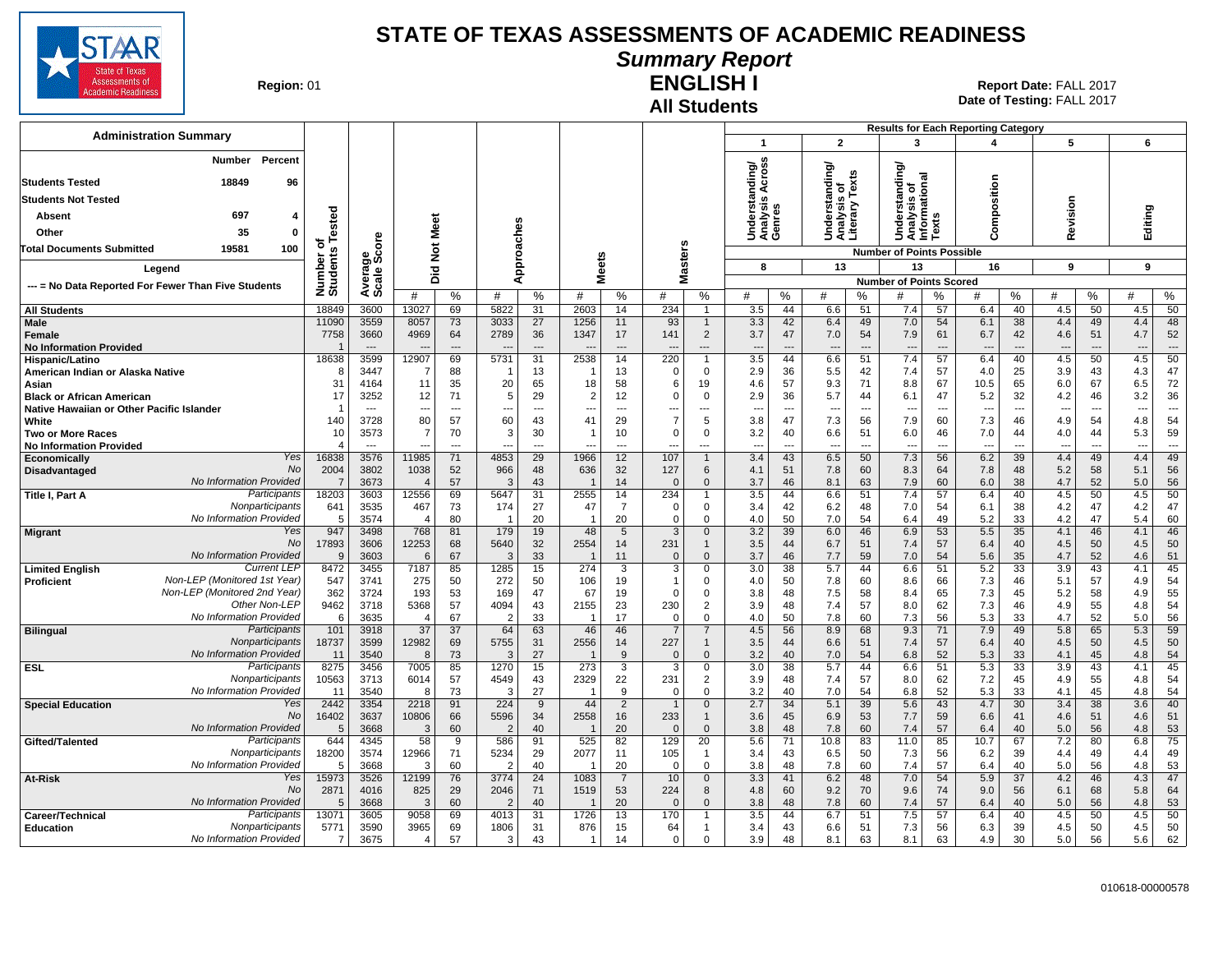

**Constructed Responses Summary Report**

**Region: 01** 

#### **All Students ENGLISH I**

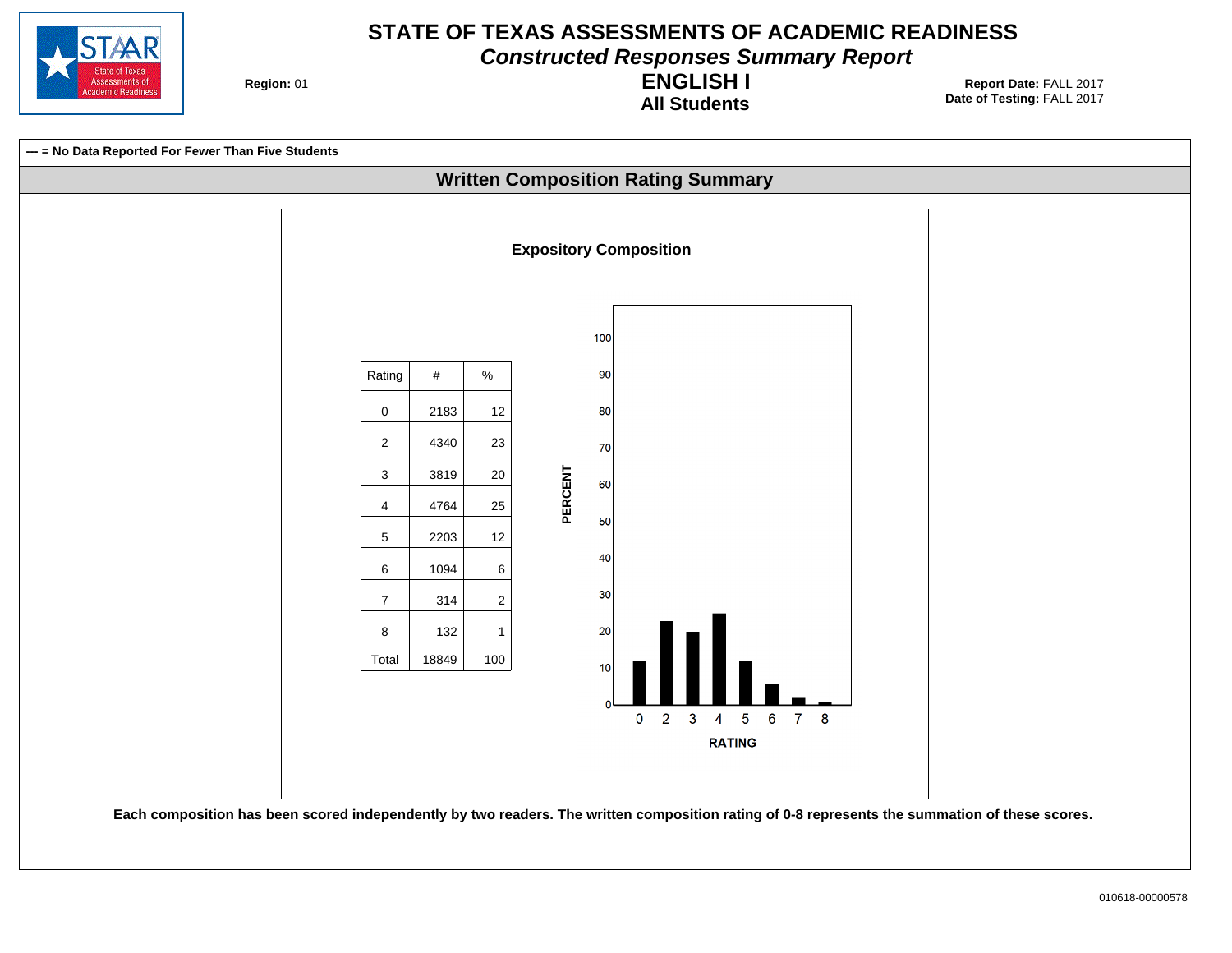

**Summary Report**

**Region: 01** 

### **First-Time Tested Students**

**ENGLISH I Report Date: FALL 2017 Report Date: FALL 2017 Date of Testing:**  FALL 2017

|                                                                                            |                      |                          |                                 |                                            |                                  |                       |                                  |                                |                            |                                                      |                                     |                                |                                 |                                |                                       |                                | <b>Results for Each Reporting Category</b> |                                |                                 |                      |                                 |                            |
|--------------------------------------------------------------------------------------------|----------------------|--------------------------|---------------------------------|--------------------------------------------|----------------------------------|-----------------------|----------------------------------|--------------------------------|----------------------------|------------------------------------------------------|-------------------------------------|--------------------------------|---------------------------------|--------------------------------|---------------------------------------|--------------------------------|--------------------------------------------|--------------------------------|---------------------------------|----------------------|---------------------------------|----------------------------|
| <b>Administration Summary</b>                                                              |                      |                          |                                 |                                            |                                  |                       |                                  |                                |                            |                                                      | $\mathbf{1}$                        |                                | $\mathbf{2}$                    |                                | 3                                     |                                | 4                                          |                                | 5                               |                      | 6                               |                            |
| <b>Number</b><br>Percent                                                                   |                      |                          |                                 |                                            |                                  |                       |                                  |                                |                            |                                                      |                                     |                                |                                 |                                | ৯                                     |                                |                                            |                                |                                 |                      |                                 |                            |
| <b>Students Tested</b><br>5136<br>99                                                       |                      |                          |                                 |                                            |                                  |                       |                                  |                                |                            |                                                      | Across<br>ding/                     |                                | standing/<br>is of<br>y Texts   |                                | tandin<br>᠊ᢛ                          |                                |                                            |                                |                                 |                      |                                 |                            |
| <b>Students Not Tested</b>                                                                 |                      |                          |                                 |                                            |                                  |                       |                                  |                                |                            |                                                      |                                     |                                |                                 |                                | ō                                     |                                |                                            |                                |                                 |                      |                                 |                            |
| 71<br>Absent<br>-1                                                                         |                      |                          |                                 |                                            |                                  |                       |                                  |                                |                            |                                                      | Understand<br>Analysis Ao<br>Genres |                                | Underst<br>Analysis<br>Literary |                                | Understar<br>Analysis o<br>Informatic |                                | omposition                                 |                                | Revision                        |                      | Editing                         |                            |
| 5<br>Other<br>$\mathbf 0$                                                                  | ested                |                          | Meet                            |                                            |                                  |                       |                                  |                                |                            |                                                      |                                     |                                |                                 |                                |                                       | Texts                          |                                            |                                |                                 |                      |                                 |                            |
| 5212<br>100<br><b>Total Documents Submitted</b>                                            | ۴<br>৳               | ge<br>Score              | $\frac{5}{2}$                   |                                            |                                  |                       |                                  |                                |                            |                                                      |                                     |                                |                                 |                                | <b>Number of Points Possible</b>      |                                | Ö                                          |                                |                                 |                      |                                 |                            |
|                                                                                            | Number o             |                          |                                 |                                            |                                  | Approaches            | <b>Meets</b>                     |                                | <b>Masters</b>             |                                                      | 8                                   |                                | 13                              |                                | 13                                    |                                | 16                                         |                                | 9                               |                      | 9                               |                            |
| Legend                                                                                     |                      | Average                  | Did                             |                                            |                                  |                       |                                  |                                |                            |                                                      |                                     |                                |                                 |                                | <b>Number of Points Scored</b>        |                                |                                            |                                |                                 |                      |                                 |                            |
| --- = No Data Reported For Fewer Than Five Students                                        |                      |                          | #                               | %                                          | #                                | %                     | #                                | %                              | #                          | %                                                    | #                                   | %                              | #                               | $\%$                           | #                                     | %                              | #                                          | %                              | #                               | %                    | #                               | %                          |
| <b>All Students</b>                                                                        | 5136                 | 3864                     | 2114                            | 41                                         | 3022                             | 59                    | 2001                             | 39                             | 234                        | 5                                                    | 4.4                                 | 54                             | 8.3                             | 64                             | 8.9                                   | 68                             | 7.9                                        | 49                             | 5.5                             | 61                   | 5.3                             | 59                         |
| <b>Male</b>                                                                                | 2700                 | 3801                     | 1248                            | 46                                         | 1452                             | 54                    | 914                              | 34                             | 93                         | 3                                                    | 4.1                                 | 52                             | 8.0                             | 62                             | 8.4                                   | 65                             | 7.4                                        | 46                             | 5.4                             | 60                   | 5.2                             | 57                         |
| Female<br><b>No Information Provided</b>                                                   | 2435                 | 3934                     | 865                             | 36<br>$\overline{a}$                       | 1570                             | 64                    | 1087                             | 45                             | 141                        | 6                                                    | 4.6                                 | 57<br>---                      | 8.7<br>$\overline{\phantom{a}}$ | 67<br>$\overline{a}$           | 9.4                                   | 72<br>$\overline{\phantom{a}}$ | 8.3                                        | 52<br>$\overline{a}$           | 5.7<br>$\overline{\phantom{a}}$ | 63                   | 5.5<br>$\overline{\phantom{a}}$ | 61                         |
| Hispanic/Latino                                                                            | 5063                 | 3858                     | 2101                            | 41                                         | 2962                             | 59                    | 1948                             | 38                             | 220                        | 4                                                    | 4.3                                 | 54                             | 8.3                             | 64                             | 8.9                                   | 68                             | 7.8                                        | 49                             | 5.5                             | 61                   | 5.3                             | 59                         |
| American Indian or Alaska Native                                                           | $\overline{2}$       | $\sim$                   |                                 | $\overline{\phantom{a}}$                   |                                  | $---$                 |                                  | $---$                          |                            | ---                                                  | ---                                 | $\overline{\phantom{a}}$       | $\sim$                          | $\overline{\phantom{a}}$       | $\overline{\phantom{a}}$              | ---                            | $\overline{\phantom{a}}$                   | ---                            | ---                             | ---                  | $\overline{\phantom{a}}$        |                            |
| Asian                                                                                      | 18<br>$\overline{2}$ | 4662                     | $\mathbf 0$                     | $\mathbf 0$                                | 18                               | 100                   | 17                               | 94                             | 6                          | 33                                                   | 6.2                                 | 78                             | 11.8                            | 91                             | 11.4                                  | 88                             | 13.3                                       | 83                             | 7.6                             | 85                   | 7.4                             | 82                         |
| <b>Black or African American</b><br>Native Hawaiian or Other Pacific Islander              | $\overline{1}$       | ---<br>---               | ---<br>---                      | $\overline{\phantom{a}}$<br>$\overline{a}$ | ---                              | ---<br>$\overline{a}$ |                                  | ---<br>$\overline{a}$          | ---<br>---                 | $\overline{\phantom{a}}$<br>$\overline{\phantom{a}}$ | ---<br>---                          | $\overline{\phantom{a}}$       | ---<br>---                      | $\overline{\phantom{a}}$       | ---<br>$\overline{\phantom{a}}$       | ---<br>---                     | ---<br>$\overline{\phantom{a}}$            | ---<br>---                     | ---<br>---                      | ---                  | ---<br>---                      | $\cdots$<br>$\overline{a}$ |
| White                                                                                      | 45                   | 4151                     | 10                              | 22                                         | 35                               | 78                    | 32                               | 71                             | $\overline{7}$             | 16                                                   | 5.1                                 | 64                             | 9.6                             | 74                             | 9.8                                   | 76                             | 9.6                                        | 60                             | 6.6                             | 73                   | 6.2                             | 69                         |
| <b>Two or More Races</b>                                                                   | $\overline{2}$       | $\overline{\phantom{a}}$ | ---                             | $\overline{\phantom{a}}$                   |                                  | $\overline{a}$        |                                  | $\overline{\phantom{a}}$       | ---                        | $\overline{a}$                                       | ---                                 | $\overline{\phantom{a}}$       | $\overline{\phantom{a}}$        | $\overline{\phantom{a}}$       | $\overline{\phantom{a}}$              | $\overline{\phantom{a}}$       | $\overline{\phantom{a}}$                   | $\overline{\phantom{a}}$       | ---                             | ---                  | ---                             | $---$                      |
| <b>No Information Provided</b><br>Yes                                                      | 3<br>4253            | ---<br>3806              | ---<br>1927                     | $\overline{\phantom{a}}$<br>45             | $\overline{\phantom{a}}$<br>2326 | $\overline{a}$<br>55  | $\overline{\phantom{a}}$<br>1436 | $\overline{a}$<br>34           | ---<br>107                 | ---<br>$\overline{3}$                                | ---<br>4.2                          | ---<br>52                      | ---<br>8.0                      | $\overline{\phantom{a}}$<br>62 | ---<br>8.7                            | ---<br>67                      | $---$<br>7.5                               | $\overline{\phantom{a}}$<br>47 | ---<br>5.3                      | ---<br>59            | $\overline{\phantom{a}}$<br>5.2 | $---$<br>57                |
| <b>Economically</b><br>No<br>Disadvantaged                                                 | 878                  | 4144                     | 184                             | 21                                         | 694                              | 79                    | 564                              | 64                             | 127                        | 14                                                   | 5.1                                 | 64                             | 9.8                             | 75                             | 10.0                                  | 77                             | 9.7                                        | 61                             | 6.5                             | 73                   | 6.2                             | 69                         |
| No Information Provided                                                                    | 5                    | 3637                     | $\overline{3}$                  | 60                                         | 2                                | 40                    |                                  | 20                             | $\Omega$                   | $\Omega$                                             | 3.8                                 | 48                             | 8.0                             | 62                             | 7.2                                   | 55                             | 6.0                                        | 38                             | 4.2                             | 47                   | 5.0                             | 56                         |
| Participants<br>Title I, Part A                                                            | 5112                 | 3865                     | 2099                            | 41                                         | 3013                             | 59                    | 1996                             | 39                             | 234                        | $\overline{5}$                                       | 4.4                                 | 54                             | 8.3                             | 64                             | 8.9                                   | 68                             | 7.9                                        | 49                             | 5.5                             | 62                   | 5.3                             | 59                         |
| Nonparticipants<br>No Information Provided                                                 | 20                   | 3597<br>$\overline{a}$   | 12<br>---                       | 60<br>$\overline{a}$                       | 8                                | 40                    | $\overline{4}$                   | 20<br>$\overline{a}$           | $\Omega$<br>$\overline{a}$ | $\mathbf 0$<br>---                                   | 3.6<br>$\overline{a}$               | 44<br>---                      | 6.9<br>---                      | 53<br>$\overline{a}$           | 7.1<br>$\overline{a}$                 | 55<br>$\overline{a}$           | 6.4<br>$\overline{a}$                      | 40<br>$\overline{\phantom{a}}$ | 4.5<br>$\overline{a}$           | 49<br>---            | 4.4<br>$\overline{\phantom{a}}$ | 49<br>$\overline{a}$       |
| Yes<br><b>Migrant</b>                                                                      | 112                  | 3693                     | 69                              | 62                                         | 43                               | 38                    | 24                               | 21                             | 3                          | 3                                                    | 3.9                                 | 49                             | 7.4                             | 57                             | 8.2                                   | 63                             | 6.4                                        | 40                             | 4.8                             | 54                   | 4.4                             | 49                         |
| No                                                                                         | 5019                 | 3868                     | 2042                            | 41                                         | 2977                             | 59                    | 1976                             | 39                             | 231                        | 5                                                    | 4.4                                 | 55                             | 8.3                             | 64                             | 8.9                                   | 69                             | 7.9                                        | 49                             | 5.5                             | 62                   | 5.4                             | 60                         |
| No Information Provided                                                                    | 5                    | 3642                     | 3                               | 60                                         | $\overline{2}$                   | 40                    |                                  | 20                             | $\mathbf 0$                | $\mathbf{0}$                                         | 4.2                                 | 53                             | 8.2                             | 63                             | 6.8                                   | 52                             | 4.8                                        | 30                             | 5.0                             | 56                   | 5.4                             | 60                         |
| <b>Current LEP</b><br><b>Limited English</b><br>Non-LEP (Monitored 1st Year)<br>Proficient | 1663<br>334          | 3508<br>3814             | 1276<br>133                     | 77<br>40                                   | 387<br>201                       | $\overline{23}$<br>60 | 126<br>89                        | 8<br>27                        | 3                          | 0<br>0                                               | 3.3<br>4.2                          | 41<br>53                       | 6.1<br>8.2                      | 47<br>63                       | 7.0<br>9.0                            | 54<br>69                       | 5.5<br>7.8                                 | 34<br>49                       | 4.1<br>5.4                      | 46<br>60             | 4.2<br>5.1                      | 47<br>57                   |
| Non-LEP (Monitored 2nd Year)                                                               | 102                  | 3932                     | 27                              | 26                                         | 75                               | 74                    | 45                               | 44                             | $\Omega$                   | $\Omega$                                             | 4.5                                 | 56                             | 8.8                             | 68                             | 9.8                                   | 75                             | 8.5                                        | 53                             | 6.2                             | 68                   | 5.6                             | 62                         |
| Other Non-LEP                                                                              | 3033                 | 4062                     | 675                             | 22                                         | 2358                             | 78                    | 1740                             | 57                             | 230                        | 8                                                    | 4.9                                 | 62                             | 9.5                             | 73                             | 9.9                                   | 76                             | 9.2                                        | 57                             | 6.3                             | 70                   | 6.0                             | 66                         |
| No Information Provided                                                                    | $\overline{4}$       | $\sim$                   | ---                             | $\sim$                                     | $- - -$                          | $\overline{a}$        | $\overline{\phantom{a}}$         | $\overline{a}$                 | $\overline{a}$             | ---                                                  | $\overline{a}$                      | $\sim$                         | $\overline{\phantom{a}}$        | $\overline{a}$                 | $\overline{a}$                        | $\overline{\phantom{a}}$       | $\overline{a}$                             | $\overline{\phantom{a}}$       | ---                             | $\overline{a}$       | $\overline{\phantom{a}}$        | $---$                      |
| <b>Bilingual</b><br>Participants<br>Nonparticipants                                        | 66<br>5066           | 4124<br>3860             | 12<br>2099                      | 18<br>41                                   | 54<br>2967                       | 82<br>59              | 43<br>1957                       | 65<br>39                       | $\overline{7}$<br>227      | 11<br>$\overline{4}$                                 | 5.0<br>4.3                          | 62<br>54                       | 10.2<br>8.3                     | 78<br>64                       | 10.4<br>8.9                           | 80<br>68                       | 9.3<br>7.8                                 | 58<br>49                       | 6.7<br>5.5                      | 74<br>61             | 6.0<br>5.3                      | 67<br>59                   |
| No Information Provided                                                                    |                      | $---$                    |                                 | $---$                                      |                                  | $\overline{a}$        |                                  | $\overline{a}$                 | $\overline{a}$             | ---                                                  | $\overline{a}$                      | $\overline{\phantom{a}}$       | $\overline{\phantom{a}}$        | $\overline{a}$                 | ---                                   | $---$                          | $\overline{a}$                             | $\overline{\phantom{a}}$       | $\overline{\phantom{a}}$        | $\overline{a}$       | $\overline{\phantom{a}}$        | $---$                      |
| Participants<br><b>ESL</b>                                                                 | 1647                 | 3509                     | 1261                            | 77                                         | 386                              | $\overline{23}$       | 127                              | 8                              | 3                          | 0                                                    | 3.3                                 | 41                             | 6.1                             | 47                             | 7.0                                   | 54                             | 5.5                                        | 34                             | 4.1                             | 46                   | 4.2                             | 47                         |
| Nonparticipants                                                                            | 3485                 | 4032                     | 850                             | 24                                         | 2635                             | 76                    | 1873                             | 54                             | 231                        | $\overline{7}$                                       | 4.8                                 | 61                             | 9.4                             | 72                             | 9.8                                   | 75                             | 9.0                                        | 56                             | 6.2                             | 69                   | 5.9                             | 65                         |
| No Information Provided<br>Yes<br><b>Special Education</b>                                 | 346                  | $\sim$<br>3381           | $\overline{\phantom{a}}$<br>297 | $\overline{a}$<br>86                       | ---<br>49                        | $\overline{a}$<br>14  | $\overline{\phantom{a}}$<br>21   | $---$<br>6                     | $\overline{a}$             | $\overline{a}$<br>$\mathbf 0$                        | $\overline{\phantom{a}}$<br>2.9     | $\overline{\phantom{a}}$<br>36 | $\overline{\phantom{a}}$<br>5.3 | $\overline{a}$<br>41           | $\sim$<br>5.7                         | $\overline{\phantom{a}}$<br>44 | $\overline{\phantom{a}}$<br>4.7            | $\overline{\phantom{a}}$<br>29 | $\overline{a}$<br>3.7           | $\overline{a}$<br>41 | $\overline{\phantom{a}}$<br>3.8 | $---$<br>43                |
| <b>No</b>                                                                                  | 4787                 | 3899                     | 1815                            | 38                                         | 2972                             | 62                    | 1979                             | 41                             | 233                        | 5                                                    | 4.5                                 | 56                             | 8.5                             | 66                             | 9.1                                   | 70                             | 8.1                                        | 51                             | 5.7                             | 63                   | 5.4                             | 60                         |
| No Information Provided                                                                    | 3                    | $\overline{\phantom{a}}$ |                                 | $---$                                      |                                  |                       |                                  |                                |                            |                                                      |                                     | $\overline{a}$                 |                                 |                                |                                       |                                |                                            | $\overline{\phantom{a}}$       | $\qquad \qquad -$               |                      | ---                             | $\overline{a}$             |
| Participants<br>Gifted/Talented                                                            | 570                  | 4433                     | 15                              | $\mathbf{3}$                               | 555                              | 97                    | 519                              | 91                             | 129                        | 23                                                   | 5.9                                 | 74                             | 11.3                            | 87                             | 11.4                                  | 88                             | 11.3                                       | 70                             | 7.5                             | 83                   | 7.0                             | 78                         |
| Nonparticipants<br>No Information Provided                                                 | 4563<br>3            | 3793<br>$\sim$           | 2097                            | 46<br>$\overline{\phantom{a}}$             | 2466                             | 54<br>$\overline{a}$  | 1481                             | 32<br>$\overline{\phantom{a}}$ | 105                        | 2<br>---                                             | 4.2<br>---                          | 52<br>$\overline{\phantom{a}}$ | 7.9<br>$\overline{\phantom{a}}$ | 61<br>$\overline{\phantom{a}}$ | 8.6<br>$\overline{a}$                 | 66<br>$\sim$                   | 7.4<br>$\overline{\phantom{a}}$            | 46<br>$\overline{a}$           | 5.3<br>---                      | 59<br>---            | 5.1<br>$\overline{\phantom{a}}$ | 57<br>$---$                |
| Yes<br>At-Risk                                                                             | 3130                 | 3650                     | 1863                            | 60                                         | 1267                             | 40                    | 569                              | 18                             | 10                         | $\overline{0}$                                       | $\overline{3.7}$                    | 47                             | 7.1                             | 55                             | 7.8                                   | 60                             | 6.5                                        | 41                             | 4.7                             | 53                   | 4.7                             | 52                         |
| No                                                                                         | 2003                 | 4197                     | 249                             | 12                                         | 1754                             | 88                    | 1431                             | 71                             | 224                        | 11                                                   | 5.3                                 | 67                             | 10.2                            | 79                             | 10.5                                  | 81                             | 10.0                                       | 62                             | 6.8                             | 75                   | 6.4                             | 71                         |
| No Information Provided                                                                    | 3                    | $\overline{\phantom{a}}$ |                                 | $\overline{\phantom{a}}$                   |                                  | $\overline{a}$        |                                  |                                |                            | ---                                                  |                                     | $\overline{\phantom{a}}$       | $\overline{\phantom{a}}$        | $\overline{\phantom{a}}$       |                                       | $\overline{\phantom{a}}$       | $\overline{\phantom{a}}$                   | ---                            |                                 |                      |                                 | $\overline{\phantom{a}}$   |
| Participants<br>Career/Technical<br>Nonparticipants<br><b>Education</b>                    | 2966                 | 3903                     | 1137<br>975                     | 38<br>45                                   | 1829<br>1192                     | 62                    | 1254<br>746                      | 42<br>34                       | 170<br>64                  | 6<br>3                                               | 4.5                                 | 56                             | 8.6                             | 66                             | 9.1<br>8.6                            | 70                             | 8.1                                        | 51<br>47                       | 5.7                             | 63                   | 5.4<br>5.3                      | 60<br>59                   |
| No Information Provided                                                                    | 2167<br>3            | 3810<br>$\overline{a}$   | $\sim$                          | ---                                        | $\overline{\phantom{a}}$         | 55<br>$\overline{a}$  | $\overline{\phantom{a}}$         | $\overline{a}$                 | ---                        | ---                                                  | 4.2<br>---                          | 52<br>---                      | 8.0<br>---                      | 62<br>---                      | $\overline{a}$                        | 66<br>$\overline{a}$           | 7.5<br>---                                 | ---                            | 5.4<br>---                      | 59<br>$\overline{a}$ | $\overline{\phantom{a}}$        | ---                        |
|                                                                                            |                      |                          |                                 |                                            |                                  |                       |                                  |                                |                            |                                                      |                                     |                                |                                 |                                |                                       |                                |                                            |                                |                                 |                      |                                 |                            |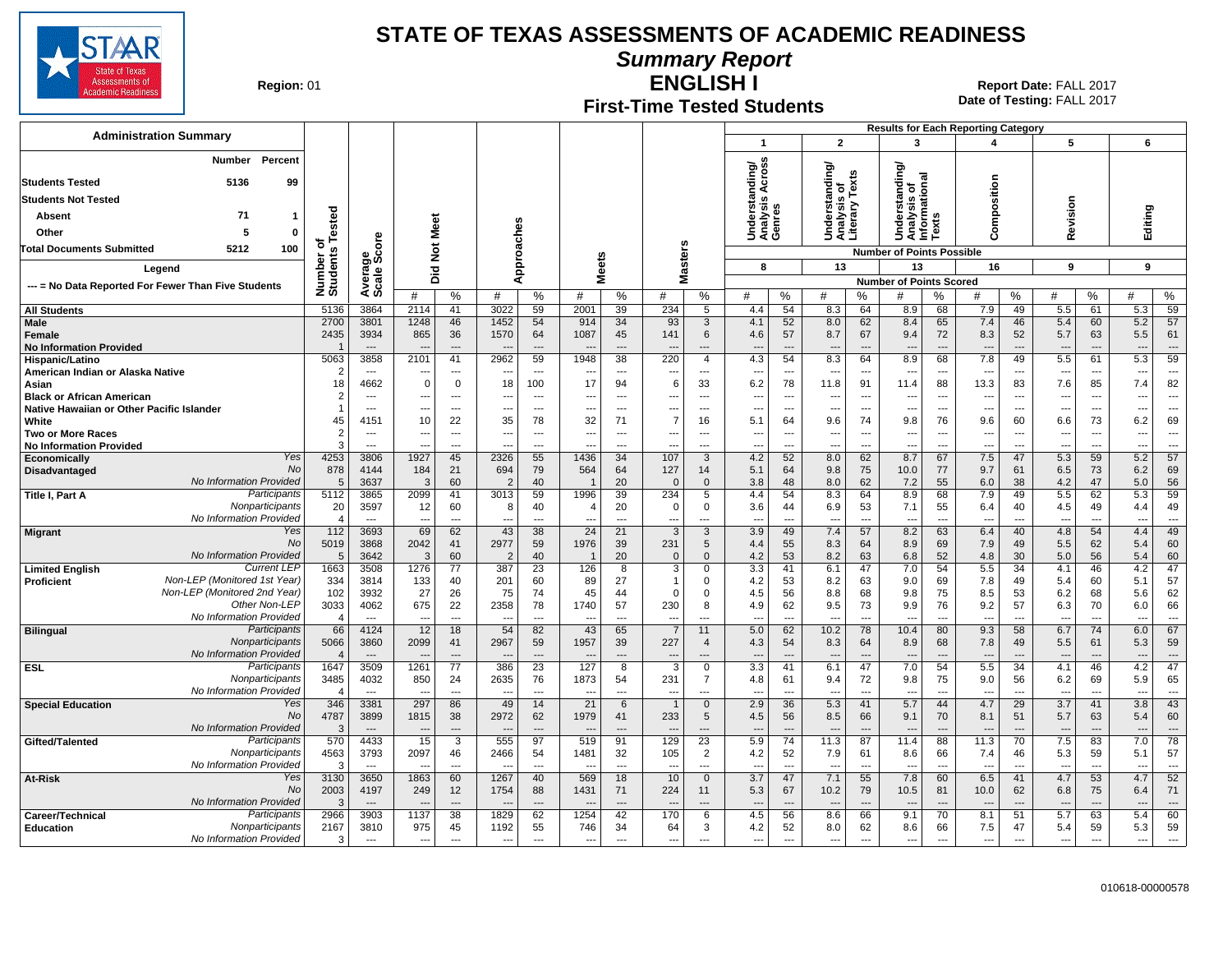

**Constructed Responses Summary Report**

**Region: 01** 

**First-Time Tested Students ENGLISH I**

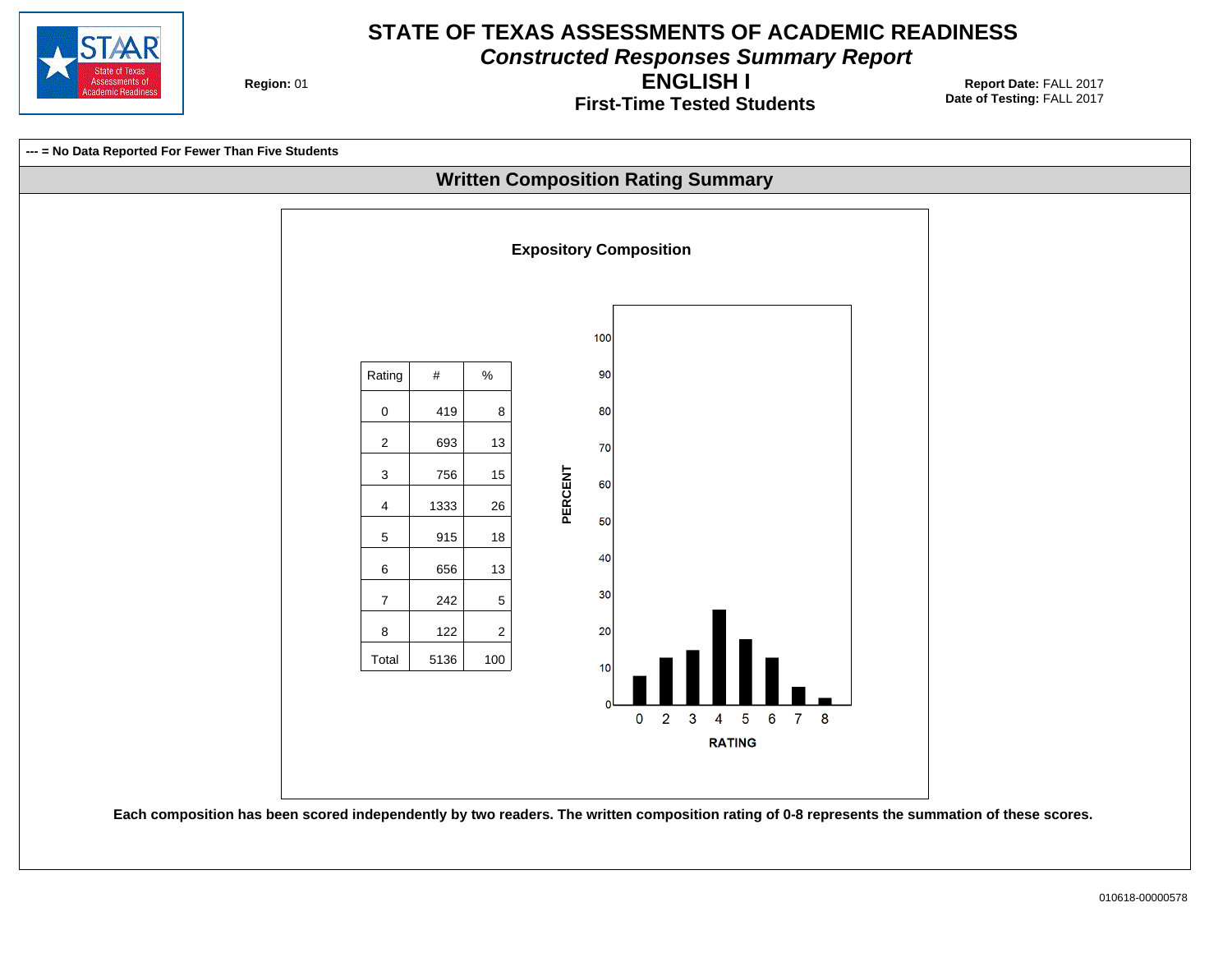

**Summary Report**

**Region: 01** 

## **Retested Students**

**ENGLISH I Report Date: FALL 2017 Report Date: FALL 2017 Date of Testing:**  FALL 2017

|                                                                            |                                 |                                  |                          |                      |                                  |                          |                                 |                        |                               |                               |                                    |                          |                                  |                      | <b>Results for Each Reporting Category</b>                        |                          |                          |                          |                                 |                          |                          |                          |
|----------------------------------------------------------------------------|---------------------------------|----------------------------------|--------------------------|----------------------|----------------------------------|--------------------------|---------------------------------|------------------------|-------------------------------|-------------------------------|------------------------------------|--------------------------|----------------------------------|----------------------|-------------------------------------------------------------------|--------------------------|--------------------------|--------------------------|---------------------------------|--------------------------|--------------------------|--------------------------|
| <b>Administration Summary</b>                                              |                                 |                                  |                          |                      |                                  |                          |                                 |                        |                               |                               | $\mathbf 1$                        |                          | $\overline{2}$                   |                      | 3                                                                 |                          | 4                        |                          | 5                               |                          | 6                        |                          |
| <b>Number</b><br>Percent                                                   |                                 |                                  |                          |                      |                                  |                          |                                 |                        |                               |                               |                                    |                          |                                  |                      |                                                                   |                          |                          |                          |                                 |                          |                          |                          |
| <b>Students Tested</b><br>13713<br>95                                      |                                 |                                  |                          |                      |                                  |                          |                                 |                        |                               |                               | nding/<br>Across                   |                          | $t$ anding/<br>s of<br>Texts     |                      | tanding/<br>Unders.<br>│Analysis of<br>│ Informational<br>│ "axts |                          |                          |                          |                                 |                          |                          |                          |
| <b>Students Not Tested</b>                                                 |                                 |                                  |                          |                      |                                  |                          |                                 |                        |                               |                               | Understanc<br>Analysis A<br>Genres |                          |                                  |                      |                                                                   |                          | Composition              |                          |                                 |                          |                          |                          |
| 626<br>Absent<br>4                                                         |                                 |                                  |                          |                      |                                  |                          |                                 |                        |                               |                               |                                    |                          | Understa<br>Analysis<br>Literary |                      |                                                                   |                          |                          |                          | Revision                        |                          |                          |                          |
|                                                                            | ested                           |                                  |                          | Meet                 |                                  |                          |                                 |                        |                               |                               |                                    |                          |                                  |                      |                                                                   |                          |                          |                          |                                 |                          | Editing                  |                          |
| 30<br>Other<br>$\mathbf 0$                                                 | ۴<br>৳                          |                                  |                          |                      |                                  |                          |                                 |                        |                               |                               |                                    |                          |                                  |                      |                                                                   |                          |                          |                          |                                 |                          |                          |                          |
| 14369<br>100<br><b>Total Documents Submitted</b>                           |                                 | ge<br>Score                      |                          | $\breve{\mathbf{z}}$ | pproaches                        |                          |                                 |                        |                               |                               |                                    |                          |                                  |                      | <b>Number of Points Possible</b>                                  |                          |                          |                          |                                 |                          |                          |                          |
| Legend                                                                     |                                 |                                  |                          | 흐                    |                                  |                          | <b>Meets</b>                    |                        |                               | <b>Masters</b>                | 8                                  |                          | 13                               |                      | 13                                                                |                          | 16                       |                          | 9                               |                          | 9                        |                          |
| --- = No Data Reported For Fewer Than Five Students                        | Number o<br>Students            | Avera<br>Scale                   |                          | ۵                    | $\hat{\mathbf{r}}$               |                          |                                 |                        |                               |                               |                                    |                          |                                  |                      | <b>Number of Points Scored</b>                                    |                          |                          |                          |                                 |                          | #                        |                          |
| <b>All Students</b>                                                        | 13713                           | 3502                             | #<br>10913               | %<br>80              | #<br>2800                        | %<br>20                  | #<br>602                        | $\%$<br>$\overline{4}$ | #<br>$\mathbf 0$              | %<br>$\mathbf 0$              | #<br>3.2                           | %<br>40                  | #<br>6.0                         | %<br>46              | #<br>6.9                                                          | ℅<br>53                  | #<br>5.8                 | %<br>36                  | #<br>4.1                        | %<br>45                  | 4.2                      | ℅<br>46                  |
| Male                                                                       | 8390                            | 3481                             | 6809                     | 81                   | 1581                             | 19                       | 342                             | $\overline{4}$         | $\mathbf{0}$                  | $\mathbf{0}$                  | 3.1                                | 38                       | 5.9                              | 45                   | 6.6                                                               | 51                       | 5.7                      | 36                       | 4.1                             | 45                       | 4.1                      | 45                       |
| <b>Female</b>                                                              | 5323                            | 3534                             | 4104                     | 77                   | 1219                             | 23                       | 260                             | $5\phantom{.0}$        | $\mathbf 0$                   | $\mathbf 0$                   | 3.3                                | 42                       | 6.2                              | 47                   | 7.3                                                               | 56                       | 6.0                      | 38                       | 4.1                             | 45                       | 4.3                      | 48                       |
| <b>No Information Provided</b>                                             | $\Omega$                        | $---$                            |                          | $\overline{a}$       |                                  | $\overline{a}$           |                                 | ---                    |                               |                               | $\overline{\phantom{a}}$           | ---                      | $\overline{\phantom{a}}$         | $\overline{a}$       | $\overline{\phantom{a}}$                                          | $\overline{\phantom{a}}$ |                          |                          |                                 |                          | --                       | $\overline{a}$           |
| Hispanic/Latino                                                            | 13575                           | 3502                             | 10806                    | 80                   | 2769                             | 20                       | 590<br>$\Omega$                 | $\overline{4}$         | $\overline{0}$<br>$\mathbf 0$ | $\overline{0}$<br>$\mathbf 0$ | 3.2                                | 40                       | 6.0                              | 46                   | 6.9                                                               | 53                       | 5.8                      | 36                       | 4.1                             | 45                       | 4.2                      | 46<br>46                 |
| American Indian or Alaska Native<br>Asian                                  | 6<br>13                         | 3277<br>3473                     | -6<br>11                 | 100<br>85            | $\overline{0}$<br>$\overline{2}$ | $\mathbf 0$<br>15        | 1                               | 0<br>8                 | $\mathbf 0$                   | $\Omega$                      | 2.3<br>2.3                         | 29<br>29                 | 4.3<br>5.7                       | 33<br>44             | 6.7<br>5.2                                                        | 51<br>40                 | 2.0<br>6.5               | 13<br>40                 | 3.2<br>3.8                      | 35<br>43                 | 4.2<br>5.2               | 58                       |
| <b>Black or African American</b>                                           | 15                              | 3150                             | 12                       | 80                   | 3                                | 20                       |                                 | $\overline{7}$         | $\Omega$                      | $\Omega$                      | 2.6                                | 33                       | 5.1                              | 39                   | 5.5                                                               | 43                       | 4.9                      | 31                       | 3.7                             | 41                       | 2.9                      | 32                       |
| Native Hawaiian or Other Pacific Islander                                  | $\Omega$                        | $\overline{\phantom{a}}$         | $\overline{a}$           | $\overline{a}$       | $\overline{a}$                   | $\overline{\phantom{a}}$ | ---                             | $\overline{a}$         | ---                           | ---                           | $\overline{a}$                     | $\overline{\phantom{a}}$ | $\overline{\phantom{a}}$         | $\overline{a}$       | ---                                                               | ---                      |                          | $\overline{a}$           | $\overline{\phantom{a}}$        | $\overline{\phantom{a}}$ | $\overline{\phantom{a}}$ | $\overline{a}$           |
| White                                                                      | 95                              | 3527                             | 70                       | 74                   | 25                               | 26                       | 9                               | 9                      | $\Omega$                      | $\Omega$                      | 3.1                                | 39                       | 6.2                              | 47                   | 6.9                                                               | 53                       | 6.2                      | 39                       | 4.1                             | 45                       | 4.2                      | 46                       |
| <b>Two or More Races</b>                                                   | -8                              | 3508                             | 7                        | 88                   | $\overline{1}$                   | 13                       | $\mathbf{1}$                    | 13                     | $\Omega$                      | $\Omega$                      | 3.3                                | 41                       | 5.9                              | 45                   | 5.8                                                               | 44                       | 6.5                      | 41                       | 3.5                             | 39                       | 5.0                      | 56                       |
| <b>No Information Provided</b><br>Yes<br>Economically                      | 12585                           | 3499                             | 10058                    | $\overline{a}$<br>80 | 2527                             | 20                       | 530                             | $\overline{4}$         | ---<br>$\mathbf{0}$           | ---<br>$\mathbf{0}$           | ---<br>3.2                         | 40                       | ---<br>6.0                       | ---<br>46            | 6.9                                                               | 53                       | 5.8                      | 36                       | $\overline{\phantom{a}}$<br>4.0 | 45                       | ---<br>4.2               | ---<br>46                |
| No<br>Disadvantaged                                                        | 1126                            | 3535                             | 854                      | 76                   | 272                              | 24                       | 72                              | 6                      | $\mathbf{0}$                  | $\mathbf 0$                   | 3.2                                | 41                       | 6.2                              | 48                   | 7.0                                                               | 54                       | 6.3                      | 39                       | 4.3                             | 47                       | 4.2                      | 47                       |
| No Information Provided                                                    | $\overline{2}$                  | $\overline{\phantom{a}}$         |                          | $\overline{a}$       |                                  |                          |                                 |                        |                               |                               |                                    |                          |                                  | $\overline{a}$       |                                                                   | $\overline{a}$           |                          |                          |                                 |                          |                          | $\overline{a}$           |
| Participants<br>Title I, Part A                                            | 13091                           | 3500                             | 10457                    | 80                   | 2634                             | 20                       | 559                             | 4                      | $\mathbf 0$                   | $\Omega$                      | 3.2                                | 40                       | 6.0                              | 46                   | 6.9                                                               | 53                       | 5.8                      | 36                       | 4.1                             | 45                       | 4.2                      | 46                       |
| Nonparticipants<br>No Information Provided                                 | 621<br>$\overline{\phantom{a}}$ | 3533                             | 455                      | 73                   | 166                              | 27<br>$---$              | 43                              | $\overline{7}$         | $\Omega$                      | 0                             | 3.4                                | 42                       | 6.2                              | 48                   | 7.0                                                               | 54                       | 6.1                      | 38                       | 4.2                             | 47                       | 4.2                      | 47<br>$\overline{a}$     |
| Yes<br>Migrant                                                             | 835                             | $\sim$<br>3472                   | 699                      | $\overline{a}$<br>84 | 136                              | 16                       | $\overline{a}$<br>24            | ---<br>3               | $\overline{a}$<br>$\mathbf 0$ | ---<br>$\mathbf 0$            | $\overline{a}$<br>3.1              | $\sim$<br>38             | $\overline{\phantom{a}}$<br>5.8  | $\overline{a}$<br>45 | 6.7                                                               | $\overline{a}$<br>52     | $\overline{a}$<br>5.4    | $\sim$<br>34             | $\overline{\phantom{a}}$<br>4.0 | $\sim$<br>45             | ---<br>4.1               | 45                       |
| <b>No</b>                                                                  | 12874                           | 3504                             | 10211                    | 79                   | 2663                             | 21                       | 578                             | $\overline{4}$         | $\Omega$                      | $\mathbf 0$                   | 3.2                                | 40                       | 6.0                              | 46                   | 6.9                                                               | 53                       | 5.8                      | 36                       | 4.1                             | 45                       | 4.2                      | 47                       |
| No Information Provided                                                    | $\boldsymbol{\Lambda}$          | $\overline{\phantom{a}}$         |                          | $\overline{a}$       |                                  | $\overline{a}$           |                                 |                        | $\overline{\phantom{a}}$      | ---                           | $\sim$                             | $\overline{\phantom{a}}$ | $\overline{\phantom{a}}$         | $\overline{a}$       | $\overline{\phantom{a}}$                                          | $\overline{a}$           | $\overline{\phantom{a}}$ | $\overline{\phantom{a}}$ |                                 | $\overline{a}$           | $\overline{a}$           | $---$                    |
| Current LEF<br><b>Limited English</b>                                      | 6809                            | 3442                             | 5911                     | 87                   | 898                              | 13                       | 148                             | $\overline{2}$         | $\mathbf 0$                   | $\Omega$                      | 3.0                                | $\overline{37}$          | 5.6                              | 43                   | 6.5                                                               | 50                       | 5.2                      | 32                       | 3.8                             | 42                       | 4.0                      | 45                       |
| Non-LEP (Monitored 1st Year)<br>Proficient<br>Non-LEP (Monitored 2nd Year) | 213                             | 3627                             | 142                      | 67<br>64             | 71<br>94                         | 33                       | 17                              | 8<br>8                 | $\Omega$<br>$\Omega$          | $\Omega$<br>$\Omega$          | 3.5                                | 44                       | 7.0                              | 54                   | 7.9                                                               | 61                       | 6.5                      | 41<br>43                 | 4.7                             | 52                       | 4.5                      | 50<br>52                 |
| Other Non-LEP                                                              | 260<br>6429                     | 3643<br>3556                     | 166<br>4693              | 73                   | 1736                             | 36<br>27                 | 22<br>415                       | 6                      | $\Omega$                      | $\Omega$                      | 3.6<br>3.4                         | 45<br>42                 | 6.9<br>6.4                       | 53<br>49             | 7.9<br>7.1                                                        | 60<br>55                 | 6.8<br>6.4               | 40                       | 4.8<br>4.3                      | 53<br>48                 | 4.7<br>4.3               | 48                       |
| No Information Provided                                                    | $\overline{2}$                  | $\overline{\phantom{a}}$         | $\sim$                   | $\overline{a}$       |                                  | $\overline{a}$           | --                              | $-$                    | --                            | ---                           | $\overline{a}$                     | $\overline{a}$           | $\overline{\phantom{a}}$         | $\overline{a}$       | $\sim$                                                            | $\overline{a}$           | $\overline{a}$           | $\overline{\phantom{a}}$ |                                 | $\overline{a}$           | $\sim$                   | $\sim$                   |
| Participants<br><b>Bilingual</b>                                           | 35                              | 3529                             | 25                       | 71                   | 10                               | 29                       | 3                               | 9                      | $\mathbf{0}$                  | $\Omega$                      | 3.5                                | 44                       | 6.5                              | 50                   | 7.1                                                               | 55                       | 5.3                      | 33                       | 4.3                             | 48                       | 4.0                      | 44                       |
| Nonparticipants                                                            | 13671                           | 3502                             | 10883                    | 80                   | 2788                             | 20                       | 599                             | $\overline{4}$         | $\mathbf{0}$                  | $\mathbf{0}$                  | 3.2                                | 40                       | 6.0                              | 46                   | 6.9                                                               | 53                       | 5.8                      | 36                       | 4.1                             | 45                       | 4.2                      | 46                       |
| No Information Provided                                                    | $\overline{7}$                  | 3522                             | $\overline{5}$           | 71                   | $\overline{2}$                   | 29                       | $\Omega$                        | $\Omega$               | $\mathbf{0}$                  | $\Omega$                      | 2.6                                | 32                       | 6.7                              | 52                   | 7.1                                                               | 55                       | 5.4                      | 34                       | 4.1                             | 46                       | 4.7                      | 52                       |
| Participants<br><b>ESL</b><br>Nonparticipants                              | 6628<br>7078                    | 3444<br>3557                     | 5744<br>5164             | 87<br>73             | 884<br>1914                      | 13<br>27                 | 146<br>456                      | $\overline{2}$<br>6    | $\mathbf 0$<br>$\mathbf 0$    | 0<br>0                        | 3.0<br>3.4                         | 37<br>42                 | 5.6<br>6.4                       | 43<br>49             | 6.6<br>7.2                                                        | 50<br>55                 | 5.2<br>6.4               | 33<br>40                 | 3.8<br>4.3                      | 42<br>48                 | 4.0<br>4.3               | 45<br>48                 |
| No Information Provided                                                    | -7                              | 3522                             | 5                        | 71                   | $\overline{2}$                   | 29                       | $\Omega$                        | $\mathbf 0$            | $\Omega$                      | 0                             | 2.6                                | 32                       | 6.7                              | 52                   | 7.1                                                               | 55                       | 5.4                      | 34                       | 4.1                             | 46                       | 4.7                      | 52                       |
| Yes<br><b>Special Education</b>                                            | 2096                            | 3350                             | 1921                     | 92                   | $\overline{175}$                 | $\overline{8}$           | $\overline{23}$                 |                        | $\mathbf{0}$                  | $\mathbf{0}$                  | 2.7                                | 34                       | 5.0                              | 39                   | 5.6                                                               | 43                       | 4.8                      | 30                       | 3.4                             | 38                       | 3.6                      | 40                       |
| No                                                                         | 11615                           | 3529                             | 8991                     | 77                   | 2624                             | 23                       | 579                             | 5                      | $\mathbf{0}$                  | $\mathbf{0}$                  | 3.3                                | 41                       | 6.2                              | 48                   | 7.1                                                               | 55                       | 6.0                      | 38                       | 4.2                             | 47                       | 4.3                      | 48                       |
| No Information Provided                                                    | $\overline{2}$                  | $\overline{\phantom{a}}$         | $\overline{\phantom{a}}$ | $\overline{a}$       |                                  |                          | ---                             |                        | ---                           |                               | $\overline{a}$                     |                          | $\overline{\phantom{a}}$         | ---                  | $\overline{\phantom{a}}$                                          | ---                      |                          |                          | $\overline{\phantom{a}}$        |                          | ---                      | $\overline{\phantom{a}}$ |
| Participants<br>Gifted/Talented<br>Nonparticipants                         | 74<br>13637                     | 3663<br>3501                     | 43<br>10869              | 58<br>80             | 31<br>2768                       | 42<br>20                 | 6<br>596                        | 8<br>$\overline{4}$    | $\overline{0}$<br>$\mathbf 0$ | $\Omega$<br>$\Omega$          | 3.8<br>3.2                         | 47<br>40                 | 7.2<br>6.0                       | 55<br>46             | 8.2<br>6.9                                                        | 63<br>53                 | 6.6<br>5.8               | 41<br>36                 | 4.7<br>4.1                      | 52<br>45                 | 4.9<br>4.2               | 54<br>46                 |
| No Information Provided                                                    | $\mathcal{P}$                   | $\overline{\phantom{a}}$         |                          | $\overline{a}$       |                                  | ---                      |                                 | $\overline{a}$         | ---                           | ---                           | $\overline{a}$                     | $\overline{\phantom{a}}$ | $\overline{\phantom{a}}$         | $\overline{a}$       | ---                                                               | $\overline{a}$           | ---                      | $\overline{\phantom{a}}$ | $\overline{a}$                  | ---                      |                          | $\overline{a}$           |
| Yes<br>At-Risk                                                             | 12843                           | 3495                             | 10336                    | 80                   | 2507                             | $\overline{20}$          | 514                             | $\overline{4}$         | $\overline{0}$                | $\Omega$                      | 3.2                                | 39                       | 6.0                              | 46                   | 6.8                                                               | 52                       | 5.8                      | 36                       | 4.0                             | 45                       | 4.2                      | 46                       |
| No                                                                         | 868                             | 3599                             | 576                      | 66                   | 292                              | 34                       | 88                              | 10                     | $\mathbf{0}$                  | $\Omega$                      | 3.5                                | 44                       | 6.7                              | 51                   | 7.5                                                               | 58                       | 6.7                      | 42                       | 4.5                             | 50                       | 4.4                      | 49                       |
| No Information Provided                                                    |                                 |                                  |                          | $---$                |                                  |                          |                                 |                        | ---                           |                               | $\overline{a}$                     |                          | $\overline{\phantom{a}}$         | ---                  |                                                                   |                          |                          |                          |                                 |                          |                          | $---$                    |
| Participants<br>Career/Technical<br>Nonparticipants                        | 10105                           | 3517                             | 7921                     | 78                   | 2184                             | 22                       | 472                             | 5                      | $\mathbf 0$<br>$\Omega$       | $\Omega$                      | 3.2                                | 40                       | 6.1                              | 47                   | 7.0                                                               | 54                       | 5.9                      | 37                       | 4.1                             | 46                       | 4.2                      | 47                       |
| <b>Education</b><br>No Information Provided                                | 3604<br>$\overline{4}$          | 3458<br>$\overline{\phantom{a}}$ | 2990<br>$\overline{a}$   | 83<br>---            | 614<br>$\overline{\phantom{a}}$  | 17<br>$\overline{a}$     | 130<br>$\overline{\phantom{a}}$ | 4<br>---               | ---                           | 0<br>---                      | 3.0<br>---                         | 38<br>$\overline{a}$     | 5.8<br>$\overline{\phantom{a}}$  | 44<br>$\overline{a}$ | 6.5<br>$\overline{\phantom{a}}$                                   | 50<br>$\overline{a}$     | 5.5<br>$\sim$            | 35<br>$\overline{a}$     | 3.9<br>$\overline{\phantom{a}}$ | 44<br>$\overline{a}$     | 4.0<br>$\overline{a}$    | 45<br>$\overline{a}$     |
|                                                                            |                                 |                                  |                          |                      |                                  |                          |                                 |                        |                               |                               |                                    |                          |                                  |                      |                                                                   |                          |                          |                          |                                 |                          |                          |                          |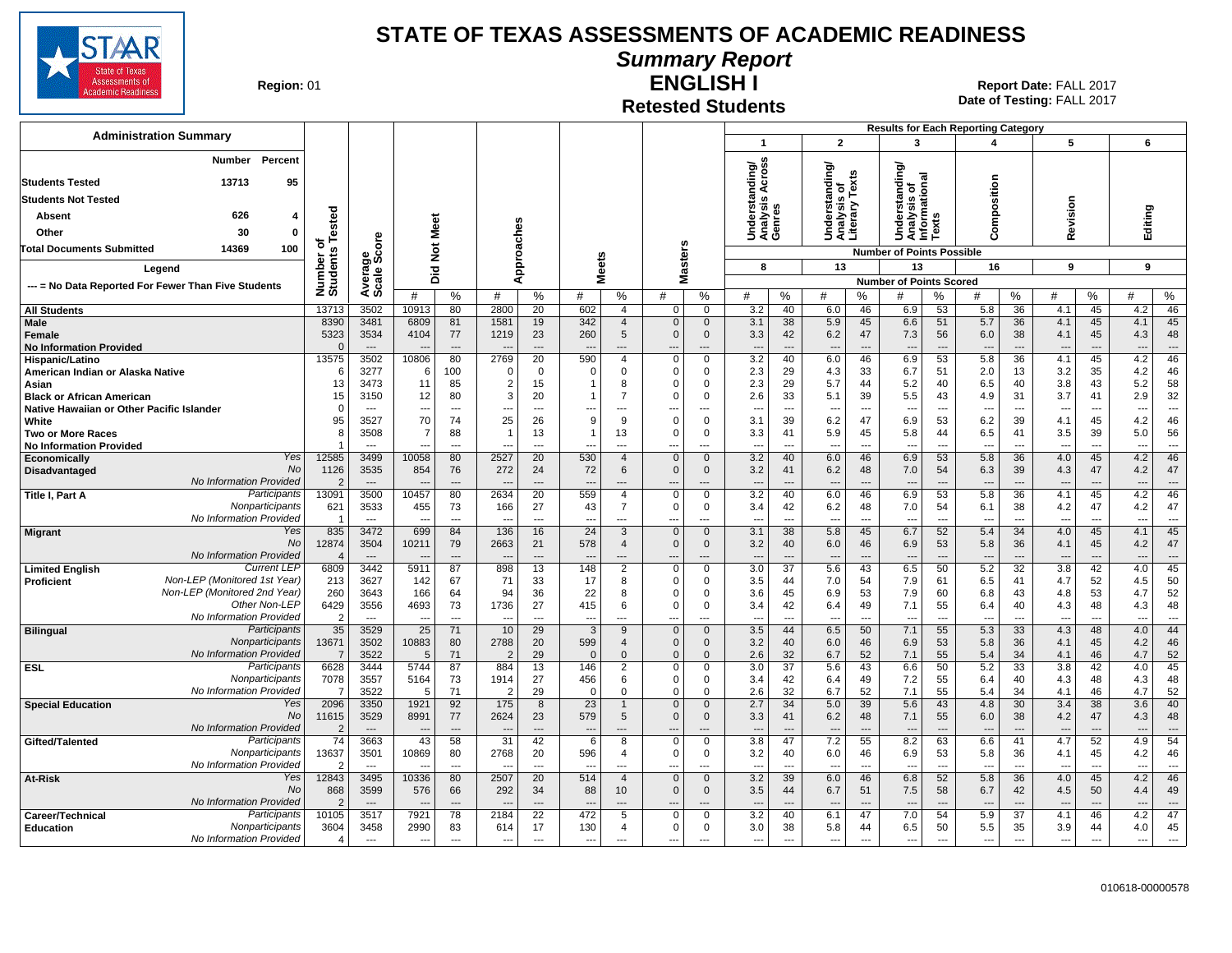

**Constructed Responses Summary Report**

**Region: 01** 

**Retested Students ENGLISH I**

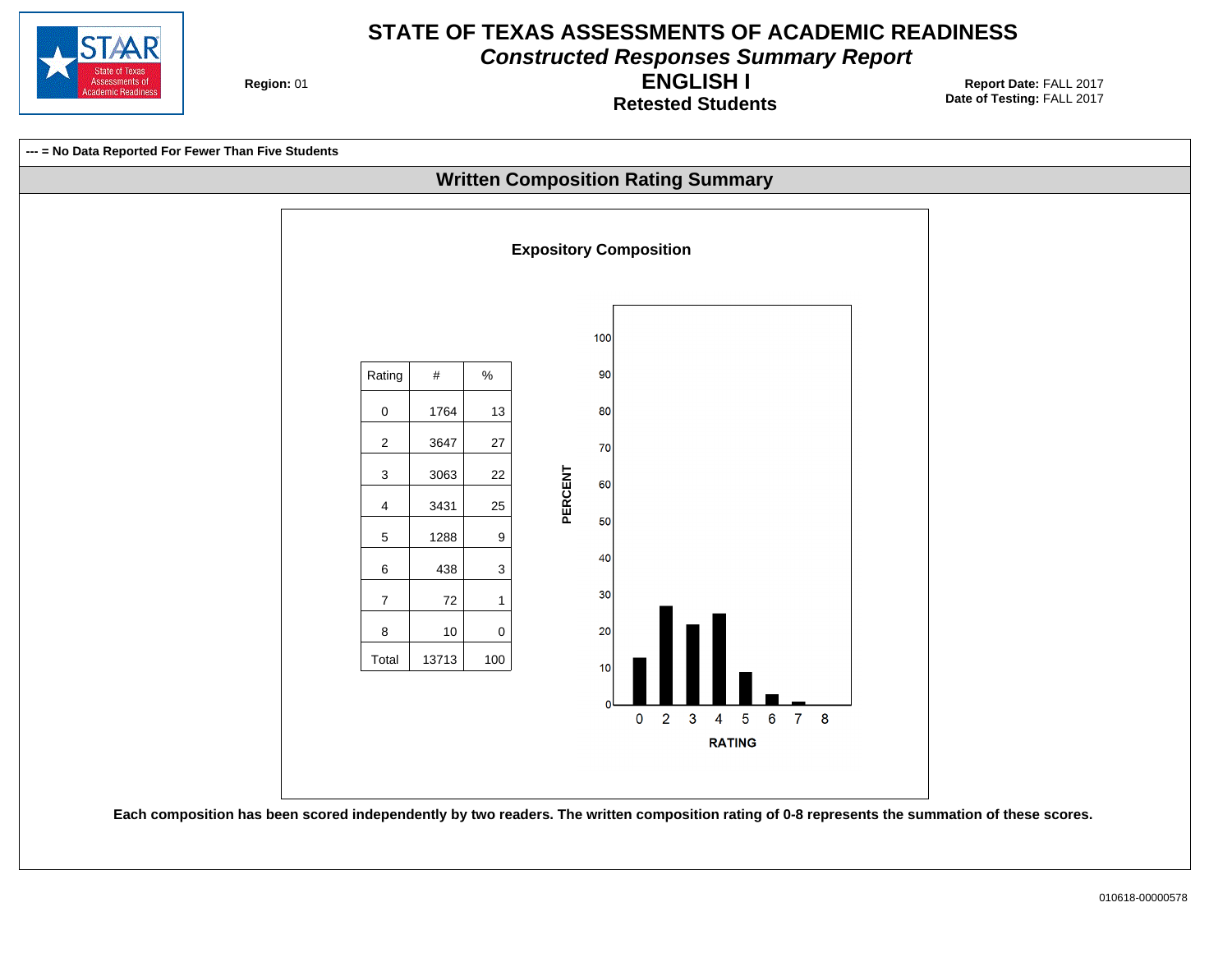

## **Summary Report**

**Region: 01** 

#### **All Students ENGLISH II**

**Date of Testing:**  FALL 2017 01 **Report Date:** FALL 2017

|                                                                         |                      |                                  |                                  |                                      |                                          |                                      |                                |                                            |                  |                                         |                                        |                                |                                 |                                      | Results for Each Reporting Category*                |                                      |                                        |                                |                                        |                                |                          |                                      |
|-------------------------------------------------------------------------|----------------------|----------------------------------|----------------------------------|--------------------------------------|------------------------------------------|--------------------------------------|--------------------------------|--------------------------------------------|------------------|-----------------------------------------|----------------------------------------|--------------------------------|---------------------------------|--------------------------------------|-----------------------------------------------------|--------------------------------------|----------------------------------------|--------------------------------|----------------------------------------|--------------------------------|--------------------------|--------------------------------------|
| <b>Administration Summary</b>                                           |                      |                                  |                                  |                                      |                                          |                                      |                                |                                            |                  |                                         | $\mathbf 1$                            |                                | $\overline{2}$                  |                                      | 3                                                   |                                      | Δ                                      |                                | 5                                      |                                | 6                        |                                      |
| Percent<br>Number<br><b>Students Tested</b><br>16416<br>95              |                      |                                  |                                  |                                      |                                          |                                      |                                |                                            |                  |                                         | nding/<br>Across                       |                                | ding/                           | is on<br>v Texts                     | anding<br>ᢎ                                         |                                      | Composition                            |                                |                                        |                                |                          |                                      |
| <b>Students Not Tested</b>                                              |                      |                                  |                                  |                                      |                                          |                                      |                                |                                            |                  |                                         |                                        |                                | rstan                           |                                      |                                                     |                                      |                                        |                                |                                        |                                |                          |                                      |
| 750<br><b>Absent</b>                                                    | ested                |                                  |                                  |                                      |                                          |                                      |                                |                                            |                  |                                         | Understa<br>Analysis<br>Genres         |                                | ζãς<br>Θ                        |                                      | Understandi<br>Analysis of<br>Informationa<br>Texts |                                      |                                        |                                | Revision                               |                                | Editing                  |                                      |
| 43<br>Other<br>$\Omega$                                                 |                      |                                  | Meet                             |                                      |                                          |                                      |                                |                                            |                  |                                         |                                        |                                | Under<br>Analys<br>Literar      |                                      |                                                     |                                      |                                        |                                |                                        |                                |                          |                                      |
| <b>Total Documents Submitted</b><br>17209<br>100                        | ৳                    | ge<br>Score                      | $\frac{5}{2}$                    |                                      |                                          | oaches                               |                                |                                            |                  |                                         |                                        |                                |                                 |                                      | <b>Number of Points Possible</b>                    |                                      |                                        |                                |                                        |                                |                          |                                      |
| Legend                                                                  | Number o<br>Students |                                  |                                  |                                      |                                          |                                      | eets                           |                                            |                  | asters                                  | 8                                      |                                | 13                              |                                      | 13                                                  |                                      | 16                                     |                                | 9                                      |                                | 9                        |                                      |
|                                                                         |                      | Avera<br>Scale                   | 고<br>ه                           |                                      |                                          | Appro                                | ż                              |                                            |                  | Σ                                       |                                        |                                |                                 |                                      | <b>Number of Points Scored</b>                      |                                      |                                        |                                |                                        |                                |                          |                                      |
| --- = No Data Reported For Fewer Than Five Students                     |                      |                                  | #                                | %                                    | #                                        | %                                    | #                              | %                                          | #                | %                                       | #                                      | %                              | #                               | %                                    | #                                                   | %                                    | #                                      | %                              | #                                      | %                              | #                        | %                                    |
| <b>All Students</b>                                                     | 16416                | 3637                             | 10551                            | 64                                   | 5865                                     | 36                                   | 3124                           | 19                                         | 240              | $\overline{1}$                          | 4.5                                    | 56                             | 7.1                             | 55                                   | 6.6                                                 | 51                                   | 8.2                                    | 52                             | 4.3                                    | 48                             | 5.7                      | 63                                   |
| Male<br>Female<br><b>No Information Provided</b>                        | 9238<br>7177         | 3592<br>3695<br>$---$            | 6208<br>4343                     | 67<br>61<br>$\overline{\phantom{a}}$ | 3030<br>2834<br>$\overline{\phantom{a}}$ | 33<br>39<br>$\overline{\phantom{a}}$ | 1519<br>1604                   | 16<br>22<br>$\overline{\phantom{a}}$       | 86<br>154<br>--- | $\overline{1}$<br>$\overline{2}$<br>--- | 4.3<br>4.7<br>$\overline{\phantom{a}}$ | 54<br>59<br>---                | 7.0<br>7.3<br>---               | 54<br>56<br>$\overline{\phantom{a}}$ | 6.4<br>6.9<br>---                                   | 49<br>53<br>$\overline{\phantom{a}}$ | 7.9<br>8.7<br>$\overline{\phantom{a}}$ | 49<br>55<br>$---$              | 4.2<br>4.4<br>$\overline{\phantom{a}}$ | 47<br>49<br>$---$              | 5.5<br>5.9<br>---        | 61<br>66<br>$\overline{\phantom{a}}$ |
| Hispanic/Latino                                                         | 16232                | 3635                             | 10460                            | 64                                   | 5772                                     | 36                                   | 3058                           | 19                                         | 230              | $\mathbf{1}$                            | 4.5                                    | 56                             | 7.1                             | 55                                   | 6.6                                                 | 51                                   | 8.2                                    | 51                             | 4.3                                    | 48                             | 5.7                      | 63                                   |
| American Indian or Alaska Native<br>Asian                               | F<br>33              | 3492<br>4084                     | 11                               | 80<br>33                             | -1<br>22                                 | 20<br>67                             | $\mathbf 0$<br>20              | $\mathbf 0$<br>61                          | $\mathbf 0$<br>3 | $\mathbf 0$<br>9                        | 3.4<br>6.0                             | 43<br>75                       | 6.0<br>8.9                      | 46<br>69                             | 6.6<br>8.6                                          | 51<br>66                             | 7.6<br>11.1                            | 48<br>69                       | 4.8<br>5.5                             | 53<br>61                       | 4.4<br>7.3               | 49<br>81                             |
| <b>Black or African American</b>                                        | 15                   | 3845                             | 8                                | 53                                   | $\overline{7}$                           | 47                                   | 5                              | 33                                         | $\mathbf 0$      | 0                                       | 5.5                                    | 68                             | 7.8                             | 60                                   | 7.5                                                 | 58                                   | 8.9                                    | 56                             | 5.3                                    | 59                             | 6.8                      | 76                                   |
| Native Hawaiian or Other Pacific Islander                               |                      | $\overline{a}$                   | --                               | ---                                  | $\scriptstyle\cdots$                     | $\overline{a}$                       | ---                            | $---$                                      | ---              | ---                                     | $\overline{\phantom{a}}$               | $\overline{a}$                 | $\overline{\phantom{a}}$        | $\overline{a}$                       | $\overline{a}$                                      | $\overline{\phantom{a}}$             | $\overline{a}$                         | $\overline{\phantom{a}}$       | $\sim$                                 | $\overline{\phantom{a}}$       | ---                      | $\overline{\phantom{a}}$             |
| White                                                                   | 122                  | 3816                             | 62                               | 51                                   | 60                                       | 49                                   | 39                             | 32                                         | $\overline{7}$   | 6                                       | 5.2                                    | 65                             | 7.9                             | 61                                   | 7.3                                                 | 56                                   | 9.2                                    | 57                             | 4.9                                    | 55                             | 6.1                      | 68                                   |
| <b>Two or More Races</b><br><b>No Information Provided</b>              |                      | 3549<br>$\sim$                   | $\overline{4}$                   | 57<br>---                            | 3<br>---                                 | 43<br>$---$                          | $\overline{2}$                 | 29<br>$---$                                | $\Omega$<br>---  | $\mathbf 0$<br>---                      | 3.6<br>$\sim$                          | 45<br>$\overline{a}$           | 5.7<br>---                      | 44<br>---                            | 7.6<br>$\overline{\phantom{a}}$                     | 58<br>---                            | 7.1<br>$\overline{a}$                  | 45<br>$\sim$                   | 4.7<br>---                             | 52<br>$\overline{\phantom{a}}$ | 5.4<br>---               | 60<br>$\qquad \qquad \cdots$         |
| Yes<br><b>Economically</b>                                              | 14308                | 3604                             | 9629                             | 67                                   | 4679                                     | 33                                   | 2310                           | 16                                         | 134              | $\mathbf{1}$                            | 4.4                                    | 55                             | 7.0                             | 54                                   | 6.5                                                 | 50                                   | 8.1                                    | 51                             | 4.2                                    | 47                             | 5.6                      | 62                                   |
| No<br>Disadvantaged                                                     | 2107                 | 3862                             | 921                              | 44                                   | 1186                                     | 56                                   | 814                            | 39                                         | 106              | 5                                       | 5.4                                    | 67                             | 8.1                             | 62                                   | 7.7                                                 | 59                                   | 9.4                                    | 59                             | 5.2                                    | 57                             | 6.3                      | 70                                   |
| No Information Provided<br>Participants                                 | 15918                | $\overline{\phantom{a}}$<br>3638 | 10224                            | ---<br>64                            | 5694                                     | 36                                   | 3063                           | 19                                         | 239              | ---<br>$\overline{2}$                   | 4.5                                    | 56                             | ---<br>7.1                      | ---<br>55                            | 6.6                                                 | ---<br>51                            | 8.2                                    | 52                             | 4.3                                    | 48                             | 5.7                      | $\overline{\phantom{a}}$<br>63       |
| Title I, Part A<br>Nonparticipants<br>No Information Provided           | 497<br>- 1           | 3605<br>$\overline{\phantom{a}}$ | 326<br>$\overline{a}$            | 66<br>$\overline{a}$                 | 171<br>$\overline{\phantom{a}}$          | 34<br>$\overline{a}$                 | 61<br>$\overline{\phantom{a}}$ | 12<br>$\overline{a}$                       | -1<br>---        | 0<br>---                                | 4.6<br>$\overline{a}$                  | 57<br>$\overline{\phantom{a}}$ | 7.0<br>$\overline{\phantom{a}}$ | 54<br>$\overline{a}$                 | 6.4<br>$\overline{a}$                               | 49<br>$\overline{a}$                 | 8.1<br>$\overline{a}$                  | 51<br>$\overline{\phantom{a}}$ | 4.3<br>$\overline{\phantom{a}}$        | 48<br>$\sim$                   | 5.6<br>---               | 63<br>$\overline{a}$                 |
| Yes<br><b>Migrant</b>                                                   | 746                  | 3500                             | 577                              | 77                                   | 169                                      | 23                                   | 47                             | 6                                          | $\overline{4}$   | $\overline{1}$                          | 4.0                                    | 50                             | 6.5                             | 50                                   | 5.9                                                 | 46                                   | 7.5                                    | 47                             | 3.9                                    | 43                             | 5.2                      | 57                                   |
| No<br>No Information Provided                                           | 15667                | 3644<br>$---$                    | 9971                             | 64<br>---                            | 5696                                     | 36<br>$---$                          | 3077                           | 20<br>$---$                                | 236<br>---       | 2<br>---                                | 4.5<br>$\overline{\phantom{a}}$        | 57<br>$\overline{\phantom{a}}$ | 7.2<br>---                      | 55<br>$\overline{\phantom{a}}$       | 6.6                                                 | 51<br>$\overline{\phantom{a}}$       | 8.3                                    | 52<br>$\overline{\phantom{a}}$ | 4.3<br>$\sim$                          | 48<br>$---$                    | 5.7<br>$- -$             | 63<br>$\cdots$                       |
| <b>Current LEP</b><br><b>Limited English</b>                            | 6534                 | 3422                             | 5580                             | 85                                   | 954                                      | 15                                   | 226                            | 3                                          | $\overline{2}$   | $\mathbf 0$                             | 3.6                                    | 44                             | 6.1                             | 47                                   | 5.5                                                 | 43                                   | 7.0                                    | 44                             | 3.6                                    | 40                             | 4.9                      | 55                                   |
| Non-LEP (Monitored 1st Year)<br>Proficient                              | 204                  | 3718                             | 104                              | 51                                   | 100                                      | 49                                   | 42                             | 21                                         | $\overline{1}$   | 0                                       | 4.9                                    | 61                             | 7.8                             | 60                                   | 7.2                                                 | 55                                   | 8.8                                    | 55                             | 4.5                                    | 50                             | 6.1                      | 68                                   |
| Non-LEP (Monitored 2nd Year)<br>Other Non-LEP                           | 421<br>9256          | 3735<br>3782                     | 218<br>4648                      | 52<br>50                             | 203<br>4608                              | 48<br>50                             | 91<br>2765                     | 22<br>30                                   | 236              | 0<br>3                                  | 4.9<br>5.2                             | 62<br>65                       | 7.8<br>7.9                      | 60<br>61                             | 7.2<br>7.3                                          | 55<br>56                             | 9.0<br>9.1                             | 56<br>57                       | 4.7<br>4.8                             | 52<br>54                       | 6.2<br>6.2               | 69<br>69                             |
| No Information Provided                                                 | - 1                  | $\sim$                           |                                  | $\overline{a}$                       |                                          | $\overline{a}$                       |                                | $\overline{a}$                             |                  | $\overline{a}$                          | $\overline{a}$                         | $\overline{a}$                 | $\overline{\phantom{a}}$        | $\overline{a}$                       | --                                                  | $\overline{a}$                       | $\sim$                                 | $\overline{a}$                 |                                        | $\overline{a}$                 | ---                      | $\overline{\phantom{a}}$             |
| Participants<br><b>Bilingual</b>                                        | 82                   | 4157                             | 20                               | 24                                   | 62                                       | 76                                   | 54                             | 66                                         | 9                | 11                                      | 6.2                                    | 78                             | 9.4                             | 72                                   | 9.3                                                 | 71                                   | 10.3                                   | 64                             | 6.1                                    | 68                             | 7.3                      | 81                                   |
| Nonparticipants<br>No Information Provided                              | 16330                | 3634                             | 10527                            | 64                                   | 5803                                     | 36                                   | 3070                           | 19                                         | 231              | $\overline{1}$                          | 4.5                                    | 56                             | 7.1                             | 55                                   | 6.6                                                 | 51                                   | 8.2                                    | 51                             | 4.3                                    | 48                             | 5.7                      | 63                                   |
| Participants<br><b>ESL</b>                                              | 6402                 | $---$<br>3422                    | 5469                             | ---<br>85                            | 933                                      | ---<br>15                            | 221                            | $\overline{\phantom{a}}$<br>$\overline{3}$ | $\overline{2}$   | ---<br>$\mathbf 0$                      | 3.6                                    | ---<br>44                      | $\overline{\phantom{a}}$<br>6.1 | $\overline{a}$<br>47                 | 5.5                                                 | $\overline{\phantom{a}}$<br>43       | 7.0                                    | $\overline{\phantom{a}}$<br>44 | 3.6                                    | $\overline{a}$<br>40           | 4.9                      | $\overline{\phantom{a}}$<br>55       |
| Nonparticipants                                                         | 10010                | 3774                             | 5078                             | 51                                   | 4932                                     | 49                                   | 2903                           | 29                                         | 238              | $\overline{2}$                          | 5.1                                    | 64                             | 7.8                             | 60                                   | 7.3                                                 | 56                                   | 9.0                                    | 56                             | 4.8                                    | 53                             | 6.2                      | 68                                   |
| No Information Provided                                                 |                      | $\overline{\phantom{a}}$         |                                  | ---                                  |                                          | $\overline{a}$                       |                                | $\overline{a}$                             |                  | ---                                     |                                        | $\overline{\phantom{a}}$       | ---                             | $\overline{\phantom{a}}$             | $\overline{\phantom{a}}$                            | ---                                  |                                        |                                |                                        | ---                            | ---                      | $\hspace{0.05cm} \ldots$             |
| Yes<br><b>Special Education</b><br>No                                   | 1483                 | 3330                             | 1341                             | 90                                   | 142                                      | 10                                   | 35                             | $\overline{2}$                             | $\overline{1}$   | $\mathbf 0$                             | 3.4                                    | 43                             | 5.7                             | 44                                   | 5.1                                                 | 39                                   | 6.1                                    | 38                             | 3.3                                    | 36                             | 4.3                      | 48                                   |
| No Information Provided                                                 | 14932                | 3667<br>$\sim$                   | 9209                             | 62<br>$\overline{a}$                 | 5723                                     | 38<br>$\overline{a}$                 | 3089                           | 21<br>$\overline{a}$                       | 239              | 2<br>---                                | 4.6                                    | 58<br>$\overline{a}$           | 7.3<br>$\overline{\phantom{a}}$ | 56<br>$\overline{a}$                 | 6.8                                                 | 52<br>$\overline{\phantom{a}}$       | 8.5                                    | 53                             | 4.4                                    | 49                             | 5.8                      | 65<br>$\overline{a}$                 |
| Participants<br>Gifted/Talented                                         | 630                  | 4393                             | 57                               | 9                                    | 573                                      | 91                                   | 526                            | 83                                         | 119              | 19                                      | 7.1                                    | 88                             | 10.1                            | 78                                   | 10.2                                                | 78                                   | 11.9                                   | 75                             | 6.8                                    | 76                             | 8.0                      | 89                                   |
| Nonparticipants                                                         | 15785                | 3607                             | 10493                            | 66                                   | 5292                                     | 34                                   | 2598                           | 16                                         | 121              | $\overline{1}$                          | 4.4                                    | 55                             | 7.0                             | 54                                   | 6.5                                                 | 50                                   | 8.1                                    | 51                             | 4.2                                    | 47                             | 5.6                      | 62                                   |
| No Information Provided<br>Yes                                          | 13197                | $\overline{\phantom{a}}$<br>3524 | $\overline{\phantom{a}}$<br>9876 | $\overline{a}$<br>75                 | $\overline{a}$<br>3321                   | $\overline{a}$<br>25                 | $\sim$<br>1179                 | $\overline{\phantom{a}}$<br>9              | ---<br>10        | $\overline{a}$<br>$\overline{0}$        | $--$<br>4.1                            | $\overline{\phantom{a}}$<br>51 | ---                             | $\overline{a}$                       | ---<br>6.0                                          | ---<br>47                            | $\overline{a}$<br>7.7                  | $\overline{a}$<br>48           | $\overline{\phantom{a}}$<br>3.9        | $\overline{\phantom{a}}$<br>44 | ---                      | $\overline{a}$<br>59                 |
| At-Risk<br>No                                                           | 3218                 | 4099                             | 674                              | 21                                   | 2544                                     | 79                                   | 1945                           | 60                                         | 230              | $\overline{7}$                          | 6.3                                    | 79                             | 6.6<br>9.2                      | 51<br>71                             | 8.9                                                 | 69                                   | 10.6                                   | 66                             | 6.0                                    | 66                             | 5.3<br>7.2               | 80                                   |
| No Information Provided                                                 |                      | $---$                            |                                  | $\overline{a}$                       |                                          | $\overline{a}$                       |                                | $\overline{\phantom{a}}$                   |                  | $\overline{a}$                          | $\overline{\phantom{a}}$               | $\overline{\phantom{a}}$       | $\overline{\phantom{a}}$        | $\overline{a}$                       | $\overline{a}$                                      | $\overline{a}$                       | $\overline{a}$                         | $\overline{\phantom{a}}$       | $\overline{\phantom{a}}$               | $\overline{a}$                 | $\overline{\phantom{a}}$ | $---$                                |
| Participants<br>Career/Technical<br>Nonparticipants<br><b>Education</b> | 13566<br>2848        | 3665<br>3502                     | 8405<br>2144                     | 62<br>75                             | 5161<br>704                              | 38<br>25                             | 2804<br>320                    | 21<br>11                                   | 218<br>22        | $\overline{2}$<br>$\mathbf{1}$          | 4.6<br>4.0                             | 58<br>50                       | 7.3<br>6.5                      | 56<br>50                             | 6.8<br>5.9                                          | 52<br>45                             | 8.4<br>7.4                             | 53<br>46                       | 4.4<br>3.9                             | 49<br>44                       | 5.8<br>5.2               | 64<br>57                             |
| No Information Provided                                                 | $\mathcal{P}$        | $\sim$                           | $\sim$                           | $\overline{a}$                       | $---$                                    | $\overline{a}$                       | $\overline{\phantom{a}}$       | $\overline{a}$                             | ---              | $\overline{a}$                          | $-$                                    | $\overline{a}$                 | $\overline{a}$                  | $\overline{a}$                       | $\overline{a}$                                      | $\overline{a}$                       | $\overline{a}$                         | $\overline{\phantom{a}}$       | $\overline{\phantom{a}}$               | $\overline{a}$                 | $\sim$                   | $\overline{\phantom{a}}$             |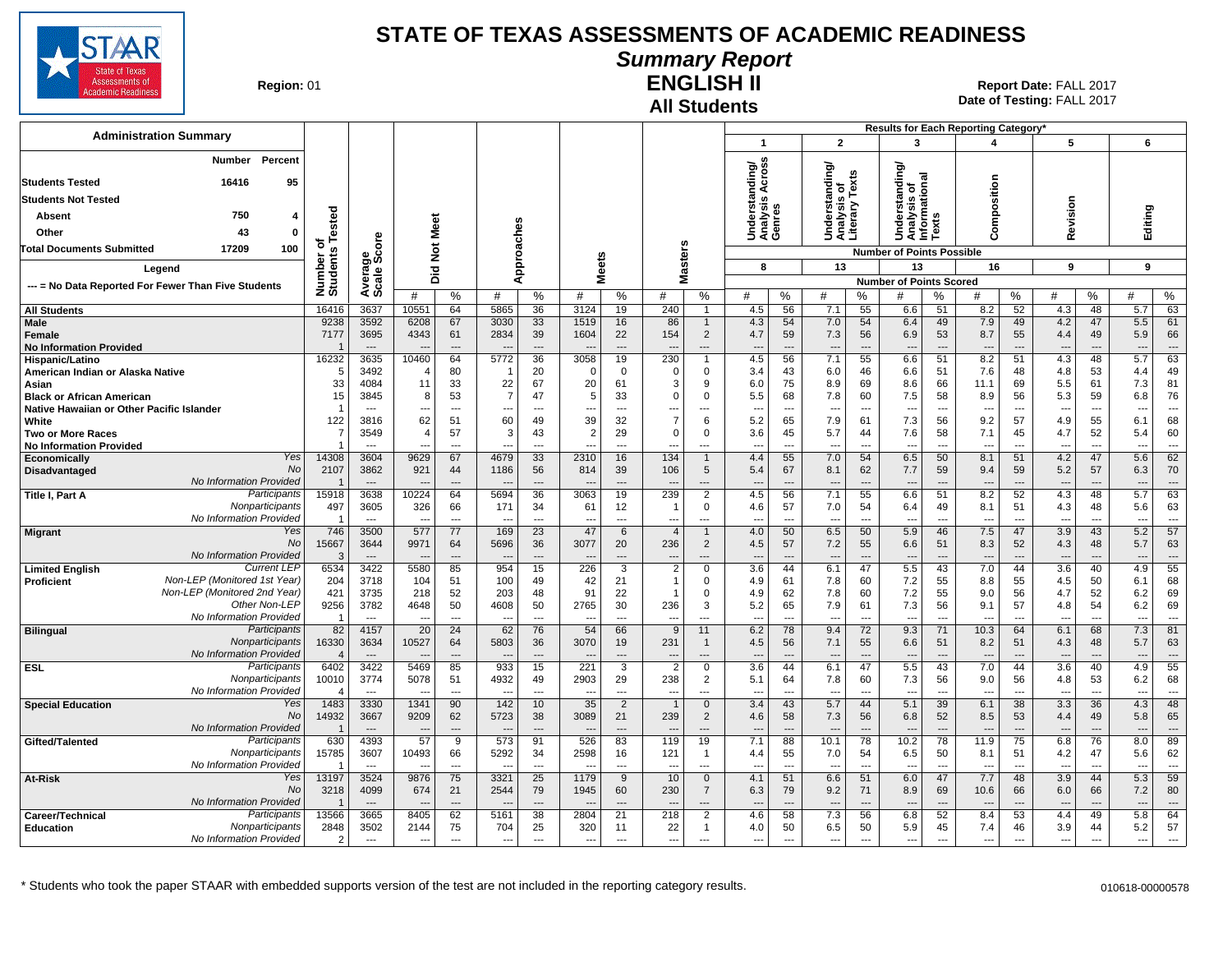

**Constructed Responses Summary Report**

**Region: 01** 

**All Students ENGLISH II**

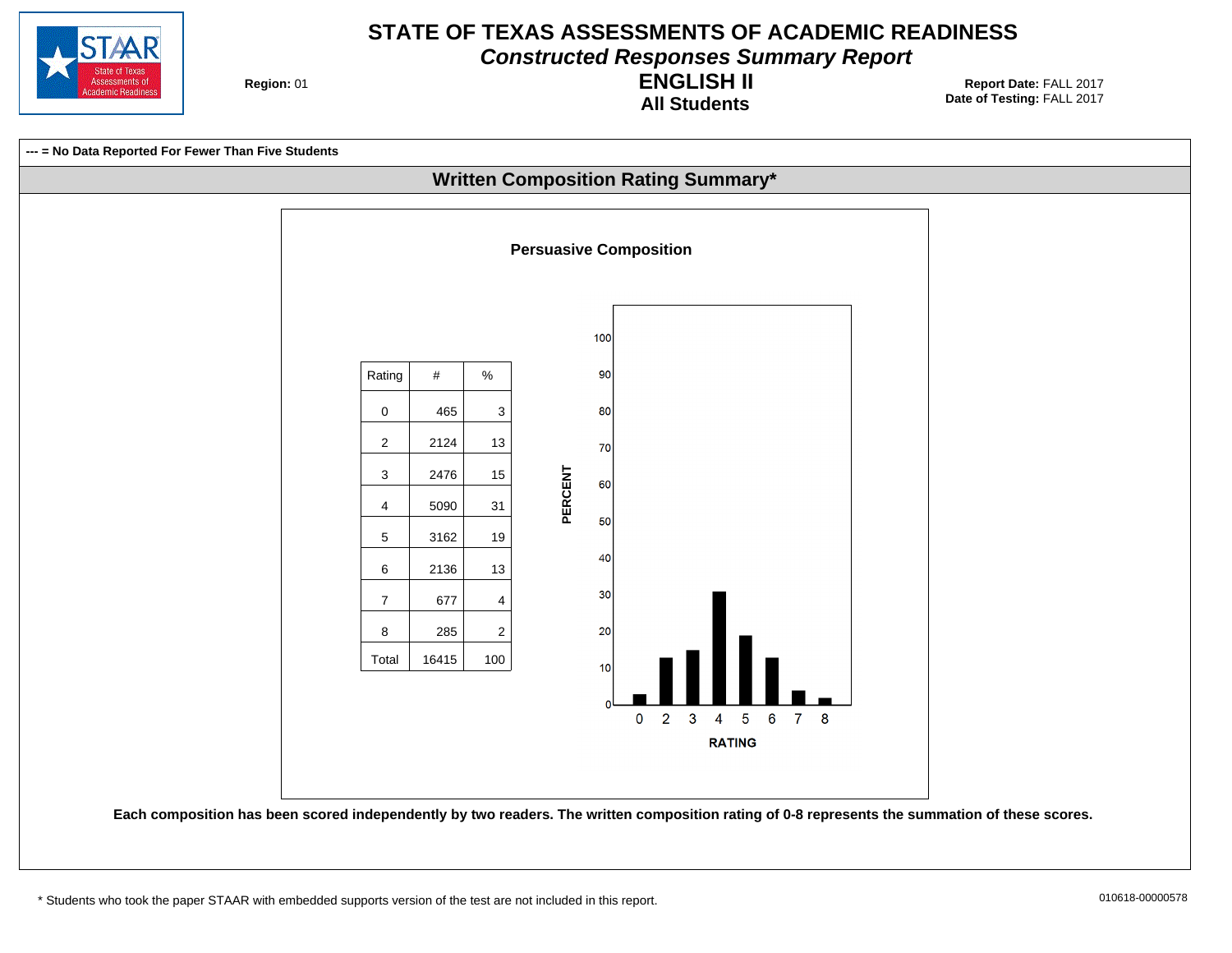

#### **Summary Report**

**Region: 01** 

### **First-Time Tested Students**

**ENGLISH II** 01 **Report Date:** FALL 2017 **Date of Testing:**  FALL 2017

| <b>Administration Summary</b>                                                     |                          |                                  |                                  |                                  |                                  |                                  |                                            |                                   |                       |                                  |                                   |                                            |                                                      |                                  |                                             |                                  | <b>Results for Each Reporting Category</b> |                                |                                 |                                 |                                 |                                            |
|-----------------------------------------------------------------------------------|--------------------------|----------------------------------|----------------------------------|----------------------------------|----------------------------------|----------------------------------|--------------------------------------------|-----------------------------------|-----------------------|----------------------------------|-----------------------------------|--------------------------------------------|------------------------------------------------------|----------------------------------|---------------------------------------------|----------------------------------|--------------------------------------------|--------------------------------|---------------------------------|---------------------------------|---------------------------------|--------------------------------------------|
|                                                                                   |                          |                                  |                                  |                                  |                                  |                                  |                                            |                                   |                       |                                  | $\mathbf{1}$                      |                                            | $\overline{2}$                                       |                                  | 3                                           |                                  | 4                                          |                                | 5                               |                                 | 6                               |                                            |
| Percent<br>Number                                                                 |                          |                                  |                                  |                                  |                                  |                                  |                                            |                                   |                       |                                  | nding/<br>Across                  |                                            |                                                      |                                  |                                             |                                  |                                            |                                |                                 |                                 |                                 |                                            |
| 5755<br>97<br><b>Students Tested</b>                                              |                          |                                  |                                  |                                  |                                  |                                  |                                            |                                   |                       |                                  |                                   |                                            | tanding/                                             | is of<br>v Texts                 | nding/<br>ö                                 | <b>Ta</b>                        |                                            |                                |                                 |                                 |                                 |                                            |
| <b>Students Not Tested</b>                                                        |                          |                                  |                                  |                                  |                                  |                                  |                                            |                                   |                       |                                  |                                   |                                            |                                                      |                                  | ত্ত্                                        |                                  | position                                   |                                |                                 |                                 |                                 |                                            |
| 148<br>3<br>Absent                                                                | ested                    |                                  |                                  |                                  |                                  |                                  |                                            |                                   |                       |                                  | Inderstar<br>.nalysis /<br>ienres |                                            | Understa<br>Analysis<br>Literary                     |                                  | Understa<br>Analysis<br>Informatic<br>Texts |                                  |                                            |                                | Revision                        |                                 | Editing                         |                                            |
| Other<br>5<br>$\Omega$                                                            |                          | ဨ                                | Meet                             |                                  |                                  |                                  |                                            |                                   |                       |                                  | うその                               |                                            |                                                      |                                  | ⊇نة<br>Ξ                                    |                                  | 통<br>ت                                     |                                |                                 |                                 |                                 |                                            |
| 100<br><b>Total Documents Submitted</b><br>5908                                   | ⊢<br>Ö                   | မှု<br>မိတ်                      | $\frac{5}{2}$                    |                                  |                                  |                                  |                                            |                                   |                       |                                  |                                   |                                            |                                                      |                                  | <b>Number of Points Possible</b>            |                                  |                                            |                                |                                 |                                 |                                 |                                            |
| Leaend                                                                            | Number o<br>Students     |                                  |                                  |                                  |                                  | Approaches                       | <b>Meets</b>                               |                                   |                       | <b>Masters</b>                   | 8                                 |                                            | 13                                                   |                                  | 13                                          |                                  | 16                                         |                                | 9                               |                                 | 9                               |                                            |
| --- = No Data Reported For Fewer Than Five Students                               |                          | Averag<br>Scale                  | Ъä                               |                                  |                                  |                                  |                                            |                                   |                       |                                  |                                   |                                            |                                                      |                                  | <b>Number of Points Scored</b>              |                                  |                                            |                                |                                 |                                 |                                 |                                            |
|                                                                                   |                          |                                  | #                                | %                                | #                                | %                                | #                                          | %                                 | #                     | %                                | #                                 | $\%$                                       | #                                                    | %                                | #                                           | %                                | #                                          | %                              | #                               | ℅                               | #                               | $\%$                                       |
| <b>All Students</b>                                                               | 5755                     | 3897                             | 2158                             | 37                               | 3597                             | 63                               | 2514                                       | 44                                | 240                   | $\overline{4}$                   | 5.6                               | 70                                         | 8.3                                                  | 64                               | 8.0                                         | 61                               | 9.5                                        | 59                             | 5.3                             | 58                              | 6.5                             | 73                                         |
| <b>Male</b><br>Female                                                             | 2938<br>2816             | 3829<br>3967                     | 1228<br>930                      | 42<br>33                         | 1710<br>1886                     | 58<br>67                         | 1153<br>1360                               | 39<br>48                          | 86<br>154             | 3<br>5                           | 5.3<br>5.8                        | 67<br>73                                   | 8.1<br>8.5                                           | 63<br>65                         | 7.6<br>8.3                                  | 59<br>64                         | 8.9<br>10.0                                | 56<br>63                       | 5.1<br>5.4                      | 57<br>60                        | 6.3<br>6.8                      | 70<br>75                                   |
| <b>No Information Provided</b>                                                    |                          | $\overline{\phantom{a}}$         |                                  | $\overline{a}$                   |                                  | $\overline{a}$                   |                                            | $\overline{\phantom{a}}$          |                       | ---                              |                                   | ---                                        |                                                      | $\overline{a}$                   |                                             | $\overline{\phantom{a}}$         |                                            | ---                            |                                 | ---                             |                                 |                                            |
| Hispanic/Latino                                                                   | 5656                     | 3893                             | 2132                             | 38                               | 3524                             | 62                               | 2456                                       | 43                                | 230                   | 4                                | 5.6                               | 70                                         | 8.3                                                  | 64                               | 8.0                                         | 61                               | 9.5                                        | 59                             | 5.2                             | 58                              | 6.5                             | $\overline{72}$                            |
| American Indian or Alaska Native                                                  | 21                       | $\overline{\phantom{a}}$<br>4377 | $\overline{2}$                   | ---<br>10                        | ---<br>19                        | ---<br>90                        | 18                                         | $\overline{a}$<br>86              | 3                     | ---<br>14                        | $\overline{a}$<br>7.0             | $\overline{\phantom{a}}$<br>88             | $\overline{\phantom{a}}$<br>10.4                     | $\overline{a}$<br>80             | $\overline{\phantom{a}}$<br>9.9             | ---<br>76                        | ---<br>12.8                                | ---<br>80                      | 6.5                             | ---<br>72                       | 8.0                             | $\overline{a}$<br>88                       |
| Asian<br><b>Black or African American</b>                                         | -8                       | 3989                             | 3                                | 38                               | 5                                | 63                               | $\overline{4}$                             | 50                                | $\Omega$              | $\Omega$                         | 5.8                               | 72                                         | 8.4                                                  | 64                               | 8.5                                         | 65                               | 9.3                                        | 58                             | 5.8                             | 64                              | 7.3                             | 81                                         |
| Native Hawaiian or Other Pacific Islander                                         | $\Omega$                 | $\overline{\phantom{a}}$         | ---                              | $\overline{a}$                   | $\overline{a}$                   | $\overline{a}$                   | $\overline{\phantom{a}}$                   | $\overline{\phantom{a}}$          | ---                   | $\overline{\phantom{a}}$         | $\overline{\phantom{a}}$          | $\overline{\phantom{a}}$                   | $\overline{\phantom{a}}$                             | ---                              | $\overline{a}$                              | ---                              | $\overline{a}$                             | $\overline{a}$                 | $\overline{a}$                  | $\overline{\phantom{a}}$        | $\overline{\phantom{a}}$        | $\overline{\phantom{a}}$                   |
| White                                                                             | 64                       | 4096                             | 18                               | 28                               | 46                               | 72                               | 34                                         | 53                                | $\overline{7}$        | 11                               | 6.3                               | 79                                         | 9.3                                                  | 72                               | 8.8                                         | 68                               | 10.2                                       | 64                             | 5.9                             | 65                              | 6.9                             | 77                                         |
| <b>Two or More Races</b><br><b>No Information Provided</b>                        | $\overline{4}$           | $\overline{\phantom{a}}$<br>---  | ---<br>---                       | $\overline{a}$<br>$\overline{a}$ | ---<br>$\overline{a}$            | $\overline{a}$<br>$\overline{a}$ | $\overline{\phantom{a}}$<br>$\overline{a}$ | $\overline{\phantom{a}}$<br>$---$ | ---<br>$\overline{a}$ | $\overline{a}$<br>$\overline{a}$ | $\overline{a}$<br>$\overline{a}$  | $\overline{\phantom{a}}$<br>$\overline{a}$ | $\overline{\phantom{a}}$<br>$\overline{\phantom{a}}$ | $\overline{a}$<br>$\overline{a}$ | ---<br>$\overline{\phantom{a}}$             | $\overline{a}$<br>$\overline{a}$ | ---<br>$\overline{a}$                      | $\overline{a}$<br>---          | $\overline{\phantom{a}}$<br>--- | $\overline{\phantom{a}}$<br>--- | ---<br>$-$                      | $\overline{\phantom{a}}$<br>$\overline{a}$ |
| Yes<br>Economically                                                               | 4627                     | 3837                             | 1943                             | 42                               | 2684                             | 58                               | 1779                                       | 38                                | 134                   | 3                                | 5.4                               | 67                                         | 8.1                                                  | 62                               | 7.7                                         | 59                               | 9.2                                        | 57                             | 5.0                             | 56                              | 6.4                             | 71                                         |
| No<br>Disadvantaged                                                               | 1127                     | 4140                             | 214                              | 19                               | 913                              | 81                               | 735                                        | 65                                | 106                   | 9                                | 6.4                               | 80                                         | 9.3                                                  | 72                               | 9.1                                         | 70                               | 10.8                                       | 67                             | 6.1                             | 68                              | 7.2                             | 80                                         |
| No Information Provided<br>Participants<br>Title I, Part A                        | 5611                     | $\overline{\phantom{a}}$<br>3902 | $\overline{\phantom{a}}$<br>2083 | $---$<br>$\overline{37}$         | $\overline{\phantom{a}}$<br>3528 | $\overline{a}$<br>63             | 2489                                       | $---$<br>44                       | ---<br>239            | ---<br>4                         | ---<br>5.6                        | ---<br>70                                  | $\overline{\phantom{a}}$<br>8.3                      | $\overline{\phantom{a}}$<br>64   | ---<br>8.0                                  | $\overline{\phantom{a}}$<br>62   | $\overline{\phantom{a}}$<br>9.5            | $\overline{\phantom{a}}$<br>59 | $\overline{\phantom{a}}$<br>5.3 | $\overline{\phantom{a}}$<br>59  | $\overline{\phantom{a}}$<br>6.5 | $\cdots$<br>$\overline{73}$                |
| Nonparticipants                                                                   | 143                      | 3697                             | 74                               | 52                               | 69                               | 48                               | 25                                         | 17                                | $\overline{1}$        | $\mathbf{1}$                     | 5.1                               | 63                                         | 7.6                                                  | 58                               | 6.9                                         | 53                               | 8.4                                        | 52                             | 4.8                             | 53                              | 5.9                             | 66                                         |
| No Information Provided                                                           |                          | $\overline{\phantom{a}}$         | $\overline{a}$                   | $\overline{a}$                   | $\overline{a}$                   | $\overline{a}$                   | $\sim$                                     | $---$                             | $\overline{a}$        | $\overline{a}$                   | $\sim$                            | $\overline{\phantom{a}}$                   | $\overline{\phantom{a}}$                             | $---$                            | $\overline{a}$                              | $---$                            | $---$                                      | $\overline{a}$                 | $\sim$                          | $\overline{\phantom{a}}$        | $\sim$                          | $\overline{a}$                             |
| Yes<br><b>Migrant</b><br><b>No</b>                                                | 120<br>5633              | 3658                             | 76<br>2080                       | 63<br>37                         | 44<br>3553                       | 37                               | 25<br>2489                                 | 21<br>44                          | $\overline{4}$        | 3                                | 4.7                               | 59<br>70                                   | 7.2                                                  | 55                               | 6.8                                         | 53                               | 8.1<br>9.5                                 | 50                             | 4.4<br>5.3                      | 49                              | 5.9<br>6.5                      | 65<br>73                                   |
| No Information Provided                                                           | $\overline{2}$           | 3902<br>$---$                    | ---                              | $---$                            | $---$                            | 63<br>$---$                      |                                            | $---$                             | 236<br>---            | $\overline{4}$<br>---            | 5.6<br>$---$                      | $\overline{\phantom{a}}$                   | 8.3<br>$---$                                         | 64<br>$---$                      | 8.0<br>$---$                                | 62<br>$---$                      | $---$                                      | 59<br>$---$                    | $\overline{\phantom{a}}$        | 59<br>$---$                     | $\overline{\phantom{a}}$        | $---$                                      |
| <b>Current LEP</b><br><b>Limited English</b>                                      | 1285                     | 3456                             | 998                              | 78                               | 287                              | $\overline{22}$                  | 93                                         | $\overline{7}$                    | $\overline{2}$        | $\mathbf 0$                      | 3.8                               | 48                                         | 6.2                                                  | 47                               | 5.7                                         | 44                               | 7.1                                        | 45                             | 3.7                             | 41                              | 5.1                             | 57                                         |
| Non-LEP (Monitored 1st Year)<br><b>Proficient</b><br>Non-LEP (Monitored 2nd Year) | 128                      | 3827                             | 51                               | 40                               | 77                               | 60                               | 38                                         | 30                                | -1                    | -1                               | 5.4                               | 68                                         | 8.4                                                  | 64                               | 7.9                                         | 61                               | 9.2                                        | 57                             | 4.9                             | 54                              | 6.5                             | 72                                         |
| Other Non-LEP                                                                     | 242<br>4099              | 3817<br>4042                     | 97<br>1011                       | 40<br>25                         | 145<br>3088                      | 60<br>75                         | 72<br>2311                                 | 30<br>56                          | 236                   | $\Omega$<br>6                    | 5.4<br>6.2                        | 67<br>77                                   | 8.2<br>9.0                                           | 63<br>69                         | 7.7<br>8.7                                  | 59<br>67                         | 9.4<br>10.2                                | 59<br>64                       | 4.9<br>5.8                      | 55<br>64                        | 6.4<br>7.0                      | 71<br>78                                   |
| No Information Provided                                                           | $\overline{\phantom{0}}$ | $\overline{a}$                   |                                  | $\sim$                           |                                  | $\overline{a}$                   |                                            | $\overline{a}$                    |                       | ---                              | $\sim$                            | $\overline{a}$                             |                                                      | $\overline{a}$                   | $\sim$                                      | $\overline{a}$                   |                                            | $\overline{a}$                 |                                 | $\sim$                          |                                 | $\overline{a}$                             |
| Participants<br><b>Bilingual</b>                                                  | 70                       | 4260                             | 11                               | 16                               | 59                               | 84                               | 52                                         | 74                                | 9                     | 13                               | 6.5                               | 81                                         | 9.8                                                  | 76                               | 9.8                                         | 75                               | 10.7                                       | 67                             | 6.6                             | 73                              | 7.6                             | 84                                         |
| <b>Nonparticipants</b><br>No Information Provided                                 | 5683<br>-2               | 3892<br>$---$                    | 2145                             | 38<br>$\overline{a}$             | 3538<br>$\overline{a}$           | 62<br>$\overline{a}$             | 2462                                       | 43<br>$\overline{a}$              | 231                   | $\overline{4}$<br>---            | 5.6<br>$\sim$                     | 70<br>$\overline{\phantom{a}}$             | 8.3<br>$\overline{\phantom{a}}$                      | 64<br>$\overline{a}$             | 8.0<br>$\overline{a}$                       | 61<br>$\overline{a}$             | 9.5<br>$\overline{a}$                      | 59<br>$\overline{a}$           | 5.2<br>---                      | 58<br>$\overline{\phantom{a}}$  | 6.5<br>$-$                      | 72<br>$---$                                |
| Participants<br><b>ESL</b>                                                        | 1246                     | 3456                             | 968                              | 78                               | 278                              | 22                               | 91                                         | 7                                 | $\overline{2}$        | $\Omega$                         | 3.8                               | 47                                         | 6.1                                                  | 47                               | 5.7                                         | 44                               | 7.2                                        | 45                             | $\overline{3.7}$                | 41                              | 5.1                             | 57                                         |
| Nonparticipants                                                                   | 4507                     | 4019                             | 1188                             | 26                               | 3319                             | 74                               | 2423                                       | 54                                | 238                   | 5                                | 6.1                               | 76                                         | 8.9                                                  | 69                               | 8.6                                         | 66                               | 10.1                                       | 63                             | 5.7                             | 63                              | 6.9                             | 77                                         |
| No Information Provided<br>Yes                                                    | $\overline{2}$<br>441    | $\overline{\phantom{a}}$         |                                  | $-$ --<br>88                     | $\overline{a}$<br>54             | $\sim$                           |                                            | $\overline{a}$                    | $\mathbf{1}$          | ---<br>$\mathbf{0}$              |                                   | $\overline{a}$                             | $\sim$                                               | $---$                            | $\sim$                                      | $\overline{a}$                   | $\overline{a}$                             | $\overline{a}$<br>34           | $\overline{a}$                  | $\overline{a}$                  | $\overline{\phantom{a}}$<br>4.0 | $\overline{a}$<br>45                       |
| <b>Special Education</b><br>N <sub>O</sub>                                        | 5313                     | 3290<br>3947                     | 387<br>1770                      | 33                               | 3543                             | 12<br>67                         | 17<br>2497                                 | $\overline{4}$<br>47              | 239                   | $\overline{4}$                   | 3.3<br>5.8                        | 42<br>72                                   | 5.4<br>8.6                                           | 42<br>66                         | 5.1<br>8.2                                  | 39<br>63                         | 5.5<br>9.8                                 | 61                             | 3.2<br>5.4                      | 35<br>60                        | 6.7                             | 75                                         |
| No Information Provided                                                           |                          | $\overline{\phantom{a}}$         |                                  | ---                              |                                  | $\overline{a}$                   |                                            |                                   |                       | ---                              |                                   | $\overline{a}$                             |                                                      | $\overline{a}$                   |                                             | $\overline{a}$                   |                                            | $\overline{a}$                 |                                 | $\overline{a}$                  |                                 |                                            |
| Participants<br>Gifted/Talented                                                   | 558                      | 4489                             | 15                               | 3                                | 543                              | 97                               | 516                                        | 92                                | 119                   | 21                               | 7.4                               | 92                                         | 10.5                                                 | 81                               | 10.6                                        | 82                               | 12.4                                       | 77                             | 7.1                             | 79                              | 8.2                             | 91                                         |
| Nonparticipants<br>No Information Provided                                        | 5196                     | 3833<br>$\overline{a}$           | 2142                             | 41<br>$\overline{a}$             | 3054                             | 59<br>$\overline{a}$             | 1998                                       | 38<br>$---$                       | 121                   | $\overline{2}$<br>---            | 5.4                               | 67<br>$\overline{\phantom{a}}$             | 8.1                                                  | 62<br>$---$                      | 7.7                                         | 59<br>$\overline{a}$             | 9.2                                        | 57<br>---                      | 5.1<br>$\overline{a}$           | 56                              | 6.3                             | 71<br>$\overline{\phantom{a}}$             |
| Yes<br>At-Risk                                                                    | 3183                     | 3641                             | 1873                             | 59                               | 1310                             | 41                               | 651                                        | $\overline{20}$                   | 10                    | $\mathbf 0$                      | 4.7                               | 58                                         | 7.2                                                  | 55                               | 6.7                                         | 52                               | 8.2                                        | 51                             | 4.4                             | 49                              | 5.7                             | 64                                         |
| <b>No</b>                                                                         | 2571                     | 4213                             | 284                              | 11                               | 2287                             | 89                               | 1863                                       | 72                                | 230                   | 9                                | 6.7                               | 84                                         | 9.7                                                  | 75                               | 9.5                                         | 73                               | 11.1                                       | 69                             | 6.4                             | 71                              | 7.5                             | 84                                         |
| No Information Provided                                                           |                          | $\qquad \qquad \cdots$           |                                  | $---$                            | $\sim$                           | $\overline{a}$                   |                                            | $\overline{a}$                    | $\sim$                | ---                              | $\sim$                            | $\overline{a}$                             | ---                                                  | $\overline{a}$                   | $\overline{a}$                              | $\overline{\phantom{a}}$         | $\overline{a}$                             | $\overline{a}$                 | $\overline{\phantom{a}}$        | $\overline{\phantom{a}}$        | $\overline{\phantom{a}}$        | $\overline{a}$                             |
| Participants<br>Career/Technical<br>Nonparticipants<br><b>Education</b>           | 4985<br>769              | 3925<br>3712                     | 1749<br>408                      | 35<br>53                         | 3236<br>361                      | 65<br>47                         | 2286<br>228                                | 46<br>30                          | 218<br>22             | $\overline{4}$<br>3              | 5.7<br>4.9                        | 71<br>61                                   | 8.4<br>7.6                                           | 65<br>59                         | 8.1<br>7.0                                  | 62<br>54                         | 9.7<br>8.2                                 | 60<br>52                       | 5.3<br>4.7                      | 59<br>52                        | 6.6<br>5.8                      | $\overline{74}$<br>65                      |
| No Information Provided                                                           |                          | $\overline{a}$                   | ---                              | $\overline{a}$                   |                                  |                                  |                                            |                                   | $\overline{a}$        |                                  | $\overline{a}$                    |                                            | $\overline{\phantom{a}}$                             |                                  |                                             |                                  | $\overline{a}$                             | ---                            |                                 |                                 |                                 | $\hspace{0.05cm} \ldots$                   |
|                                                                                   |                          |                                  |                                  |                                  |                                  |                                  |                                            |                                   |                       |                                  |                                   |                                            |                                                      |                                  |                                             |                                  |                                            |                                |                                 |                                 |                                 |                                            |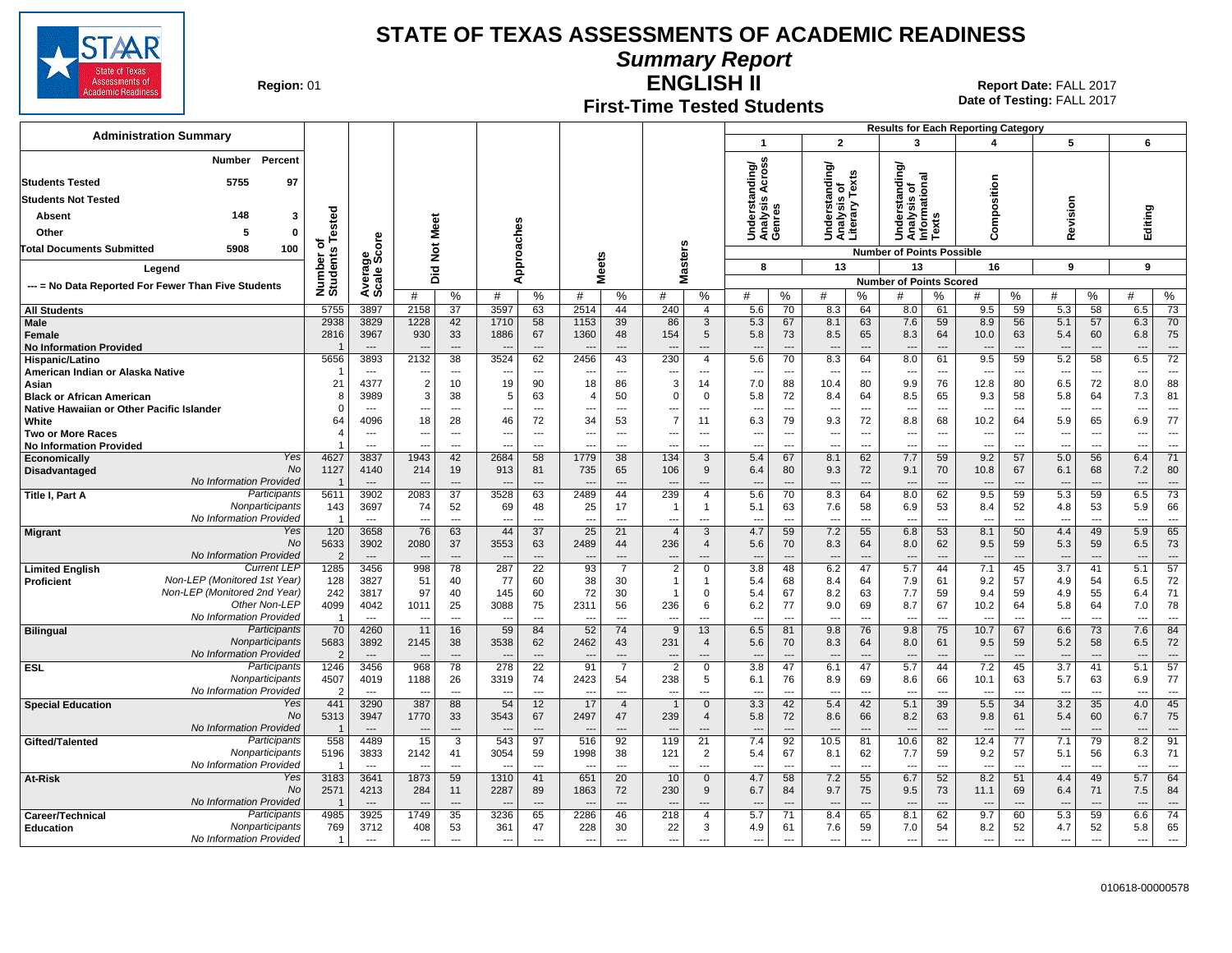

**Constructed Responses Summary Report**

**Region: 01** 

**First-Time Tested Students ENGLISH II**

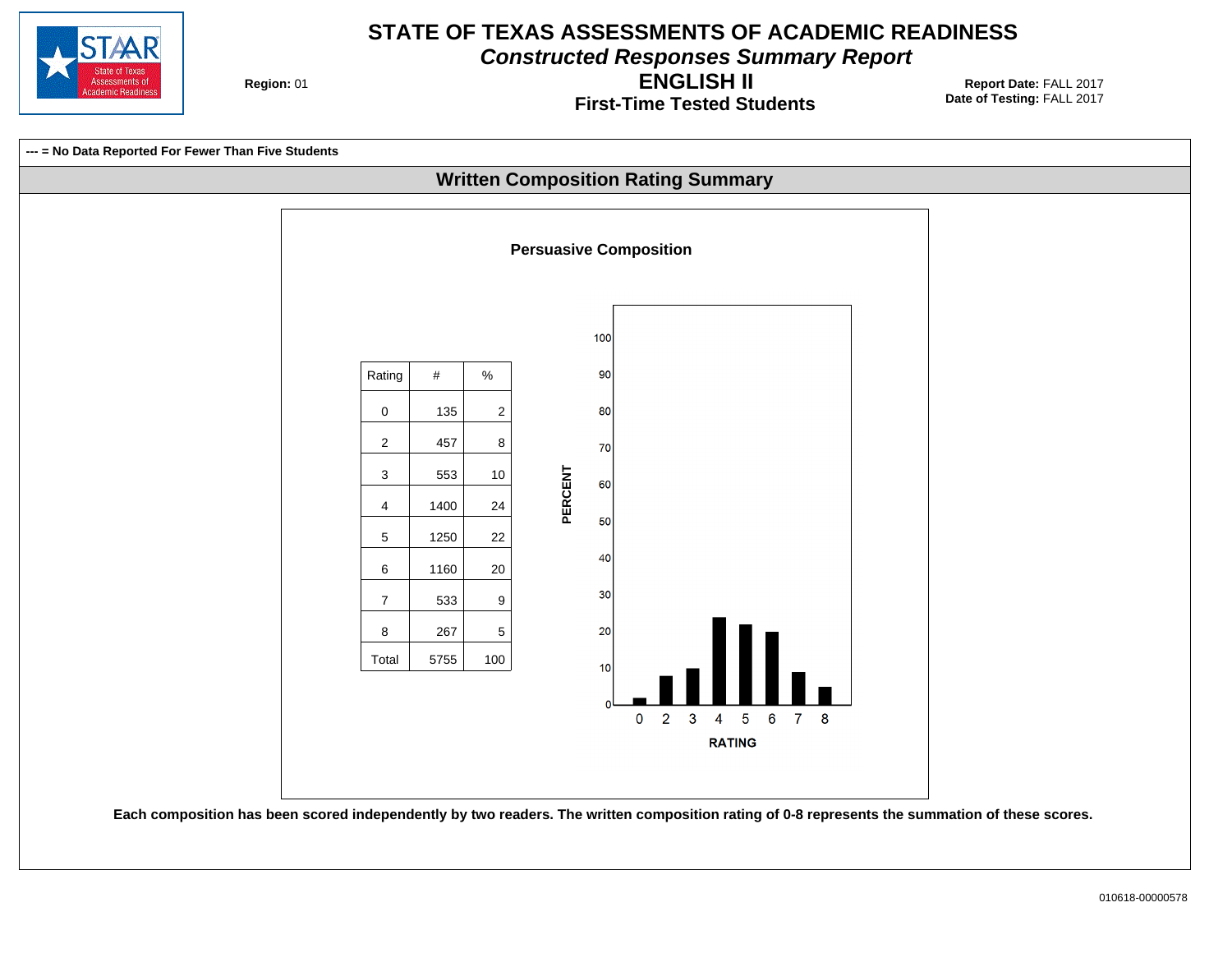

#### **Summary Report**

**Region: 01** 

#### **Retested Students ENGLISH II**

**Date of Testing:**  FALL 2017 01 **Report Date:** FALL 2017

|                                                                                                                                               |                      |                                  |                                          |                      |                                |                            |                               |                               |                             |                                         |                                                    |                                |                                                    |                            |                                                        |                                | Results for Each Reporting Category* |                                |                                        |                      |                   |                                |
|-----------------------------------------------------------------------------------------------------------------------------------------------|----------------------|----------------------------------|------------------------------------------|----------------------|--------------------------------|----------------------------|-------------------------------|-------------------------------|-----------------------------|-----------------------------------------|----------------------------------------------------|--------------------------------|----------------------------------------------------|----------------------------|--------------------------------------------------------|--------------------------------|--------------------------------------|--------------------------------|----------------------------------------|----------------------|-------------------|--------------------------------|
| <b>Administration Summary</b>                                                                                                                 |                      |                                  |                                          |                      |                                |                            |                               |                               |                             |                                         | $\mathbf{1}$                                       |                                | $\mathbf{2}$                                       |                            | 3                                                      |                                | 4                                    |                                | 5                                      |                      | 6                 |                                |
| Percent<br>Number<br><b>Students Tested</b><br>10661<br>94<br><b>Students Not Tested</b><br>602<br>Absent<br>5<br>Other<br>38<br>$\mathbf{0}$ | Tested               |                                  | Meet                                     |                      |                                | Approaches                 |                               |                               |                             |                                         | nding/<br>Across<br>Understa<br>Analysis<br>Genres |                                | ding/<br>Understand<br>Analysis of<br>Literary Teː | is on<br>v Texts           | ding/<br>Understanding<br>Analysis of<br>Informational | ā                              | Composition                          |                                | Revision                               |                      | Editing           |                                |
| 100<br><b>Total Documents Submitted</b><br>11301                                                                                              | ৳                    | ge<br>Score                      | $\frac{5}{2}$                            |                      |                                |                            |                               |                               |                             |                                         |                                                    |                                |                                                    |                            | <b>Number of Points Possible</b>                       |                                |                                      |                                |                                        |                      |                   |                                |
| Legend                                                                                                                                        | Number o<br>Students |                                  | Did                                      |                      |                                |                            | eets                          |                               |                             | lasters                                 | 8                                                  |                                | 13                                                 |                            | 13                                                     |                                | 16                                   |                                | 9                                      |                      | 9                 |                                |
| --- = No Data Reported For Fewer Than Five Students                                                                                           |                      | Avera                            |                                          |                      |                                |                            | ż                             |                               |                             | Σ                                       |                                                    |                                |                                                    |                            | <b>Number of Points Scored</b>                         |                                |                                      |                                |                                        |                      |                   |                                |
|                                                                                                                                               |                      |                                  | #                                        | %                    | #                              | %                          | #                             | %                             | #                           | %                                       | #                                                  | %                              | #                                                  | %                          | #                                                      | ℅                              | #                                    | %                              | #                                      | %                    | #                 | $\%$                           |
| <b>All Students</b><br>Male                                                                                                                   | 10661                | 3497<br>3481                     | 8393<br>4980                             | 79<br>79             | 2268                           | 21                         | 610                           | 6                             | $\mathbf 0$<br>$\mathbf{0}$ | $\mathbf 0$                             | 3.9                                                | 49<br>48                       | 6.5                                                | 50                         | 5.9                                                    | 45                             | 7.6<br>7.4                           | 47<br>46                       | 3.8                                    | 42<br>42             | 5.2               | 58<br>57                       |
| Female<br><b>No Information Provided</b>                                                                                                      | 6300<br>4361         | 3520                             | 3413                                     | 78<br>---            | 1320<br>948                    | 21<br>22<br>$\overline{a}$ | 366<br>244                    | 6<br>6<br>$---$               | $\Omega$<br>---             | $\mathbf 0$<br>$\mathbf 0$<br>---       | 3.9<br>4.0<br>$---$                                | 51<br>$\overline{a}$           | 6.5<br>6.6<br>---                                  | 50<br>51<br>$\overline{a}$ | 5.8<br>6.0                                             | 45<br>46                       | 7.9<br>$\overline{\phantom{a}}$      | 49                             | 3.8<br>3.8<br>$\overline{\phantom{a}}$ | 42                   | 5.1<br>5.4<br>--- | 60<br>$\overline{a}$           |
| Hispanic/Latino                                                                                                                               | 10576                | 3497                             | 8328                                     | 79                   | 2248                           | 21                         | 602                           | 6                             | $\Omega$                    | 0                                       | 3.9                                                | 49                             | 6.5                                                | 50                         | 5.9                                                    | 45                             | 7.6                                  | 47                             | 3.8                                    | 42                   | 5.2               | 58                             |
| American Indian or Alaska Native<br>Asian                                                                                                     | 12                   | $\overline{\phantom{a}}$<br>3572 | $\overline{\phantom{a}}$<br>$\mathbf{Q}$ | $\overline{a}$<br>75 | $---$<br>$\mathsf 3$           | $---$<br>25                | ---<br>$\overline{2}$         | $---$<br>17                   | ---<br>$\Omega$             | ---<br>$\mathbf 0$                      | ---<br>4.3                                         | $\overline{\phantom{a}}$<br>53 | $\overline{\phantom{a}}$<br>6.3                    | ---<br>49                  | ---<br>6.3                                             | $\overline{\phantom{a}}$<br>49 | $---$<br>8.2                         | $\overline{\phantom{a}}$<br>51 | ---<br>3.8                             | ---<br>42            | ---<br>6.3        | $\overline{\phantom{a}}$<br>69 |
| <b>Black or African American</b>                                                                                                              |                      | 3681                             | 5                                        | 71                   | $\overline{2}$                 | 29                         | $\mathbf 1$                   | 14                            | $\Omega$                    | $\Omega$                                | 5.1                                                | 64                             | 7.1                                                | 55                         | 6.4                                                    | 49                             | 8.6                                  | 54                             | 4.9                                    | 54                   | 6.3               | 70                             |
| Native Hawaiian or Other Pacific Islander                                                                                                     |                      | $\overline{a}$                   | --                                       | $\overline{a}$       | $\hspace{0.05cm} \ldots$       | $\overline{a}$             | $\overline{\phantom{a}}$      | $\overline{\phantom{a}}$      | ---                         | ---                                     | $\overline{\phantom{a}}$                           | $\overline{\phantom{a}}$       | ---                                                | ---                        | $\overline{\phantom{a}}$                               | $\overline{\phantom{a}}$       | $\overline{\phantom{a}}$             | ---                            | ---                                    | ---                  | ---               | $\overline{\phantom{a}}$       |
| White                                                                                                                                         | 58<br>-3             | 3508<br>$\overline{\phantom{a}}$ | 44<br>--                                 | 76<br>---            | 14<br>$\overline{\phantom{a}}$ | 24<br>---                  | 5<br>$\overline{\phantom{a}}$ | 9<br>$\overline{\phantom{a}}$ | $\Omega$<br>---             | $\mathbf 0$<br>$\overline{\phantom{a}}$ | 4.0                                                | 50<br>$\overline{\phantom{a}}$ | 6.3                                                | 49<br>---                  | 5.7<br>$\overline{\phantom{a}}$                        | 44<br>$\overline{\phantom{a}}$ | 8.1<br>$\overline{\phantom{a}}$      | 51<br>$\overline{\phantom{a}}$ | 3.9<br>---                             | 43<br>---            | 5.2               | 58<br>$\sim$                   |
| <b>Two or More Races</b><br><b>No Information Provided</b>                                                                                    |                      | $\overline{a}$                   | $\sim$                                   | $-$                  | $\sim$                         | $\overline{a}$             |                               | $\overline{a}$                | $\sim$                      | $\overline{a}$                          | $\overline{\phantom{a}}$<br>$\overline{a}$         | $\overline{a}$                 | ---<br>$\sim$                                      | $\sim$                     | $\sim$                                                 | $\overline{\phantom{a}}$       | $\overline{a}$                       | $\overline{a}$                 | $\sim$                                 | $\overline{a}$       | ---<br>---        | $---$                          |
| Yes<br><b>Economically</b>                                                                                                                    | 9681                 | 3492                             | 7686                                     | 79                   | 1995                           | 21                         | 531                           | 5                             | $\Omega$                    | $\mathbf{0}$                            | 3.9                                                | 49                             | 6.5                                                | 50                         | 5.9                                                    | 45                             | 7.6                                  | 47                             | 3.8                                    | 42                   | 5.2               | 58                             |
| <b>No</b><br>Disadvantaged<br>No Information Provided                                                                                         | 980                  | 3541<br>$\sim$                   | 707                                      | 72<br>$\sim$         | 273                            | 28<br>$\overline{a}$       | 79                            | 8                             | $\Omega$                    | $\mathbf 0$                             | 4.2                                                | 53<br>$\overline{a}$           | 6.7                                                | 52<br>$\sim$               | 6.1                                                    | 47<br>$-$                      | 7.7                                  | 48                             | 4.0                                    | 45                   | 5.4               | 59<br>$\overline{a}$           |
| Participants<br>Title I, Part A                                                                                                               | $\Omega$<br>10307    | 3494                             | 8141                                     | 79                   | 2166                           | 21                         | 574                           | 6                             | $\Omega$                    | $\overline{0}$                          | 3.9                                                | 49                             | $\overline{\phantom{a}}$<br>6.5                    | 50                         | 5.9                                                    | 45                             | 7.6                                  | 47                             | 3.8                                    | 42                   | 5.2               | 58                             |
| Nonparticipants                                                                                                                               | 354                  | 3567                             | 252                                      | 71                   | 102                            | 29                         | 36                            | 10                            | $\Omega$                    | $\mathbf 0$                             | 4.4                                                | 54                             | 6.8                                                | 52                         | 6.1                                                    | 47                             | 8.1                                  | 50                             | 4.1                                    | 46                   | 5.5               | 61                             |
| No Information Provided                                                                                                                       | $\Omega$             | $\sim$                           |                                          | ---                  |                                | $\overline{a}$             |                               | $\overline{a}$                |                             | ш,                                      |                                                    | $\overline{a}$                 |                                                    | ---                        |                                                        | $\sim$                         |                                      | ---                            |                                        | $\overline{a}$       |                   | $\overline{\phantom{a}}$       |
| Yes<br><b>Migrant</b><br>No                                                                                                                   | 626<br>10034         | 3469<br>3499                     | 501<br>7891                              | 80<br>79             | $\overline{125}$<br>2143       | 20<br>21                   | $\overline{22}$<br>588        | $\overline{4}$<br>6           | $\Omega$<br>$\Omega$        | $\mathbf 0$<br>$\mathbf 0$              | 3.9<br>3.9                                         | 49<br>49                       | 6.3<br>6.5                                         | 49<br>50                   | 5.7<br>5.9                                             | 44<br>45                       | 7.4<br>7.6                           | 46<br>48                       | 3.8<br>3.8                             | 42<br>42             | 5.0<br>5.2        | 56<br>58                       |
| No Information Provided                                                                                                                       |                      |                                  |                                          | $---$                |                                | $\overline{a}$             |                               |                               | ---                         | ---                                     | $\overline{a}$                                     | $\overline{a}$                 | ---                                                | $\overline{a}$             |                                                        |                                |                                      |                                | $\overline{\phantom{a}}$               |                      | ---               | $\overline{\phantom{a}}$       |
| <b>Current LEP</b><br><b>Limited English</b>                                                                                                  | 5249                 | 3414                             | 4582                                     | 87                   | 667                            | 13                         | 133                           | 3                             | $\Omega$                    | $\mathbf 0$                             | 3.5                                                | 44                             | 6.0                                                | 46                         | 5.5                                                    | 42                             | 7.0                                  | 44                             | 3.5                                    | 39                   | 4.9               | 54                             |
| Non-LEP (Monitored 1st Year)<br><b>Proficient</b><br>Non-LEP (Monitored 2nd Year)                                                             | 76<br>179            | 3535<br>3624                     | 53<br>121                                | 70<br>68             | 23<br>58                       | 30<br>32                   | $\overline{4}$<br>19          | -5<br>11                      | $\Omega$<br>$\Omega$        | $\Omega$<br>$\Omega$                    | 4.0<br>4.3                                         | 50<br>54                       | 6.8<br>7.2                                         | 52<br>56                   | 5.9<br>6.5                                             | 45<br>50                       | 8.2<br>8.4                           | 51<br>53                       | 3.9<br>4.4                             | 43<br>49             | 5.4<br>5.9        | 60<br>65                       |
| Other Non-LEP                                                                                                                                 | 5157                 | 3576                             | 3637                                     | 71                   | 1520                           | 29                         | 454                           | 9                             | $\Omega$                    | $\mathbf 0$                             | 4.4                                                | 55                             | 7.0                                                | 54                         | 6.3                                                    | 48                             | 8.1                                  | 51                             | 4.1                                    | 45                   | 5.5               | 61                             |
| No Information Provided                                                                                                                       | $\overline{0}$       | $\sim$                           |                                          | $\overline{a}$       |                                | $\overline{a}$             | $\overline{\phantom{a}}$      | $\sim$                        | --                          | ---                                     |                                                    | $\overline{a}$                 |                                                    | $\sim$                     | $\overline{a}$                                         | $\sim$                         |                                      | $\overline{\phantom{a}}$       |                                        | $\sim$               |                   | $\overline{a}$                 |
| Participants<br><b>Bilingual</b><br>Nonparticipants                                                                                           | 12<br>10647          | 3558<br>3497                     | 9<br>8382                                | 75<br>79             | 3<br>2265                      | 25<br>21                   | $\overline{2}$<br>608         | 17<br>6                       | $\Omega$<br>$\Omega$        | $\mathbf 0$<br>$\mathbf 0$              | 4.9<br>3.9                                         | 61<br>49                       | 6.8<br>6.5                                         | 53<br>50                   | 6.3<br>5.9                                             | 49<br>45                       | 7.8<br>7.6                           | 49<br>47                       | 3.3<br>3.8                             | 37<br>42             | 5.5<br>5.2        | 61<br>58                       |
| No Information Provided                                                                                                                       |                      | $---$                            |                                          | $\overline{a}$       |                                | $---$                      |                               | $---$                         | $\overline{a}$              | $\overline{a}$                          | $\overline{a}$                                     | $\overline{a}$                 | ---                                                | $\overline{a}$             | $\overline{\phantom{a}}$                               | $---$                          | $\overline{a}$                       | $---$                          | $\overline{\phantom{a}}$               | $\overline{a}$       | ---               | $---$                          |
| Participants<br><b>ESL</b>                                                                                                                    | 5156                 | 3414                             | 4501                                     | 87                   | 655                            | 13                         | 130                           | 3                             | $\mathbf 0$                 | $\mathbf 0$                             | 3.5                                                | 44                             | 6.0                                                | 46                         | 5.5                                                    | 42                             | 7.0                                  | 44                             | 3.5                                    | $\overline{39}$      | 4.9               | 54                             |
| Nonparticipants<br>No Information Provided                                                                                                    | 5503                 | 3575                             | 3890                                     | 71                   | 1613                           | 29<br>$\overline{a}$       | 480                           | 9<br>$\overline{a}$           | $\Omega$                    | $\mathbf 0$                             | 4.4                                                | 55<br>$\overline{a}$           | 7.0                                                | 53<br>$\sim$               | 6.3                                                    | 48<br>$\overline{a}$           | 8.1                                  | 51<br>$\overline{a}$           | 4.1                                    | 45                   | 5.5               | 61                             |
| Yes<br><b>Special Education</b>                                                                                                               | 1042                 | $\overline{a}$<br>3347           | 954                                      | $\overline{a}$<br>92 | $\sim$<br>88                   | 8                          | 18                            | 2                             | ---<br>$\Omega$             | ---<br>$\mathbf{0}$                     | 3.5                                                | 43                             | ---<br>5.8                                         | 45                         | 5.1                                                    | 39                             | 6.3                                  | 39                             | 3.3                                    | $\overline{a}$<br>37 | ---<br>4.4        | ---<br>49                      |
| No                                                                                                                                            | 9619                 | 3513                             | 7439                                     | 77                   | 2180                           | 23                         | 592                           | 6                             | $\Omega$                    | $\mathbf{0}$                            | 4.0                                                | 50                             | 6.6                                                | 51                         | 6.0                                                    | 46                             | 7.7                                  | 48                             | 3.9                                    | 43                   | 5.3               | 59                             |
| No Information Provided                                                                                                                       | $\Omega$             | $\overline{\phantom{a}}$         |                                          | ---                  | $\overline{\phantom{a}}$       | $\overline{\phantom{a}}$   |                               |                               | ---                         | ---                                     | $\overline{a}$                                     | $\overline{a}$                 | ---                                                | ---                        | ---                                                    | $\overline{\phantom{a}}$       |                                      |                                | $\overline{\phantom{a}}$               |                      | ---               | ---                            |
| Participants<br>Gifted/Talented<br>Nonparticipants                                                                                            | 72<br>10589          | 3652<br>3496                     | 42<br>8351                               | 58<br>79             | 30<br>2238                     | 42<br>21                   | 10<br>600                     | 14<br>6                       | $\Omega$<br>$\Omega$        | $\overline{0}$<br>$\mathbf 0$           | 4.6<br>3.9                                         | 57<br>49                       | 7.1<br>6.5                                         | 55<br>50                   | 6.6<br>5.9                                             | 51<br>45                       | 8.5<br>7.6                           | 53<br>47                       | 4.5<br>3.8                             | 50<br>42             | 6.1<br>5.2        | 68<br>58                       |
| No Information Provided                                                                                                                       | $\mathcal{C}$        | $\overline{a}$                   | --                                       | ---                  | $\overline{\phantom{a}}$       | $\overline{a}$             | $\sim$                        | $\overline{a}$                | ---                         | ---                                     | $\overline{\phantom{a}}$                           | $\overline{a}$                 | $\overline{a}$                                     | $\overline{a}$             | $\overline{a}$                                         | $\overline{a}$                 | $\overline{a}$                       | $\overline{\phantom{a}}$       | ---                                    | $\overline{a}$       | ---               | $\overline{a}$                 |
| Yes<br>At-Risk                                                                                                                                | 10014                | 3487                             | 8003                                     | 80                   | 2011                           | 20                         | 528                           | 5                             | $\Omega$                    | $\mathbf 0$                             | 3.9                                                | 49                             | 6.5                                                | 50                         | 5.8                                                    | 45                             | 7.5                                  | 47                             | 3.8                                    | 42                   | $\overline{5.2}$  | 58                             |
| <b>No</b><br>No Information Provided                                                                                                          | 647<br>$\sqrt{ }$    | 3643                             | 390                                      | 60<br>$\overline{a}$ | 257                            | 40                         | 82                            | 13                            | $\Omega$                    | $\mathbf 0$                             | 4.7                                                | 59                             | 7.3                                                | 56                         | 6.7                                                    | 51                             | 8.4                                  | 52                             | 4.4                                    | 48                   | 5.8               | 65<br>$\overline{a}$           |
| Participants<br>Career/Technical                                                                                                              | 8581                 | $\overline{\phantom{a}}$<br>3514 | 6656                                     | 78                   | 1925                           | 22                         | 518                           | 6                             | $\Omega$                    | $\Omega$                                | 4.0                                                | 50                             | 6.6                                                | 51                         | 6.0                                                    | 46                             | 7.7                                  | 48                             | 3.8                                    | 43                   | 5.3               | 59                             |
| Nonparticipants<br><b>Education</b><br>No Information Provided                                                                                | 2079<br>-1           | 3425<br>$-$                      | 1736<br>$\overline{\phantom{a}}$         | 84<br>$\overline{a}$ | 343<br>---                     | 16<br>$\overline{a}$       | 92<br>$\sim$                  | $\overline{4}$<br>$---$       | $\Omega$<br>---             | $\mathbf 0$<br>$---$                    | 3.6<br>$\overline{\phantom{a}}$                    | 45<br>$\overline{\phantom{a}}$ | 6.1<br>---                                         | 47<br>$\overline{a}$       | 5.5<br>---                                             | 42<br>$\overline{\phantom{a}}$ | 7.1<br>$\sim$                        | 44<br>$---$                    | 3.6<br>$\overline{\phantom{a}}$        | 40<br>$\overline{a}$ | 4.9<br>---        | 55<br>$\overline{\phantom{a}}$ |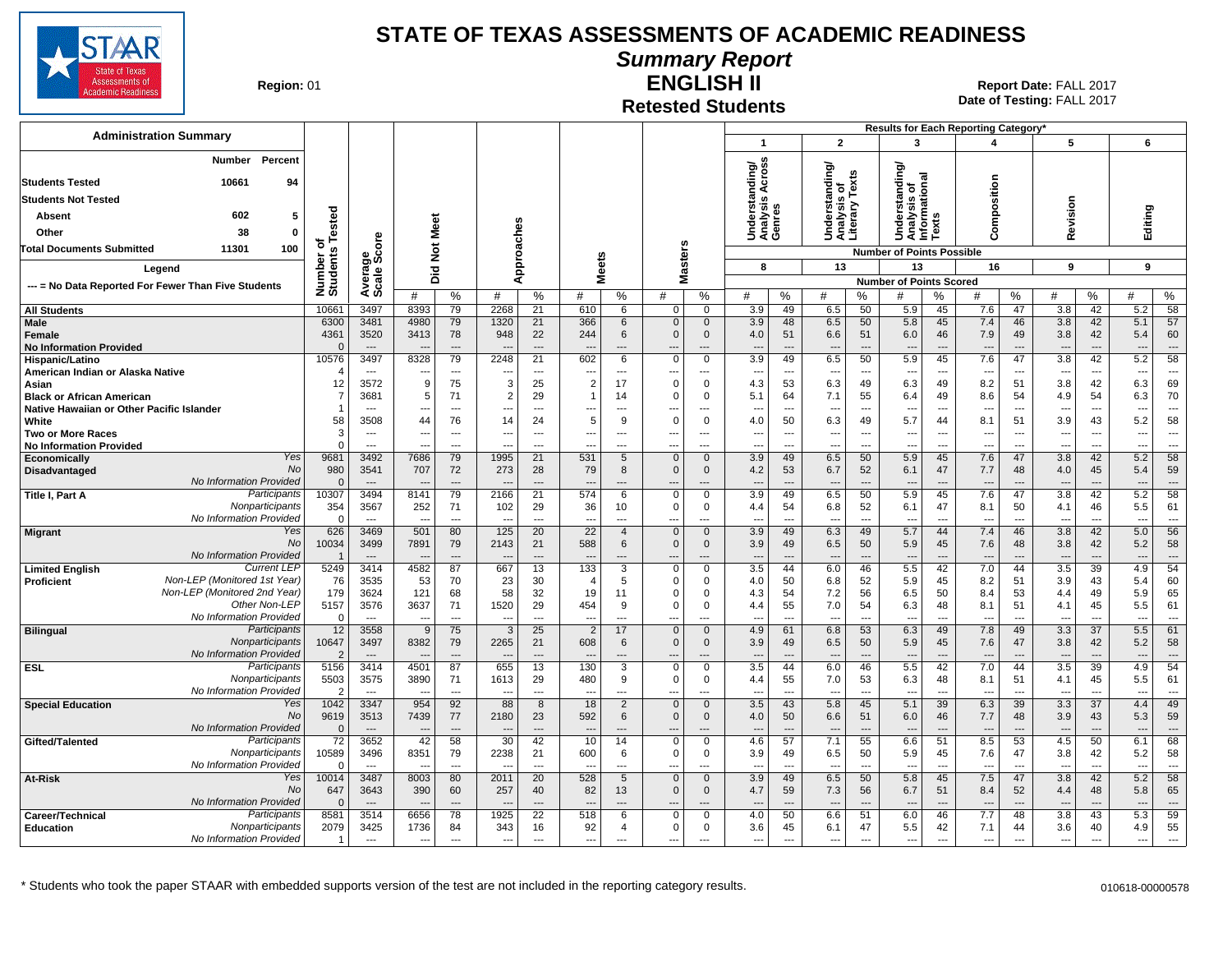

**Constructed Responses Summary Report**

**Region: 01** 

**Retested Students ENGLISH II**

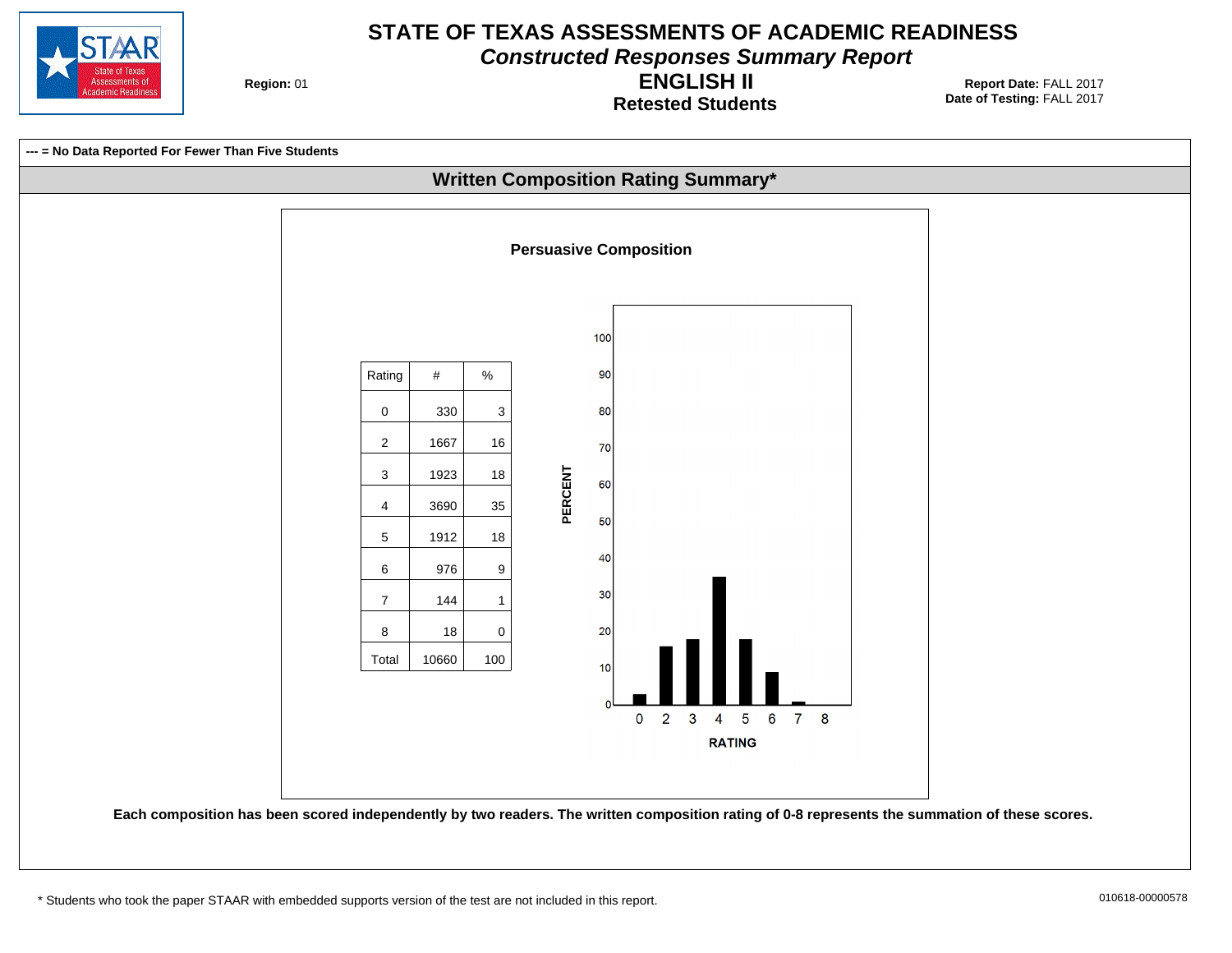

#### **Summary Report**

**Region: 01** 

# **All Students**

**U.S.HISTORY** Report Date: FALL 2017 **Date of Testing:**  FALL 2017

|                                                            |                                             |                              |                                            |                                        |                       |                        |                                      |                                            |                                          |                                        |                                      |                                          |                                      | <b>Results for Each Reporting Category</b> |                       |                                            |                       |                                                      |                       |
|------------------------------------------------------------|---------------------------------------------|------------------------------|--------------------------------------------|----------------------------------------|-----------------------|------------------------|--------------------------------------|--------------------------------------------|------------------------------------------|----------------------------------------|--------------------------------------|------------------------------------------|--------------------------------------|--------------------------------------------|-----------------------|--------------------------------------------|-----------------------|------------------------------------------------------|-----------------------|
| <b>Administration Summary</b>                              |                                             |                              |                                            |                                        |                       |                        |                                      |                                            |                                          |                                        |                                      | $\mathbf{1}$                             |                                      | $\mathbf{2}$                               |                       | $\overline{\mathbf{3}}$                    |                       | $\overline{\mathbf{4}}$                              |                       |
| Percent<br>Number<br><b>Students Tested</b><br>6446<br>96  |                                             |                              |                                            |                                        |                       |                        |                                      |                                            |                                          |                                        |                                      |                                          |                                      | ក្ខ                                        |                       |                                            |                       | Economics,<br>Science,<br>Technology,<br>and Society |                       |
| <b>Students Not Tested</b>                                 |                                             |                              |                                            |                                        |                       |                        |                                      |                                            |                                          |                                        |                                      |                                          |                                      |                                            |                       |                                            |                       |                                                      |                       |
| <b>Absent</b>                                              | 274<br>4                                    |                              |                                            |                                        |                       |                        |                                      |                                            |                                          |                                        |                                      |                                          |                                      |                                            |                       | overnment                                  |                       |                                                      |                       |
| Other                                                      | 13<br>0                                     | Tested                       |                                            | Did Not Meet                           |                       |                        |                                      |                                            |                                          |                                        |                                      | History                                  |                                      | Geography<br>Culture                       |                       | Ó                                          | and<br>Citizenship    |                                                      |                       |
| 100<br><b>Total Documents Submitted</b><br>6733            |                                             | ৳                            | ge<br>Score                                |                                        |                       |                        |                                      |                                            |                                          |                                        |                                      |                                          |                                      |                                            |                       | <b>Number of Items Tested</b>              |                       |                                                      |                       |
|                                                            |                                             |                              |                                            |                                        |                       |                        |                                      |                                            |                                          |                                        |                                      | 30                                       |                                      | 12                                         |                       |                                            |                       | 16                                                   |                       |
| Legend                                                     |                                             |                              |                                            |                                        |                       | Approaches             |                                      | <b>Meets</b>                               |                                          | <b>Masters</b>                         |                                      |                                          |                                      | 10<br>Avg. # of Items / % Correct          |                       |                                            |                       |                                                      |                       |
| --- = No Data Reported For Fewer Than Five Students        |                                             | Number of<br>Students        | Average 3                                  | #                                      | %                     | #                      | %                                    | #                                          | %                                        | #                                      | %                                    | #                                        | $\%$                                 | #                                          | $\%$                  | #                                          | %                     | #                                                    | %                     |
| <b>All Students</b>                                        |                                             | 6446                         | 3948                                       | 1386                                   | 22                    | 5060                   | 78                                   | 3010                                       | 47                                       | 1105                                   | 17                                   | 18.6                                     | 62                                   | 7.4                                        | 62                    | 5.6                                        | 56                    | 8.9                                                  | 56                    |
| Male<br>Female<br><b>No Information Provided</b>           |                                             | 3158<br>3288<br>$\mathbf{0}$ | 3990<br>3909<br>$\cdots$                   | 642<br>744<br>$\overline{\phantom{a}}$ | 20<br>23<br>$---$     | 2516<br>2544<br>--     | 80<br>77<br>$\overline{\phantom{a}}$ | 1605<br>1405<br>$\overline{\phantom{a}}$   | 51<br>43<br>$\overline{a}$               | 641<br>464<br>$\overline{\phantom{a}}$ | 20<br>14<br>$\overline{\phantom{a}}$ | 19.2<br>18.0<br>$\overline{\phantom{a}}$ | 64<br>60<br>$\overline{\phantom{a}}$ | 7.5<br>7.3<br>$\overline{\phantom{a}}$     | 63<br>61<br>---       | 5.6<br>5.5<br>$\overline{\phantom{a}}$     | 56<br>55<br>$---$     | 9.2<br>8.7<br>$\overline{\phantom{a}}$               | 57<br>55<br>---       |
| Hispanic/Latino                                            |                                             | 6371                         | 3944                                       | 1380                                   | 22                    | 4991                   | 78                                   | 2956                                       | 46                                       | 1069                                   | 17                                   | 18.6                                     | 62                                   | 7.4                                        | 62                    | 5.5                                        | 55                    | 8.9                                                  | 56                    |
| American Indian or Alaska Native                           |                                             |                              | $\sim$<br>4627                             | ---<br>$\overline{1}$                  | $\overline{a}$<br>6   | --<br>17               | $\overline{a}$<br>94                 | $\overline{a}$<br>16                       | $\overline{a}$                           | $\sim$                                 | $---$<br>72                          | $- - -$                                  | $\overline{a}$                       | $\overline{a}$                             | $\overline{a}$        | $\overline{\phantom{a}}$                   | $\overline{a}$<br>74  | $\overline{\phantom{a}}$                             | ---<br>80             |
| Asian<br><b>Black or African American</b>                  |                                             | 18<br>12                     | 4375                                       | -1                                     | 8                     | 11                     | 92                                   | 10                                         | 89<br>83                                 | 13<br>6                                | 50                                   | 25.4<br>24.1                             | 85<br>80                             | 9.9<br>8.9                                 | 83<br>74              | 7.4<br>7.2                                 | 72                    | 12.8<br>10.8                                         | 68                    |
| Native Hawaiian or Other Pacific Islander                  |                                             | $\mathbf 0$                  | $\sim$                                     | ---                                    | $---$                 | --                     | $\overline{a}$                       | $\overline{\phantom{a}}$                   | $\overline{a}$                           | ---                                    | $\overline{a}$                       | $\overline{\phantom{a}}$                 | $\overline{\phantom{a}}$             | $\overline{\phantom{a}}$                   | $\overline{a}$        | ---                                        | $\overline{a}$        |                                                      | $\overline{a}$        |
| White                                                      |                                             | 41                           | 4193                                       | $\overline{4}$                         | 10                    | 37                     | 90                                   | 26                                         | 63                                       | 15                                     | 37                                   | 21.1                                     | 70                                   | 8.8                                        | 73                    | 6.4                                        | 64                    | 10.4                                                 | 65                    |
| <b>Two or More Races</b><br><b>No Information Provided</b> |                                             | $\overline{2}$<br>1          | $\hspace{0.05cm} \ldots$<br>$\overline{a}$ | ---<br>$\sim$                          | ---<br>$\overline{a}$ | ---<br>--              | ---<br>$\overline{a}$                | $\overline{\phantom{a}}$<br>$\overline{a}$ | $\qquad \qquad \cdots$<br>$\overline{a}$ | ---<br>$\sim$                          | $\overline{\phantom{a}}$<br>$---$    | $\overline{\phantom{a}}$<br>$\sim$       | $---$<br>$\overline{a}$              | $\overline{\phantom{a}}$<br>$\overline{a}$ | ---<br>$\overline{a}$ | $\overline{\phantom{a}}$<br>$\overline{a}$ | ---<br>$\overline{a}$ | $\overline{\phantom{a}}$                             | ---<br>$\overline{a}$ |
| <b>Economically</b>                                        | Yes                                         | 5274                         | 3894                                       | 1282                                   | 24                    | 3992                   | 76                                   | 2222                                       | 42                                       | 740                                    | 14                                   | 17.9                                     | 60                                   | 7.1                                        | 59                    | 5.4                                        | 54                    | 8.7                                                  | 54                    |
| Disadvantaged                                              | No                                          | 1171                         | 4192                                       | 104                                    | 9                     | 1067                   | 91                                   | 788                                        | 67                                       | 365                                    | 31                                   | 21.6                                     | 72                                   | 8.6                                        | 72                    | 6.4                                        | 64                    | 10.2                                                 | 64                    |
|                                                            | No Information Provided<br>Participants     |                              | $\overline{a}$                             |                                        | ---                   |                        | $\overline{a}$                       |                                            | $\overline{a}$                           |                                        | $\overline{a}$                       | $\sim$                                   | $\overline{\phantom{a}}$             | $\overline{\phantom{a}}$                   |                       | $\overline{\phantom{a}}$                   |                       |                                                      | $\overline{a}$        |
| <b>Title I, Part A</b>                                     | Nonparticipants                             | 6319<br>126                  | 3951<br>3817                               | 1351<br>35                             | 21<br>28              | 4968<br>91             | 79<br>72                             | 2965<br>45                                 | 47<br>36                                 | 1092<br>13                             | 17<br>10                             | 18.6<br>16.8                             | 62<br>56                             | 7.4<br>7.3                                 | 62<br>61              | 5.6<br>5.2                                 | 56<br>52              | 9.0<br>7.9                                           | 56<br>49              |
|                                                            | No Information Provided                     | -1                           | $\overline{\phantom{a}}$                   | $\overline{\phantom{a}}$               | ---                   | --                     | ---                                  | $\overline{\phantom{a}}$                   | $\overline{a}$                           | ---                                    | $\overline{a}$                       | $\overline{\phantom{a}}$                 | ---                                  | $\overline{\phantom{a}}$                   | ---                   | $\overline{\phantom{a}}$                   | ---                   | $\overline{\phantom{a}}$                             | ---                   |
| <b>Migrant</b>                                             | Yes                                         | 230                          | 3612                                       | 97                                     | 42                    | 133                    | 58                                   | 36                                         | 16                                       | $\overline{4}$                         | $\overline{2}$                       | 14.1                                     | 47                                   | 5.8                                        | 48                    | 4.5                                        | 45                    | 7.1                                                  | 44                    |
|                                                            | No<br>No Information Provided               | 6214<br>$\overline{2}$       | 3961                                       | 1289                                   | 21<br>---             | 4925                   | 79<br>---                            | 2974                                       | 48<br>$\overline{a}$                     | 1101                                   | 18<br>$\overline{a}$                 | 18.8<br>$\overline{\phantom{a}}$         | 63<br>$\overline{\phantom{a}}$       | 7.5                                        | 62                    | 5.6                                        | 56                    | 9.0                                                  | 56<br>---             |
| <b>Limited English</b>                                     | <b>Current LEP</b>                          | 1741                         | 3608                                       | $\overline{\phantom{a}}$<br>791        | 45                    | --<br>950              | 55                                   | $\overline{\phantom{a}}$<br>277            | 16                                       | $\overline{\phantom{a}}$<br>54         | 3                                    | 14.2                                     | 47                                   | $\overline{\phantom{a}}$<br>5.7            | 48                    | $\overline{\phantom{a}}$<br>4.4            | 44                    | $\overline{\phantom{a}}$<br>7.0                      | 44                    |
| Proficient                                                 | Non-LEP (Monitored 1st Year)                | 92                           | 4006                                       | 16                                     | 17                    | 76                     | 83                                   | 50                                         | 54                                       | 11                                     | 12                                   | 19.5                                     | 65                                   | 8.0                                        | 67                    | 5.9                                        | 59                    | 9.1                                                  | 57                    |
|                                                            | Non-LEP (Monitored 2nd Year)                | 113                          | 4071                                       | 12                                     | 11                    | 101                    | 89                                   | 66                                         | 58                                       | 21                                     | 19                                   | 20.7                                     | 69                                   | 7.9                                        | 66                    | 6.0                                        | 60                    | 9.8                                                  | 61                    |
|                                                            | Other Non-LEP<br>No Information Provided    | 4499<br>$\overline{1}$       | 4076<br>$\overline{\phantom{a}}$           | 567                                    | 13<br>---             | 3932                   | 87<br>$\overline{\phantom{a}}$       | 2617                                       | 58<br>$\overline{a}$                     | 1019                                   | 23<br>$\overline{a}$                 | 20.3                                     | 68<br>$\sim$                         | 8.0<br>$\overline{a}$                      | 67<br>---             | 6.0<br>$\overline{\phantom{a}}$            | 60<br>$\overline{a}$  | 9.7                                                  | 61<br>---             |
| <b>Bilingual</b>                                           | Participants                                | 49                           | 4160                                       | $\overline{1}$                         | 2                     | 48                     | 98                                   | 38                                         | 78                                       | 8                                      | 16                                   | 22.2                                     | 74                                   | 8.8                                        | 73                    | 6.2                                        | 62                    | 10.0                                                 | 63                    |
|                                                            | Nonparticipants                             | 6396                         | 3947                                       | 1385                                   | 22                    | 5011                   | 78                                   | 2972                                       | 46                                       | 1097                                   | 17                                   | 18.6                                     | 62                                   | 7.4                                        | 62                    | 5.6                                        | 56                    | 8.9                                                  | 56                    |
|                                                            | No Information Provided                     |                              | $\overline{\phantom{a}}$                   | $\overline{\phantom{a}}$               | ---                   |                        | $\overline{\phantom{a}}$             |                                            | $\overline{a}$                           |                                        | $\overline{a}$                       | $\overline{\phantom{a}}$                 | $\overline{\phantom{a}}$             | $\overline{\phantom{a}}$                   | $---$                 | $\overline{\phantom{a}}$                   |                       | $\sim$                                               | ---                   |
| <b>ESL</b>                                                 | Participants<br>Nonparticipants             | 1710<br>4734                 | 3608<br>4071                               | 776<br>610                             | 45<br>13              | 934<br>4124            | 55<br>87                             | 274<br>2736                                | 16<br>58                                 | 51<br>1054                             | 3<br>22                              | 14.2<br>20.2                             | 47<br>67                             | 5.7<br>8.0                                 | 48<br>67              | 4.4<br>6.0                                 | 44<br>60              | 7.0<br>9.7                                           | 44<br>60              |
|                                                            | No Information Provided                     | $\overline{2}$               | $\overline{a}$                             |                                        | $\sim$                |                        | $\sim$                               |                                            | $\sim$                                   | $\sim$                                 | $\overline{a}$                       | $\sim$                                   | $\overline{\phantom{a}}$             | $\overline{a}$                             | ---                   | $\sim$                                     | $\overline{a}$        | $\overline{\phantom{a}}$                             | $\overline{a}$        |
| <b>Special Education</b>                                   | Yes                                         | 400                          | 3523                                       | 221                                    | 55                    | 179                    | 45                                   | 57                                         | 14                                       | 9                                      | $\overline{2}$                       | 13.1                                     | 44                                   | 5.1                                        | 43                    | 3.9                                        | 39                    | 6.7                                                  | 42                    |
|                                                            | <b>No</b><br><b>No Information Provided</b> | 6044<br>$\overline{2}$       | 3977<br>$---$                              | 1165<br>$\overline{a}$                 | 19<br>$---$           | 4879<br>$\overline{a}$ | 81<br>$\overline{a}$                 | 2953                                       | 49<br>$\overline{a}$                     | 1096                                   | 18<br>$\overline{a}$                 | 19.0<br>$\overline{a}$                   | 63<br>$-$                            | 7.6<br>$\overline{\phantom{a}}$            | 63<br>$---$           | 5.7<br>$\overline{\phantom{a}}$            | 57<br>$\overline{a}$  | 9.1<br>--                                            | 57<br>$\overline{a}$  |
| Gifted/Talented                                            | Participants                                | 567                          | 4501                                       | 5                                      | $\overline{1}$        | 562                    | 99                                   | 514                                        | 91                                       | 303                                    | 53                                   | 24.9                                     | 83                                   | 9.9                                        | 83                    | 7.3                                        | 73                    | 11.8                                                 | 74                    |
|                                                            | Nonparticipants                             | 5877                         | 3895                                       | 1381                                   | 23                    | 4496                   | 77                                   | 2496                                       | 42                                       | 802                                    | 14                                   | 18.0                                     | 60                                   | 7.2                                        | 60                    | 5.4                                        | 54                    | 8.7                                                  | 54                    |
| At-Risk                                                    | No Information Provided<br>Yes              | $\overline{2}$<br>4121       | $\overline{a}$<br>3745                     | 1300                                   | $\overline{a}$<br>32  | 2821                   | $\overline{a}$<br>68                 | 1160                                       | $\sim$<br>28                             | $\overline{a}$<br>254                  | $---$<br>6                           | $\overline{a}$<br>16.1                   | $\overline{\phantom{a}}$<br>54       | $\overline{a}$<br>6.4                      | $\overline{a}$<br>53  | $\overline{a}$<br>4.9                      | $\sim$<br>49          | $\overline{\phantom{a}}$<br>7.8                      | $\overline{a}$<br>49  |
|                                                            | No                                          | 2324                         | 4309                                       | 86                                     | $\overline{4}$        | 2238                   | 96                                   | 1850                                       | 80                                       | 851                                    | 37                                   | 23.0                                     | 77                                   | 9.2                                        | 76                    | 6.8                                        | 68                    | 11.0                                                 | 69                    |
|                                                            | No Information Provided                     | $\overline{\phantom{a}}$     | $---$                                      | $\overline{\phantom{a}}$               | $---$                 |                        | $\overline{\phantom{a}}$             |                                            | $\overline{a}$                           |                                        | $\overline{a}$                       | $\overline{a}$                           | $\overline{\phantom{a}}$             | $\overline{\phantom{a}}$                   | $\overline{a}$        | $\overline{\phantom{a}}$                   | $\overline{a}$        |                                                      | ---                   |
| Career/Technical                                           | Participants                                | 5541                         | 3990                                       | 1020                                   | 18                    | 4521                   | 82                                   | 2787                                       | 50                                       | 1036                                   | 19                                   | 19.2                                     | 64                                   | 7.6                                        | 63                    | 5.7                                        | 57                    | 9.2                                                  | 58                    |
| <b>Education</b>                                           | Nonparticipants<br>No Information Provided  | 904<br>$\overline{1}$        | 3693<br>---                                | 366<br>$\overline{\phantom{a}}$        | 40<br>---             | 538<br>---             | 60<br>---                            | 223<br>$\overline{\phantom{a}}$            | 25<br>---                                | 69<br>---                              | 8<br>$\overline{a}$                  | 15.2<br>---                              | 51<br>---                            | 6.2<br>---                                 | 52<br>---             | 4.7<br>---                                 | 47<br>---             | 7.4<br>---                                           | 46<br>---             |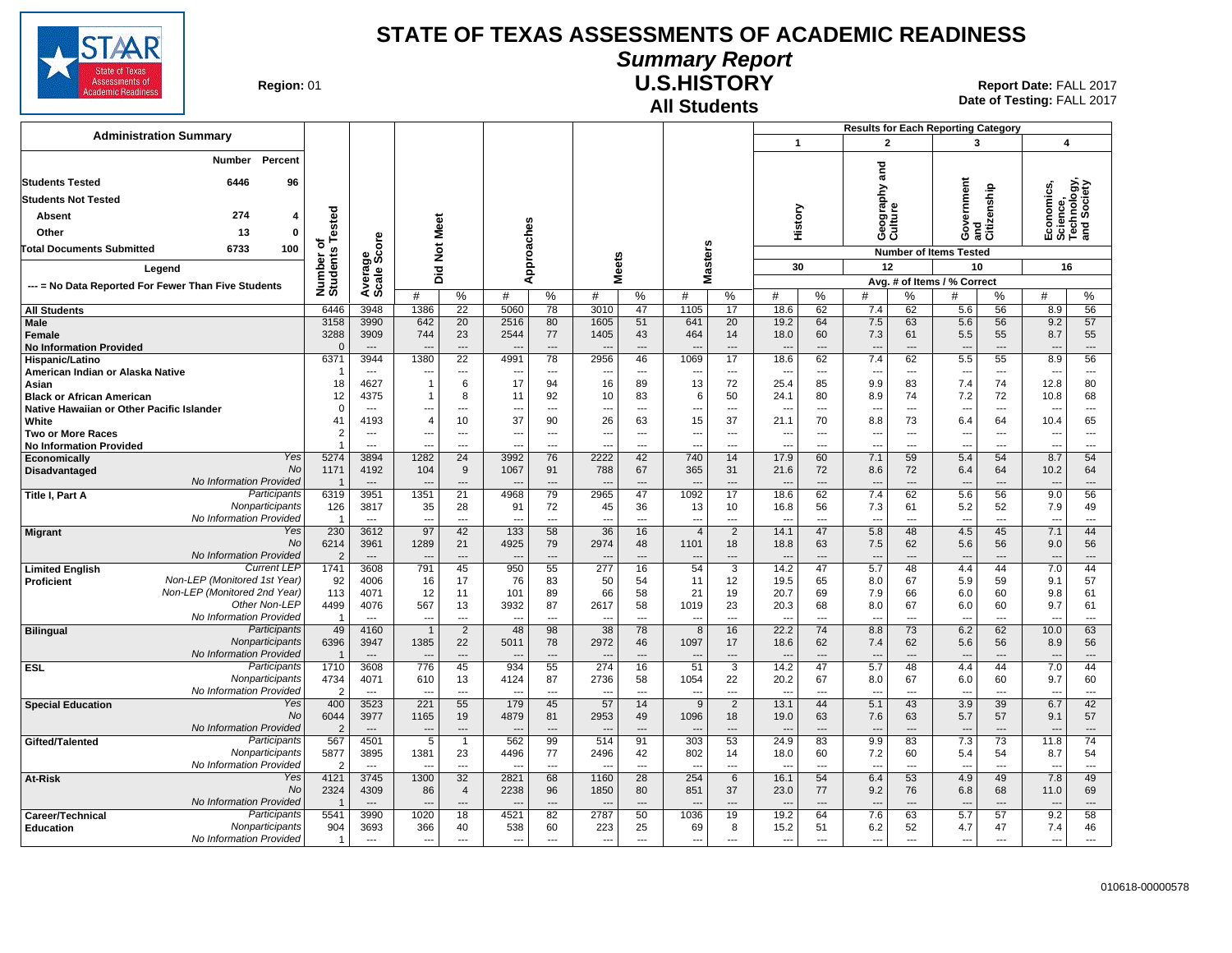

**Summary Report**

**Region: 01** 

## **First-Time Tested Students**

**U.S.HISTORY** Report Date: FALL 2017 **Date of Testing:**  FALL 2017

|                                                        |                    |                        |                                  |                       |                                |                                 |                                   |                                             |                                |                               |                      | <b>Results for Each Reporting Category</b> |                      |                                 |                      |                                 |                                   |                                                      |                |  |  |
|--------------------------------------------------------|--------------------|------------------------|----------------------------------|-----------------------|--------------------------------|---------------------------------|-----------------------------------|---------------------------------------------|--------------------------------|-------------------------------|----------------------|--------------------------------------------|----------------------|---------------------------------|----------------------|---------------------------------|-----------------------------------|------------------------------------------------------|----------------|--|--|
| <b>Administration Summary</b>                          |                    |                        |                                  |                       |                                |                                 |                                   |                                             |                                |                               |                      | $\mathbf{1}$                               |                      | $\overline{2}$                  |                      | 3                               |                                   | $\overline{4}$                                       |                |  |  |
| Number                                                 | Percent            |                        |                                  |                       |                                |                                 |                                   |                                             |                                |                               |                      |                                            |                      |                                 |                      |                                 |                                   |                                                      |                |  |  |
| 5078<br><b>Students Tested</b>                         | 97                 |                        |                                  |                       |                                |                                 |                                   |                                             |                                |                               |                      |                                            |                      | and                             |                      |                                 |                                   |                                                      |                |  |  |
|                                                        |                    |                        |                                  |                       |                                |                                 |                                   |                                             |                                |                               |                      |                                            |                      |                                 |                      |                                 |                                   |                                                      |                |  |  |
| <b>Students Not Tested</b>                             |                    |                        |                                  |                       |                                |                                 |                                   |                                             |                                |                               |                      |                                            |                      | graphy<br>ure                   |                      |                                 |                                   |                                                      |                |  |  |
| 139<br><b>Absent</b>                                   | 3                  | ested                  |                                  |                       |                                |                                 |                                   |                                             |                                |                               |                      | History                                    |                      |                                 |                      | overnment                       | itizenship                        | Economics,<br>Science,<br>Technology,<br>and Society |                |  |  |
| Other<br>$\mathbf 0$                                   | 0                  |                        |                                  |                       |                                |                                 |                                   |                                             |                                |                               |                      |                                            |                      | esi≝                            |                      | O                               | 혾<br>증                            |                                                      |                |  |  |
| 5217<br><b>Total Documents Submitted</b>               | 100                | ৳ঁ                     | ge<br>Score                      | <b>Not Meet</b>       |                                | Approaches                      |                                   |                                             |                                |                               |                      |                                            |                      |                                 |                      | <b>Number of Items Tested</b>   |                                   |                                                      |                |  |  |
| Legend                                                 |                    | Number of<br>Students  |                                  |                       |                                |                                 |                                   |                                             |                                |                               |                      | 30                                         |                      | 12                              |                      | 10                              |                                   | 16                                                   |                |  |  |
| --- = No Data Reported For Fewer Than Five Students    |                    |                        | Avera                            | Did                   |                                |                                 |                                   | <b>Meets</b>                                |                                | <b>Masters</b>                |                      |                                            |                      | Avg. # of Items / % Correct     |                      |                                 |                                   |                                                      |                |  |  |
|                                                        |                    |                        |                                  | #                     | %                              | #                               | %                                 | #                                           | ℅                              | #                             | %                    | #                                          | $\frac{0}{0}$        |                                 | ℅                    |                                 | ℅                                 | #                                                    | %              |  |  |
| <b>All Students</b>                                    |                    | 5078                   | 4079                             | 581                   | 11                             | 4497                            | 89                                | 2963                                        | 58                             | 1101                          | $\overline{22}$      | $\overline{20.3}$                          | 68                   | 8.1                             | 67                   | 6.0                             | 60                                | 9.7                                                  | 61             |  |  |
| Male                                                   |                    | 2540                   | 4122                             | 274                   | 11                             | 2266                            | 89                                | 1583                                        | 62                             | 639                           | 25                   | 21.0                                       | 70                   | 8.2                             | 68                   | 6.1                             | 61                                | 9.9                                                  | 62             |  |  |
| Female<br><b>No Information Provided</b>               |                    | 2538<br>$\Omega$       | 4037                             | 307                   | 12<br>$\overline{\phantom{a}}$ | 2231                            | 88                                | 1380                                        | 54<br>---                      | 462                           | 18                   | 19.7                                       | 66                   | 7.9<br>$\overline{\phantom{a}}$ | 66<br>---            | 5.9                             | 59<br>---                         | 9.5                                                  | 60<br>---      |  |  |
| Hispanic/Latino                                        |                    | 5011                   | 4075                             | 579                   | $\overline{12}$                | 4432                            | 88                                | 2909                                        | 58                             | 1065                          | $\overline{21}$      | $\overline{20.3}$                          | 68                   | 8.0                             | 67                   | 6.0                             | 60                                | 9.7                                                  | 61             |  |  |
| American Indian or Alaska Native                       |                    | $\Omega$               | $\overline{a}$                   |                       | ---                            |                                 | $\overline{\phantom{a}}$          |                                             | $\overline{a}$                 |                               | $\overline{a}$       |                                            | ---                  | $\overline{\phantom{a}}$        | $\overline{a}$       |                                 | $\qquad \qquad \cdots$            | $\overline{\phantom{a}}$                             | ---            |  |  |
| Asian                                                  |                    | 16                     | 4747                             | $\mathbf 0$           | $\mathbf 0$                    | 16                              | 100                               | 16                                          | 100                            | 13                            | 81                   | 26.8                                       | 89                   | 10.6                            | 88                   | 7.8                             | 78                                | 13.3                                                 | 83             |  |  |
| <b>Black or African American</b>                       |                    | 11                     | 4507                             | $\mathbf 0$           | 0                              | 11                              | 100                               | 10                                          | 91                             | 6                             | 55                   | 25.6                                       | 85                   | 9.4                             | 78                   | 7.8                             | 78                                | 11.6                                                 | 73             |  |  |
| Native Hawaiian or Other Pacific Islander              |                    | $\Omega$               | $\overline{a}$                   | ---                   | $\overline{a}$                 | ---                             | $---$                             | $\overline{a}$                              | $\overline{a}$                 | ---                           | $\overline{a}$       | $\overline{\phantom{a}}$                   | ---                  | $\overline{a}$                  | $\overline{a}$       | $\overline{a}$                  | $---$                             | $\overline{a}$                                       | ---            |  |  |
| White                                                  |                    | 37                     | 4267                             | $\overline{2}$        | 5                              | 35                              | 95                                | 26                                          | 70                             | 15                            | 41                   | 21.9                                       | 73                   | 9.2                             | 76                   | 6.6                             | 66                                | 10.9                                                 | 68             |  |  |
| Two or More Races                                      |                    | $\overline{2}$         | $\overline{a}$                   | ---                   | $\overline{a}$                 | ---                             | $\overline{a}$                    | $\overline{a}$                              | $\overline{a}$                 | $\overline{\phantom{a}}$      | $\overline{a}$       | $\overline{a}$                             | ---                  | $\overline{a}$                  | $\overline{a}$       | $\overline{\phantom{a}}$        | $\overline{a}$                    | $\sim$                                               | $-$            |  |  |
| <b>No Information Provided</b>                         |                    |                        | $\overline{a}$                   |                       | $\overline{a}$                 |                                 | ---                               | $\sim$                                      | ---                            |                               | $\overline{a}$       | $\overline{a}$                             | ---                  | $\overline{a}$                  | ---                  |                                 | $---$                             | $\sim$                                               | $\sim$         |  |  |
| <b>Economically</b>                                    | Yes<br>No          | 4002                   | 4033                             | 528                   | 13                             | 3474                            | 87                                | 2178                                        | 54                             | 736                           | 18                   | 19.8                                       | 66                   | 7.8                             | 65                   | 5.8                             | 58                                | 9.5                                                  | 60             |  |  |
| Disadvantaged<br>No Information Provided               |                    | 1075<br>$\overline{1}$ | 4253<br>$\overline{\phantom{a}}$ | 53<br>$\overline{a}$  | 5<br>$\overline{\phantom{a}}$  | 1022                            | 95<br>$\overline{\phantom{a}}$    | 785                                         | 73<br>$\overline{a}$           | 365                           | 34<br>$\overline{a}$ | 22.5<br>$\overline{a}$                     | 75<br>---            | 8.9<br>$\overline{\phantom{a}}$ | 74<br>---            | 6.6<br>$\overline{\phantom{a}}$ | 66<br>$\overline{\phantom{a}}$    | 10.6<br>$\overline{a}$                               | 66<br>---      |  |  |
| Title I, Part A                                        | Participants       | 4985                   | 4082                             | 566                   | 11                             | 4419                            | 89                                | 2920                                        | 59                             | 1088                          | $\overline{22}$      | 20.4                                       | 68                   | 8.1                             | 67                   | 6.0                             | 60                                | 9.8                                                  | 61             |  |  |
| Nonparticipants                                        |                    | 92                     | 3937                             | 15                    | 16                             | 77                              | 84                                | 43                                          | 47                             | 13                            | 14                   | 18.5                                       | 62                   | 7.9                             | 66                   | 5.7                             | 57                                | 8.6                                                  | 54             |  |  |
| No Information Provided                                |                    | $\overline{1}$         | $\overline{a}$                   | $\overline{a}$        | $\overline{a}$                 | ---                             | ---                               | $\overline{a}$                              | $\overline{a}$                 | $\overline{\phantom{a}}$      | $\overline{a}$       | $\overline{a}$                             | ---                  | $\overline{a}$                  | ---                  | $\overline{\phantom{a}}$        | $\overline{a}$                    | $\overline{a}$                                       | ---            |  |  |
| <b>Migrant</b>                                         | Yes                | 110                    | 3766                             | 24                    | 22                             | 86                              | 78                                | 30                                          | 27                             | $\overline{4}$                | $\overline{4}$       | 16.4                                       | 55                   | 6.5                             | 54                   | 5.0                             | 50                                | 8.1                                                  | 50             |  |  |
|                                                        | No                 | 4966                   | 4087                             | 557                   | 11                             | 4409                            | 89                                | 2933                                        | 59                             | 1097                          | 22                   | 20.4                                       | 68                   | 8.1                             | 67                   | 6.0                             | 60                                | 9.8                                                  | 61             |  |  |
| No Information Provided                                |                    | $\overline{2}$         | $\overline{a}$                   |                       | $\overline{a}$                 |                                 | ---                               |                                             | $\overline{a}$                 |                               | $\overline{a}$       |                                            | ---                  | $\overline{\phantom{a}}$        |                      |                                 | ---                               |                                                      | $\overline{a}$ |  |  |
| <b>Limited English</b><br>Non-LEP (Monitored 1st Year) | <b>Current LEP</b> | 971                    | 3735                             | 308                   | $\overline{32}$                | 663                             | 68                                | 251                                         | $\overline{26}$                | 51                            | 5                    | 15.9                                       | 53                   | 6.4                             | 53                   | 4.8                             | 48                                | 7.8                                                  | 49             |  |  |
| <b>Proficient</b><br>Non-LEP (Monitored 2nd Year)      |                    | 84<br>106              | 4068<br>4120                     | 8<br>$\overline{7}$   | 10<br>7                        | 76<br>99                        | 90<br>93                          | 50<br>66                                    | 60<br>62                       | 11<br>21                      | 13<br>20             | 20.3<br>21.4                               | 68<br>71             | 8.4<br>8.1                      | 70<br>68             | 6.2<br>6.1                      | 62<br>61                          | 9.5<br>10.0                                          | 60<br>63       |  |  |
|                                                        | Other Non-LEP      | 3916                   | 4164                             | 258                   | $\overline{7}$                 | 3658                            | 93                                | 2596                                        | 66                             | 1018                          | 26                   | 21.4                                       | 71                   | 8.5                             | 71                   | 6.3                             | 63                                | 10.2                                                 | 64             |  |  |
| <b>No Information Provided</b>                         |                    | $\mathbf{1}$           | $\overline{a}$                   | $\overline{a}$        | $\overline{a}$                 | $\overline{a}$                  | ---                               | $\sim$                                      | ---                            | $\overline{\phantom{a}}$      | $\overline{a}$       | $\overline{a}$                             | ---                  | $\sim$                          | $\overline{a}$       | $\sim$                          | $\overline{a}$                    | $\overline{a}$                                       | $\overline{a}$ |  |  |
| <b>Bilingual</b>                                       | Participants       | 48                     | 4174                             | $\mathbf{0}$          | $\overline{0}$                 | 48                              | 100                               | 38                                          | 79                             | 8                             | 17                   | 22.5                                       | 75                   | 8.8                             | 73                   | 6.3                             | 63                                | 10.2                                                 | 64             |  |  |
|                                                        | Nonparticipants    | 5029                   | 4079                             | 581                   | 12                             | 4448                            | 88                                | 2925                                        | 58                             | 1093                          | 22                   | 20.3                                       | 68                   | 8.1                             | 67                   | 6.0                             | 60                                | 9.7                                                  | 61             |  |  |
| No Information Provided                                |                    | $\overline{1}$         | $---$                            |                       | $\overline{\phantom{a}}$       |                                 | ---                               |                                             | $\overline{\phantom{a}}$       |                               | $\overline{a}$       | $\overline{\phantom{a}}$                   | ---                  |                                 | ---                  | $\overline{\phantom{a}}$        | $\overline{\phantom{a}}$          | $\overline{\phantom{a}}$                             | $---$          |  |  |
| <b>ESL</b>                                             | Participants       | 956                    | 3736                             | 303                   | 32                             | 653                             | 68                                | 250                                         | 26                             | 50                            | $\overline{5}$       | 16.0                                       | 53                   | 6.4                             | 53                   | 4.8                             | 48                                | 7.8                                                  | 49             |  |  |
| Nonparticipants                                        |                    | 4120                   | 4159                             | 278                   | $\overline{7}$                 | 3842                            | 93                                | 2713                                        | 66                             | 1051                          | 26                   | 21.4                                       | 71                   | 8.5                             | 70                   | 6.3                             | 63                                | 10.2                                                 | 64             |  |  |
| No Information Provided                                | Yes                | -2<br>269              | $\overline{a}$<br>3582           | $\overline{a}$<br>130 | $\overline{a}$<br>48           | 139                             | $\overline{a}$<br>$\overline{52}$ | $\overline{\phantom{a}}$<br>$\overline{51}$ | $\overline{\phantom{a}}$<br>19 | $\overline{\phantom{a}}$<br>9 | $\overline{a}$<br>3  | $\overline{\phantom{a}}$<br>13.8           | $\overline{a}$<br>46 | $\overline{a}$<br>5.4           | $\overline{a}$<br>45 | $\overline{a}$<br>4.2           | $\overline{a}$<br>$\overline{42}$ | $\overline{\phantom{a}}$<br>7.1                      | $---$<br>44    |  |  |
| <b>Special Education</b>                               | No                 | 4807                   | 4107                             | 451                   | 9                              | 4356                            | 91                                | 2912                                        | 61                             | 1092                          | 23                   | 20.7                                       | 69                   | 8.2                             | 68                   | 6.1                             | 61                                | 9.9                                                  | 62             |  |  |
| No Information Provided                                |                    | $\overline{2}$         |                                  | $\overline{a}$        | $\overline{a}$                 |                                 | ---                               | $\overline{\phantom{a}}$                    | ---                            |                               | $---$                | $\overline{\phantom{a}}$                   | ---                  | $\overline{\phantom{a}}$        |                      |                                 |                                   | $\overline{\phantom{a}}$                             | ---            |  |  |
| Gifted/Talented                                        | Participants       | 561                    | 4509                             | 3                     | $\overline{1}$                 | 558                             | 99                                | 513                                         | 91                             | 303                           | 54                   | 25.0                                       | 83                   | 10.0                            | 83                   | 7.4                             | 74                                | 11.9                                                 | 74             |  |  |
| Nonparticipants                                        |                    | 4515                   | 4026                             | 578                   | 13                             | 3937                            | 87                                | 2450                                        | 54                             | 798                           | 18                   | 19.8                                       | 66                   | 7.8                             | 65                   | 5.8                             | 58                                | 9.5                                                  | 59             |  |  |
| <b>No Information Provided</b>                         |                    | $\overline{2}$         | $\overline{a}$                   |                       | $\overline{a}$                 |                                 | $\overline{a}$                    |                                             | $\overline{a}$                 |                               | $\overline{a}$       |                                            | ---                  | $\overline{a}$                  | $\overline{a}$       | $\overline{a}$                  | $---$                             | $\overline{a}$                                       | ---            |  |  |
| At-Risk                                                | Yes                | 2830                   | 3875                             | 537                   | 19                             | 2293                            | 81                                | 1117                                        | 39                             | 250                           | 9                    | 18.0                                       | 60                   | 7.1                             | 59                   | 5.3                             | 53                                | 8.6                                                  | 54             |  |  |
|                                                        | <b>No</b>          | 2247                   | 4337                             | 44                    | $\overline{2}$                 | 2203                            | 98                                | 1846                                        | 82                             | 851                           | 38                   | 23.4                                       | 78                   | 9.3                             | 78                   | 6.9                             | 69                                | 11.1                                                 | 70             |  |  |
| No Information Provided                                |                    |                        | ---                              | $\overline{a}$        | $---$                          | $\overline{a}$                  | $\overline{\phantom{a}}$          | $\overline{\phantom{a}}$                    | $\overline{a}$                 | $\overline{\phantom{a}}$      | $\overline{a}$       | $\overline{\phantom{a}}$                   | ---                  | $\overline{a}$                  | $\cdots$             | $\overline{\phantom{a}}$        | $---$                             | $\overline{a}$                                       | $---$          |  |  |
| Career/Technical                                       | Participants       | 4533                   | 4107                             | 437                   | 10                             | 4096                            | 90                                | 2755                                        | 61                             | 1034                          | 23                   | 20.7                                       | 69                   | 8.2                             | 68                   | 6.1                             | 61                                | 9.9                                                  | 62             |  |  |
| <b>Education</b><br>No Information Provided            | Nonparticipants    | 544<br>$\mathbf{1}$    | 3851<br>---                      | 144<br>---            | 26<br>$\overline{a}$           | 400<br>$\overline{\phantom{a}}$ | 74<br>$\overline{a}$              | 208<br>$\overline{a}$                       | 38<br>$\cdots$                 | 67<br>---                     | 12<br>$\overline{a}$ | 17.4<br>$\qquad \qquad \cdots$             | 58<br>---            | 7.0<br>$\overline{\phantom{a}}$ | 58<br>$\overline{a}$ | 5.2<br>$\overline{\phantom{a}}$ | 52<br>$\qquad \qquad \cdots$      | 8.3<br>$\overline{\phantom{a}}$                      | 52<br>---      |  |  |
|                                                        |                    |                        |                                  |                       |                                |                                 |                                   |                                             |                                |                               |                      |                                            |                      |                                 |                      |                                 |                                   |                                                      |                |  |  |